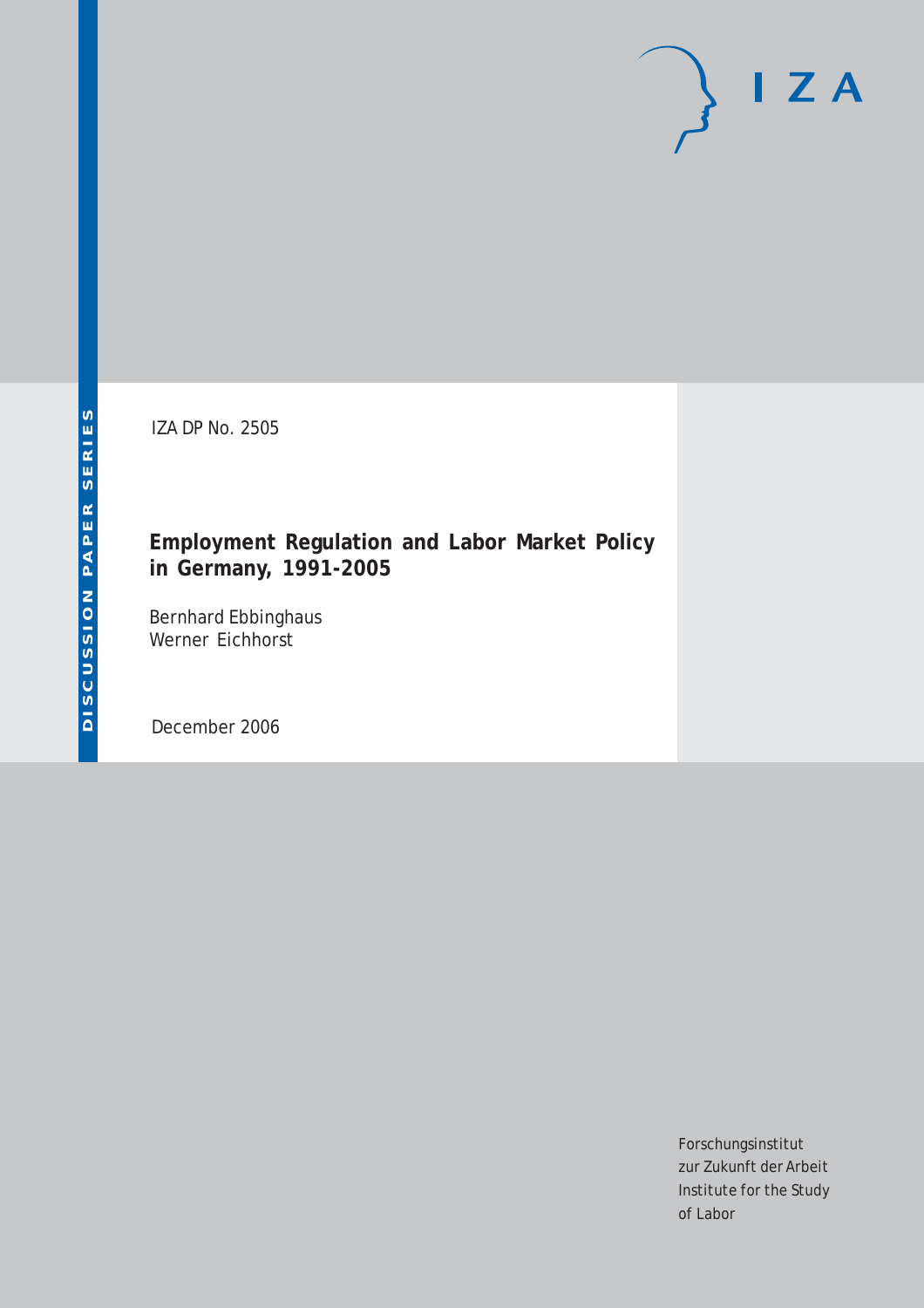# **Employment Regulation and Labor Market Policy in Germany, 1991-2005**

# **Bernhard Ebbinghaus**

*MZES, University of Mannheim* 

# **Werner Eichhorst**

*IZA Bonn* 

Discussion Paper No. 2505 December 2006

IZA

P.O. Box 7240 53072 Bonn Germany

Phone: +49-228-3894-0 Fax: +49-228-3894-180 E-mail: [iza@iza.org](mailto:iza@iza.org)

Any opinions expressed here are those of the author(s) and not those of the institute. Research disseminated by IZA may include views on policy, but the institute itself takes no institutional policy positions.

The Institute for the Study of Labor (IZA) in Bonn is a local and virtual international research center and a place of communication between science, politics and business. IZA is an independent nonprofit company supported by Deutsche Post World Net. The center is associated with the University of Bonn and offers a stimulating research environment through its research networks, research support, and visitors and doctoral programs. IZA engages in (i) original and internationally competitive research in all fields of labor economics, (ii) development of policy concepts, and (iii) dissemination of research results and concepts to the interested public.

IZA Discussion Papers often represent preliminary work and are circulated to encourage discussion. Citation of such a paper should account for its provisional character. A revised version may be available directly from the author.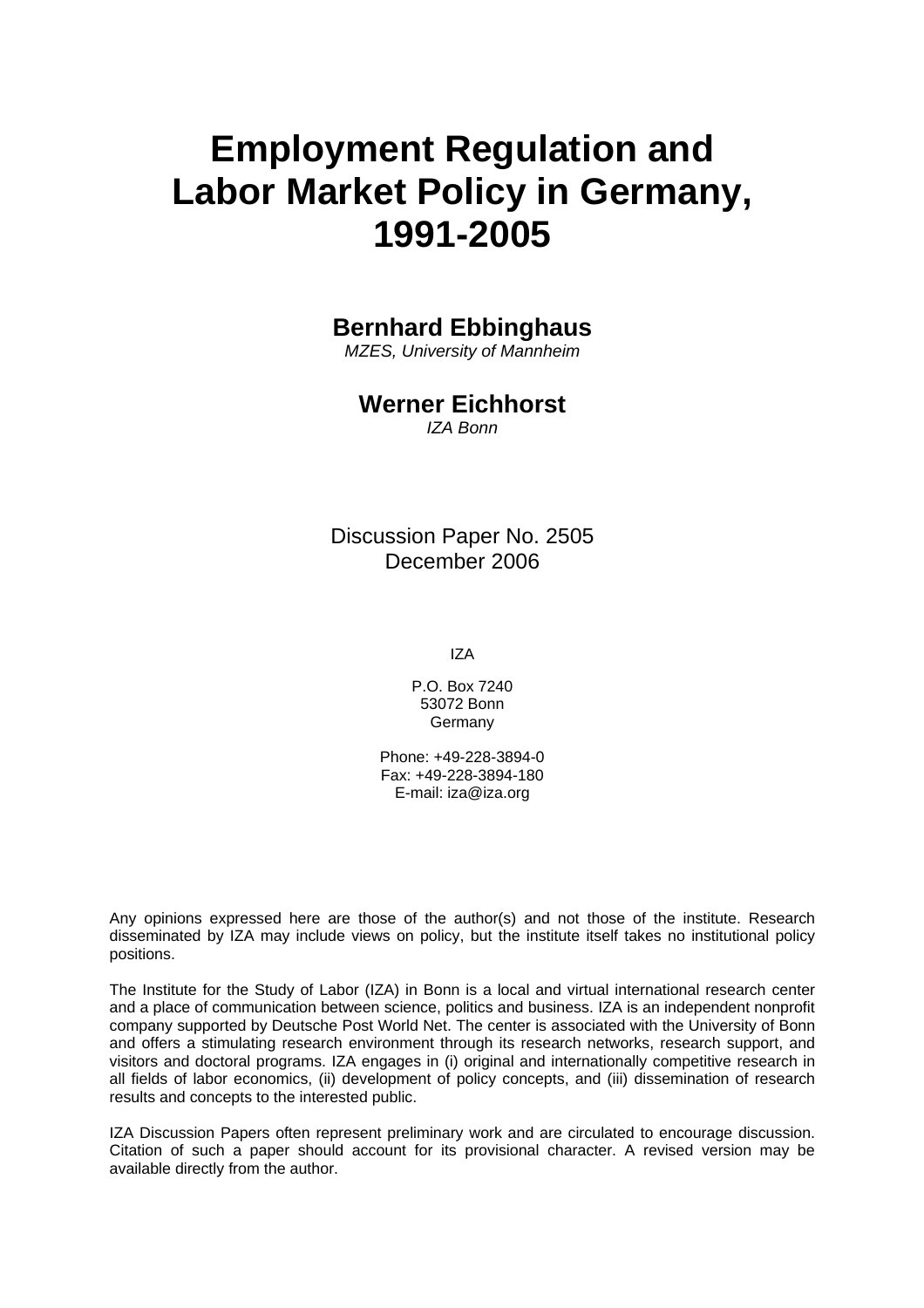IZA Discussion Paper No. 2505 December 2006

# **ABSTRACT**

# **Employment Regulation and Labor Market Policy in Germany, 1991-2005[\\*](#page-2-0)**

The paper provides an overview of institutional provisions and reforms regarding employment protection, active and passive labor market policies in Germany as well as of actors' responsibilities in these areas. It covers the period between the early 1990s and the most recent Hartz reforms. Empirical data on labor market outcomes with respect to the levels and structures of both employment and unemployment complements this study.

JEL Classification: J60, J68

Keywords: employment protection, active labor market policy, unemployment insurance, Germany

Corresponding author:

Werner Eichhorst IZA P.O. Box 7240 D-53072 Bonn **Germany** E-mail: [eichhorst@iza.org](mailto:eichhorst@iza.org)

 $\overline{a}$ 

<span id="page-2-0"></span><sup>\*</sup> Germany Report for the Project: "The distribution of responsibility for social security and labour market policies: An international comparison".

We are grateful to our project assistants in Mannheim: Sabrina Laufer for the detailed analysis of the Mikrozensus; André Schaffrin for collecting the BA time-series data; Michael Becker, Anja Hoffmann, Sebastian Koos, and Tim Müller for their assistance in creating the graphs and tables. We thank Andreas Krüpe at IZA Bonn for copy-editing the final text.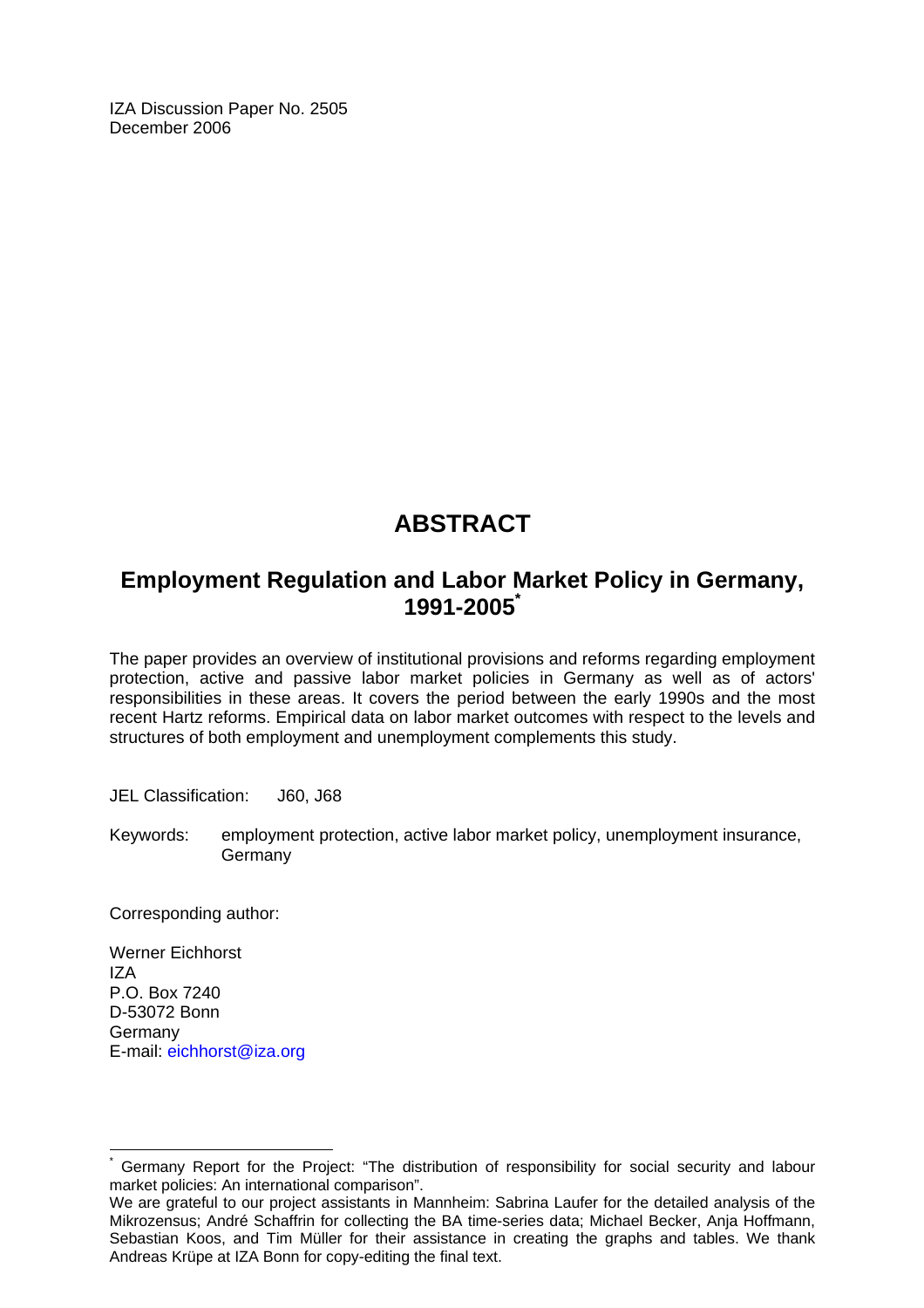# **OVERVIEW**

| 2 |  |
|---|--|
|   |  |
|   |  |
|   |  |
|   |  |
|   |  |
|   |  |
|   |  |
|   |  |
|   |  |
|   |  |
|   |  |
|   |  |
|   |  |
|   |  |
|   |  |
|   |  |
|   |  |
|   |  |
|   |  |
|   |  |
|   |  |
|   |  |
|   |  |
| 5 |  |
|   |  |
|   |  |
|   |  |
|   |  |
| 6 |  |
| 7 |  |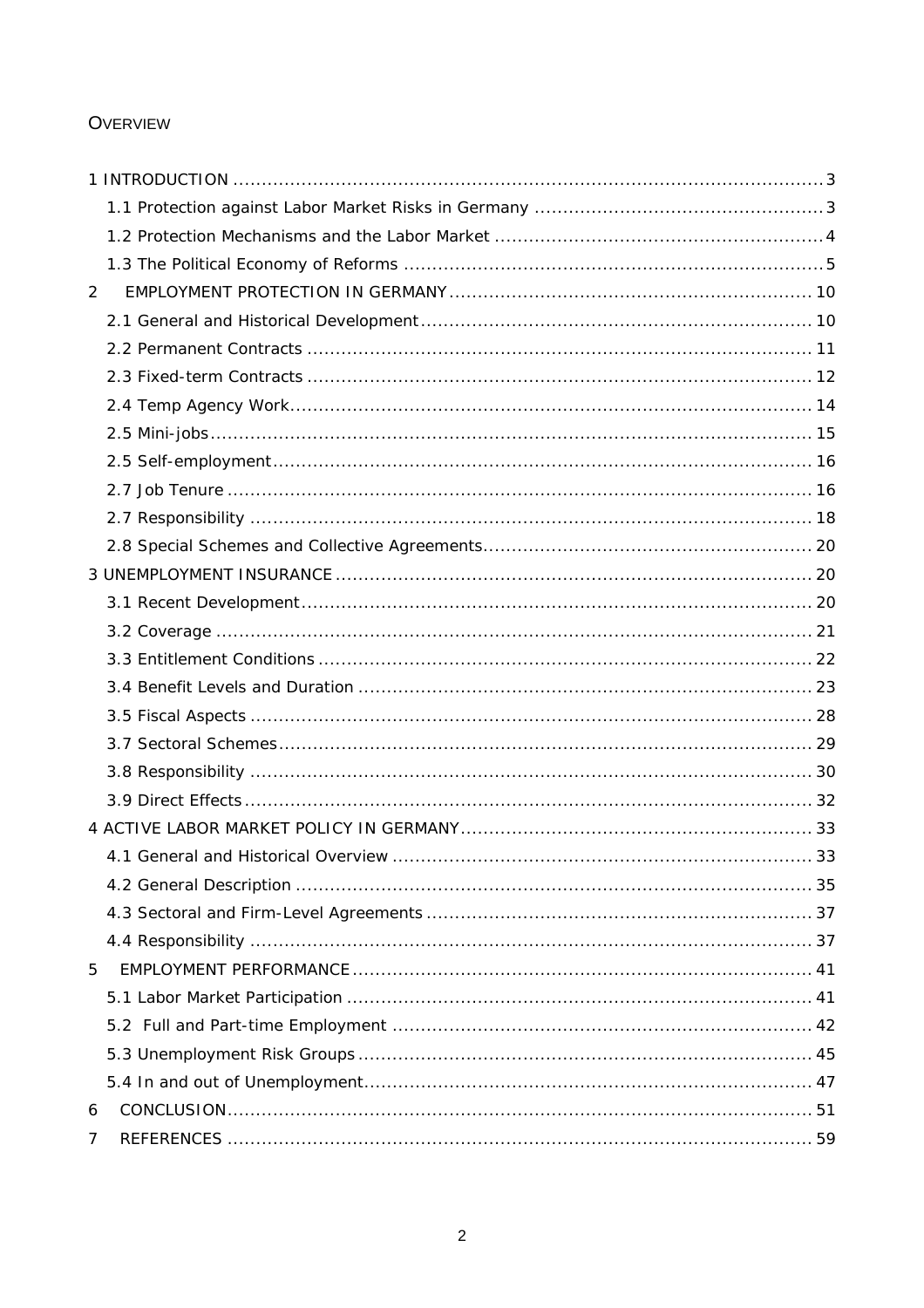#### <span id="page-4-0"></span>**1 INTRODUCTION**

#### *1.1 Protection against Labor Market Risks in Germany*

High unemployment is seen to be a central problem of post-unification Germany; this has often been linked to the high level of employment protection, the high labor costs and a strictly regulated labor market. Indeed, the German system of protection against employment risks is characterized by a high level of statutory employment protection for regular contracts, and the predominance of compulsory social insurance providing earnings-related benefits in case of unemployment after a sufficient contribution period. An earnings-related assistance benefit prolonging insurance-like status protection in case of long-term unemployment was replaced by a means-tested scheme in 2005, which also integrated the employable social assistant claimants under the local scheme. Thus replacing earnings-related long-term unemployment assistance with a means-tested flat-rate benefit was a major break with Germany's long tradition of status maintenance in case of unemployment. It was part of a broader policy shift towards activation also involving an overhaul of active labor market policies and organizational reforms in the labor market administration. Regarding employment protection, most reforms only addressed some liberalization at the margin of the labor market.

In terms of governance, social security, labor market policies and employment protection are mainly based on national legislation. Although there is no "market" for unemployment insurance and employment protection, market mechanisms have grown with regard to the governance and the service provision in active labor market policies in recent years. While the social partners had a formal role in the tripartite self-administration of the Federal Employment Office (BA) and a more limited role since the recent organizational transformation into the Federal Employment Agency (*Bundesagentur für Arbeit*), the social partners play only a minor role in supplementing national legal provisions through collective regulation. One can plausibly argue that the German system is more legislation-driven and more universal than the Dutch one in the sense that sectoral schemes and differentiations are much less important. This holds for all features except for

(1) sectoral collective agreements with respect to dismissal protection,

(2) enterprise-level agreements on employment stabilization in difficult economic situations (in exchange for flexibility in wages and working time), and

(3) "social plans" in case of mass redundancies due to major business restructuring or plant closures (provision of severance pay and active labor market policies for dismissed workers).

Apart from sectoral and enterprise-level bargaining, the role of the social partners is limited, particularly since the recent reforms recommended by the Commission led by Peter Hartz in 2002. The social partners' influence on the governance of active labor market policy and the allocation of funds was previously considerable but significantly reduced by these recent "Hartz" reforms. Tra-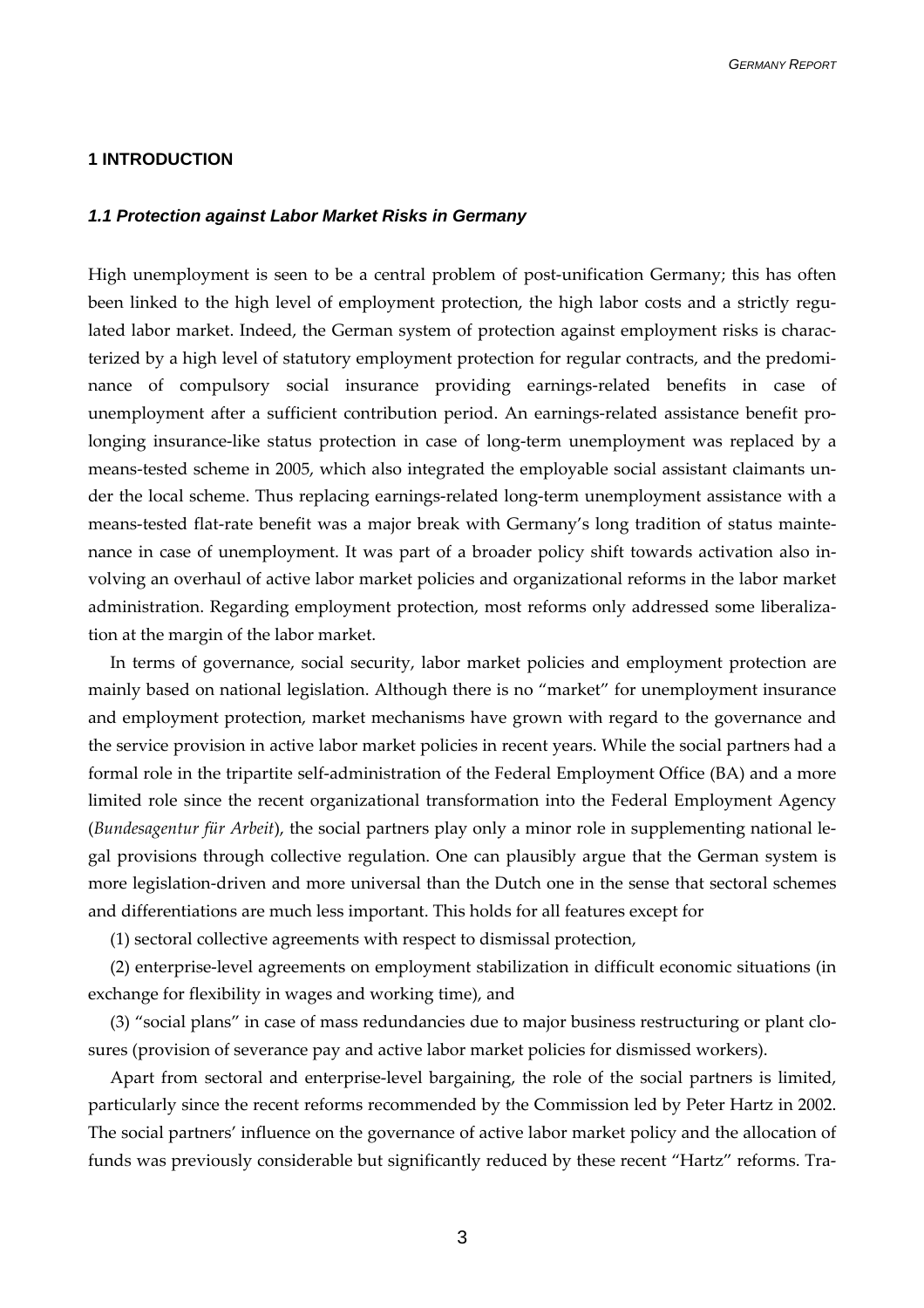<span id="page-5-0"></span>ditional German corporatism is still strong, but declining at the sectoral level with microcorporatism at the firm level becoming stronger at the same time. This can be explained by declining membership in unions and employer associations and a weakening of collective bargaining coverage, i.e., the increase of opening clauses in sectoral agreements which also leaves more room for firm-level bargaining.

#### *1.2 Protection Mechanisms and the Labor Market*

Since the rise of mass unemployment following the first oil shock in the mid-1970s (see Figure 1), Germany tended use passive unemployment benefits and even active labor market policies in order to take labor out of the market, particularly those covered by relatively strict employment protection (e.g. through early retirement), and "hide" open unemployment through alternative benefits and active labor market measures (Manow/Seils 2000). Until recently, German active labor market policies had no clear priority on reintegrating the inactive people into the labor market and were not evaluated systematically. Access to unemployment insurance benefits and certain active labor market policy measures are tied to previous "normal" employment (*Normalarbeitsverhältni*s). Until recent reforms over the last ten years, passive unemployment benefits helped stabilize previous earnings even for the long-term unemployed, provided for an occupational safeguard clause regarding job suitability and facilitated bridges to early retirement. This passive use of labor market policies was also an indirect outcome of social partner involvement in the allocation of funds. Social partners favored externalization strategies, i.e. use of passive and active labor market policies to reduce labor supply, mainly in order to provide a bridge to early retirement (Rosenow/Naschold 1994, Ebbinghaus 2006). Hence, the German system provided thus far ample protection against labor market risks for labor market insiders: strong employment protection, quite generous unemployment benefits, and access to active labor market policies. This employment-centered and status-maintaining protection helped stabilize the German model of production tailored to a high-skill/high-wage equilibrium with long-term employment relations in the past (Estevez-Abe/Iversen/Soskice 2001, Streeck 1997). But the most recent changes towards less externalization and more activation undermine the old regime (Streeck/Trampusch 2005, Eichhorst/Kaiser 2006).

The German protection against labor market risks not only contributes to persistent problems regarding employment creation and the reintegration of long-term unemployed and inactive persons, but it also favors further labor market segmentation making the situation of more vulnerable groups less stable. Germany's labor market institutions foster a *dual* labor market with high security and stability at the core and higher turnover and instability at the margin. In order to enhance labor market flexibility without threatening the stability of regular employment, gradual reforms fostered atypical employment. Thus the increasing numbers of temporary work agencies and fixed-term contracts but also of part-time workers and marginal employees (mini-job holders) go together with persistent long-term unemployment, slow increase in the labor force participation of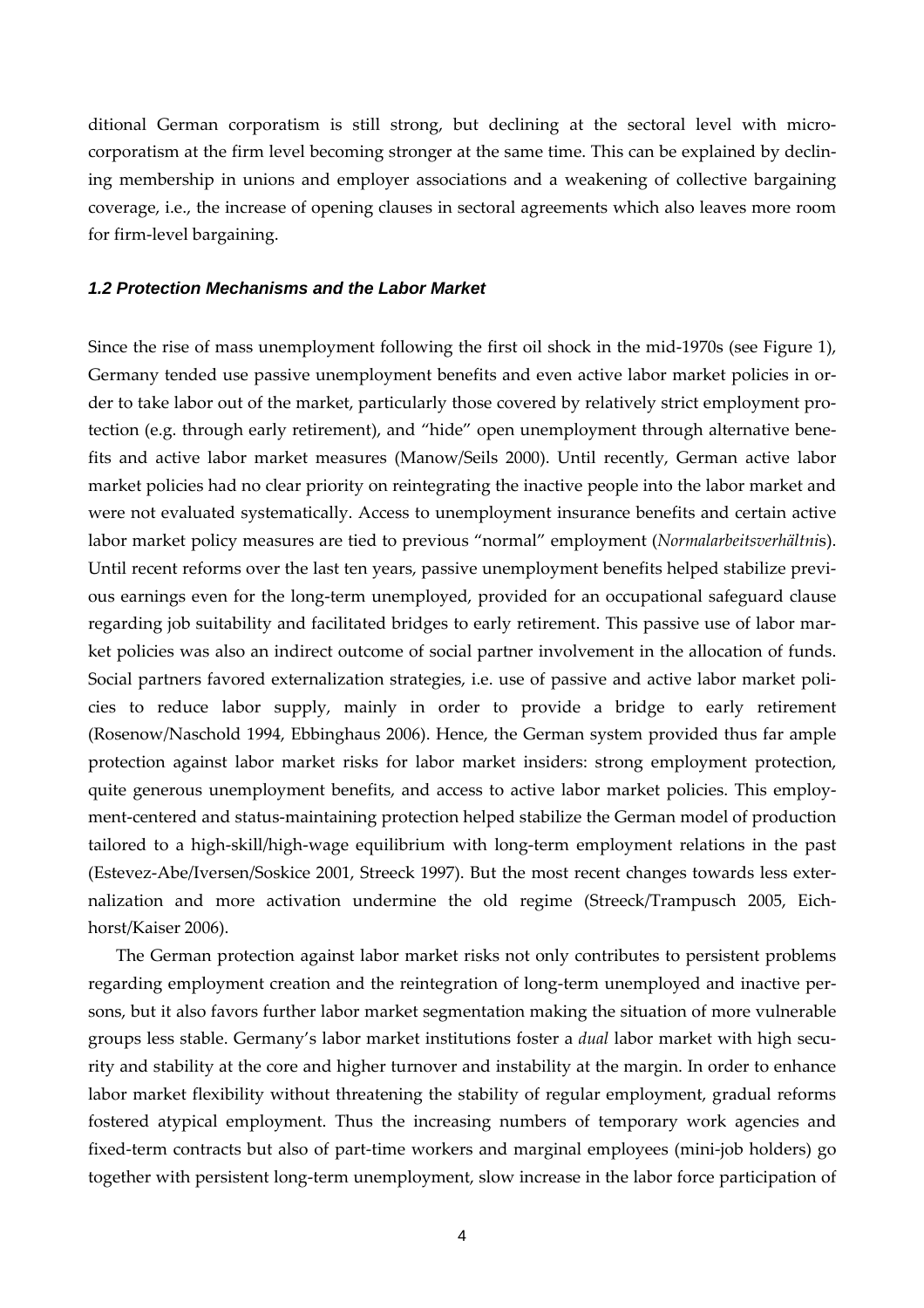<span id="page-6-0"></span>women, and low employment levels of older workers. Hence, German labor market institutions favor a certain segmentation of the labor market, maintaining security at the core and slowly increasing flexibility at the margin.

#### *1.3 The Political Economy of Reforms*

The increase of mass unemployment was already a phenomenon of the 1970s and 1980s, but German unification in 1990 made the problem more pressing. The integration of the post-socialist East German economy led to an increase in unemployment as overstaffed state firms were privatized and less new employment opportunities were created by German and foreign investment than had been expected during the first boom years. The political decision to finance a large share of the transition costs of East Germany through social insurance contributions (largely from the West) and not by general taxation increased the burden on labor costs, driving even more labor out of work. Policy makers in Germany tend to react to these problems in a selective way. The increase in social insurance contributions over the 1990s (se Figure 2), amplified by the "passive" approach to the unemployment problems after reunification, meant higher non-wage labor costs (Scharpf 2000, Manow/Seils 2000) that put pressure on the *Normalarbeitsverhältnis* and dampened new employment opportunities. At the same time, the growth of flexible jobs was facilitated by several legislative steps that required less employment regulation, lower or no non-wage labor costs, or even offered subsidies for such employment forms. A deregulatory reform of the core employment relations was seen as politically unfeasible, given the political consensus tradition and the unions' defenders of these insider groups.

Due to the limited capacity of the federal government to act and the lack of tripartite arrangements, there is no strategic coordination of reforms in these areas that could mobilize policy complementarities in order to further employment growth and narrow the gap between standard and non-standard forms of employment. Neither the tripartite talks of the Alliance for Jobs that occurred during the mid-1990s under the Kohl government, nor the talks under the first Schröder government led to a consensus between the government and social partners on a reform of labor market policies. Therefore, Germany lacked a negotiated recalibration of social security and labor market flexibilization (or "flexicurity") strategy that entails more flexible employment regulation in the core of the labor market, some re-regulation of the flexible segment and effective integrationoriented labor market policies. Although the Danish and the Dutch "flexicurity" arrangements attracted considerable public attention, they did not become part of a wider policy consensus between parties and social partners in Germany.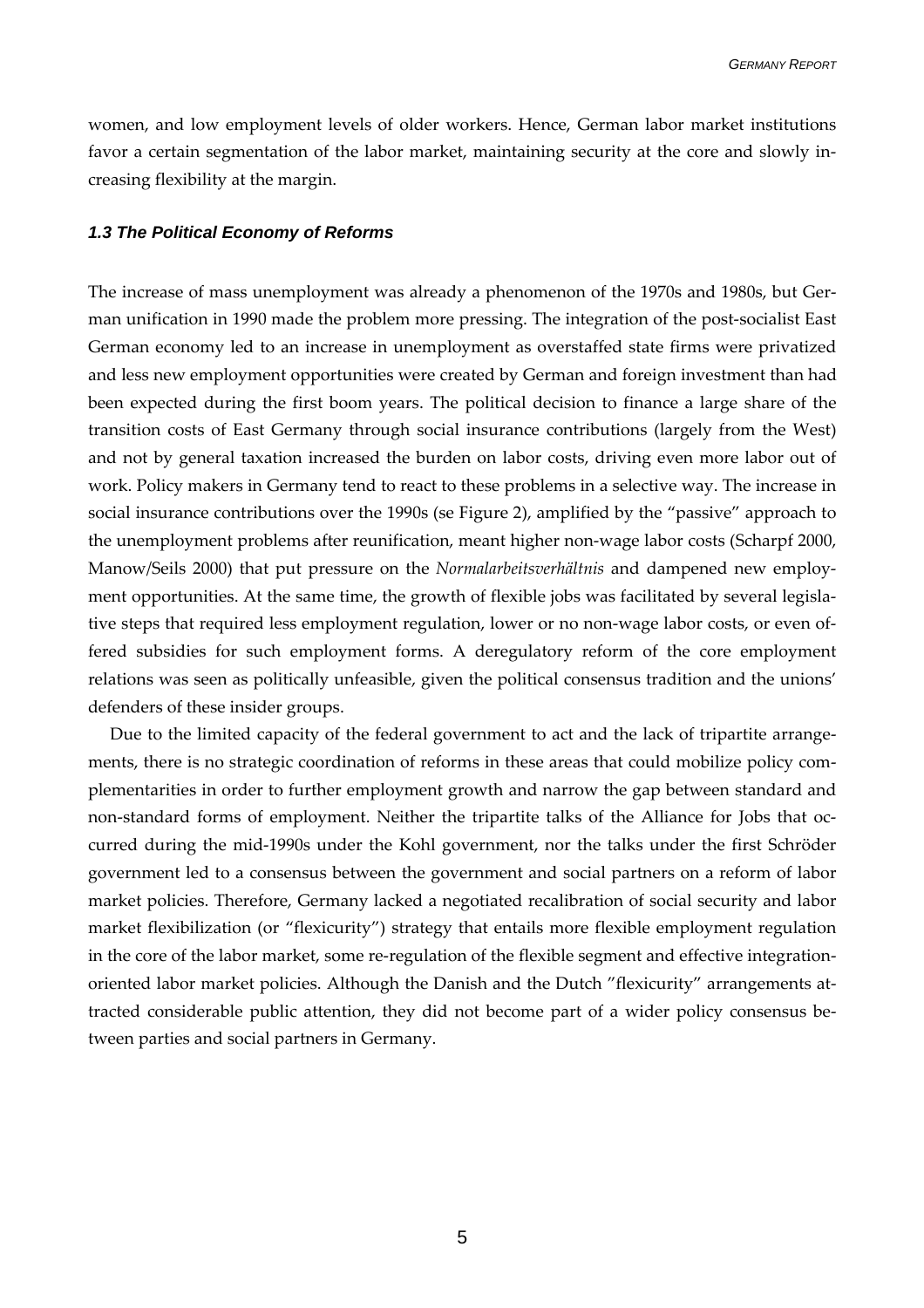

**Figure 1: Unemployment rate (%) in (West) Germany 1950-2005** 

Source: BA, Federal Statistical Office; unemployed in % of dependent labor force.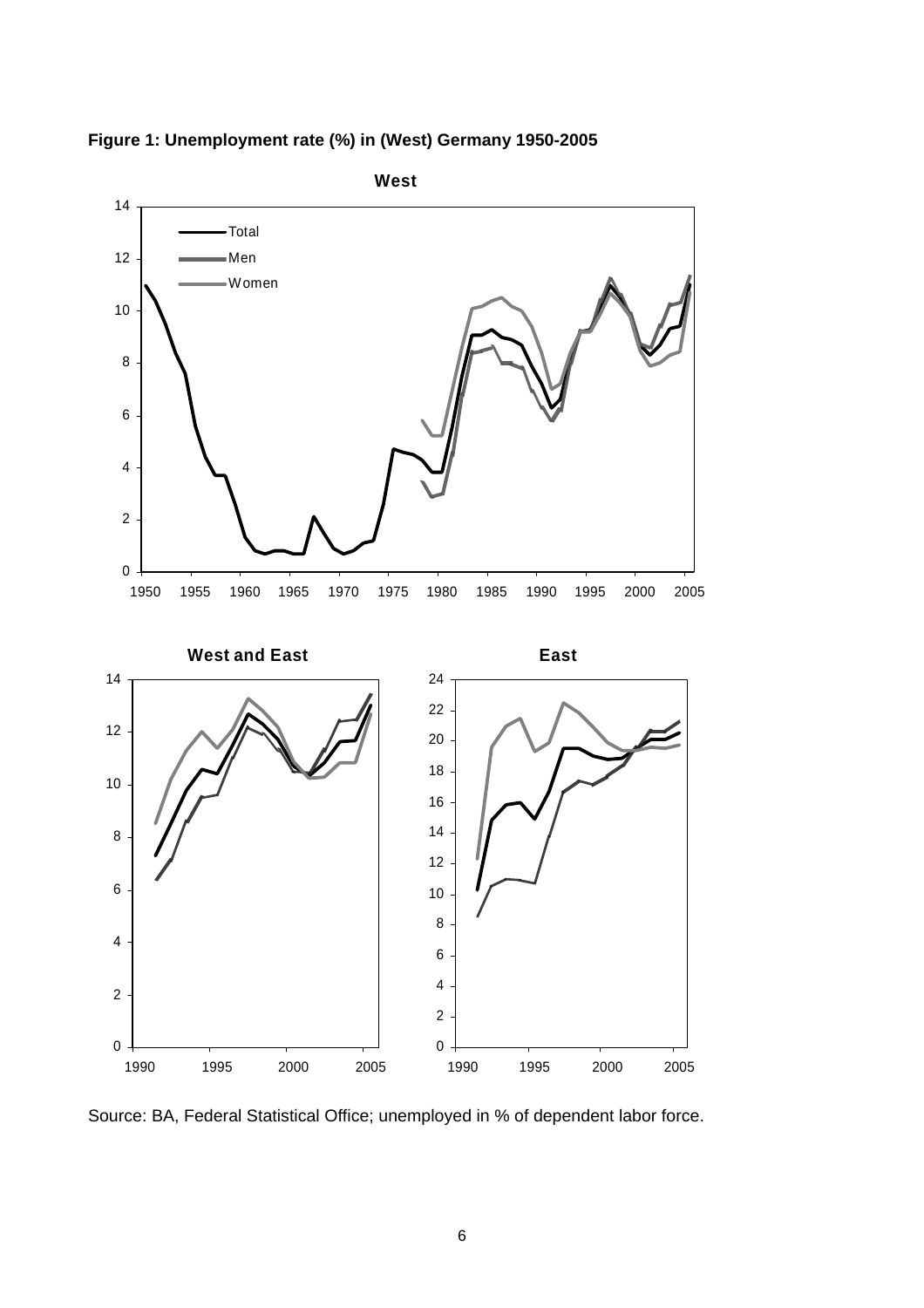

**Figure 2: Social contributions by employers and employees (% of gross wages)** 

Corporatism at a national centralized level was never as prominent as in the Netherlands – and attempts at establishing national tripartite talks in the late 1990s did not succeed. Substantial labor market reforms since the 1990s were mainly initiated by the federal government (see, e.g., the Hartz package or Schröder's Agenda 2010) with the social partners being restricted to lobbying political actors (Streeck/Hassel 2003; Streeck/Trampusch 2005; Eichhorst/Kaiser 2006; Dyson 2005). There is no systematic coordination across policy areas via tripartite concertation as the "Alliance for Jobs, Vocational Training and Competitiveness", created in 1998, was effectively deadlocked and could neither agree on reforms of labor market policies (except for the moderate JobAqtiv Act for young job-seekers) nor on flexibilizing employment regulation. The joint administration of active and passive labor market policies by the Federal Employment Office (BA) contributed to the externalization strategy of the past using passive policies to reduce labor supply. Theoretically, the joint responsibility in one agency could also facilitate an effective implementation of activation strategies by making passive benefits more contingent. However, there is no explicit link between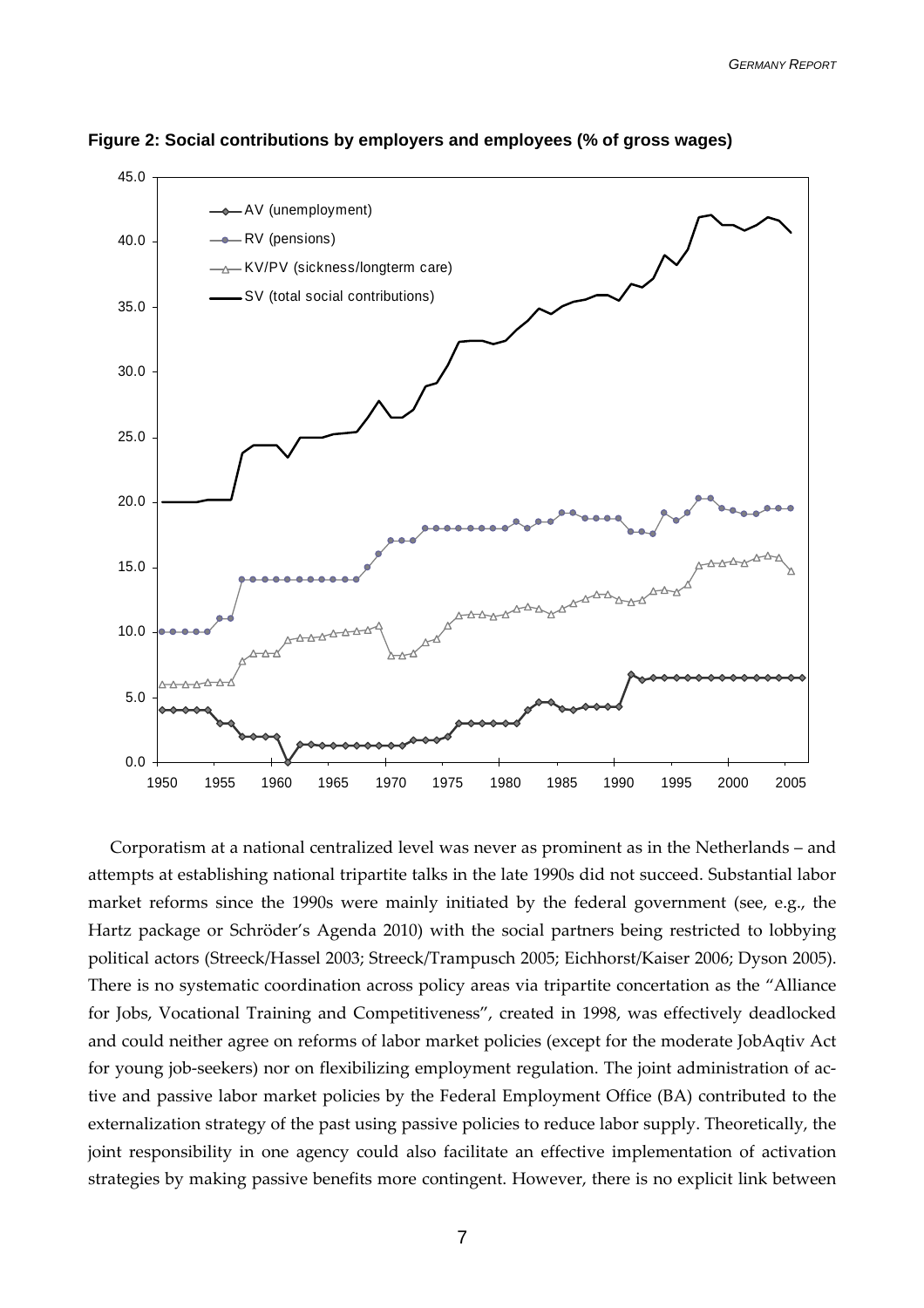labor market policies and employment protection beyond the "social buffering" of mass redundancies through early retirement and other social plan measures. Although the Federal Ministry of Labor and Social Affairs is the major interface for policy design in labor market policies and employment protection, there is considerable intra-ministerial fragmentation between responsible departments, hampering coordinated policies. Moreover, given the importance of entitlementbased passive benefits and the limited state subsidies on top of insurance contributions, the resources available for active labor market policies are limited and may be squeezed out in times of high unemployment when they are need most.

The recent Hartz reforms, initiated by the Red-Green government after its re-election in 2002, aimed at both activating the unemployed (and social assistance claimants) and strengthening the reintegration capacities of active labor market policies as well as strengthening the job-creation potential of the economy through a partial deregulation of the labor market. The increase in labor supply (due to activation) was to be absorbed by a more flexible labor market, i.e. in "new" flexible segments such as start-ups, part-time and minor jobs, but also temporary agency work. While the shift towards activation means a break with the past, further steps in partial flexibilization fit in with the long-standing path of gradual reforms at the margin. Nevertheless, the Hartz reforms are a reform package addressing passive and active labor market policies, employment protection, and an organizational reform of both the employment office and communal responsibility. Overall, however, in contrast to the Dutch experience of rather "experimental" changes in labor market policies and quite substantial governance reforms, German employment protection, unemployment insurance and active labor market policy still show considerable continuity and stability – despite intense public debates and the Hartz reforms that are seen as a fundamental break. Given the growing role of flexible employment contracts, the so far institutionally stabilized core of the labor market comes under increasing pressure.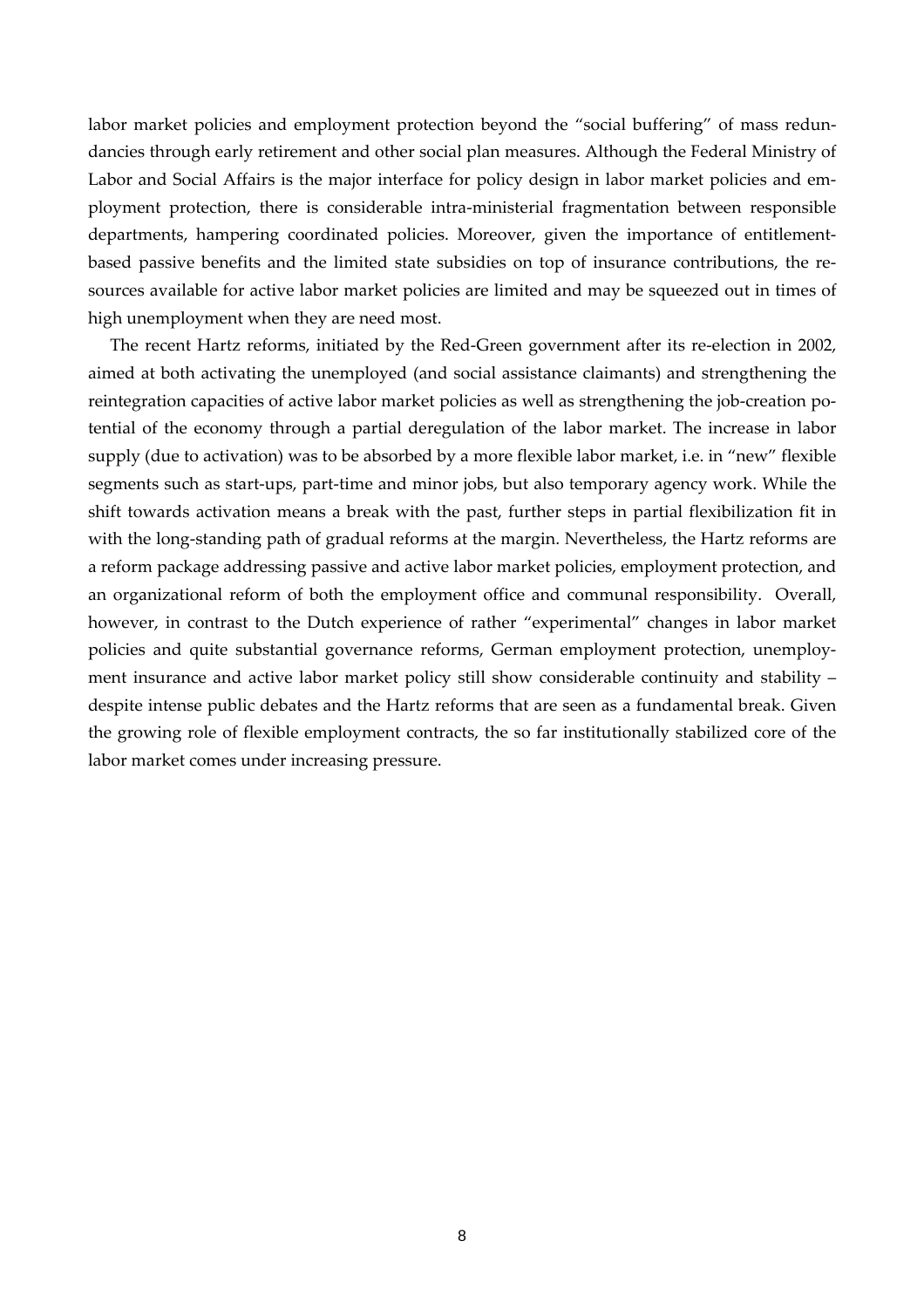# **Table 1: Major reforms 1990-2006**

|      | <b>Active labor</b><br>market policies                                                                                                                                                              | Passive labor<br>market policies                                                                                                                                               | Employment<br>protection                                                                                                                                                                                            |
|------|-----------------------------------------------------------------------------------------------------------------------------------------------------------------------------------------------------|--------------------------------------------------------------------------------------------------------------------------------------------------------------------------------|---------------------------------------------------------------------------------------------------------------------------------------------------------------------------------------------------------------------|
| 1993 |                                                                                                                                                                                                     |                                                                                                                                                                                | Unified notice period for blue-<br>collar and white-collar workers                                                                                                                                                  |
| 1994 | Allowing private job placement<br>agencies besides the public BA                                                                                                                                    | Marginal cut of unemployment<br>insurance benefit and unem-<br>ployment assistance, stricter<br>sanctions, but prolongation of<br>favorable treatment of older un-<br>employed | Extension of act on temporary<br>employment                                                                                                                                                                         |
| 1996 |                                                                                                                                                                                                     | Revision of old-age part-time<br>employment law (used for early<br>retirement)                                                                                                 | Lifting of size threshold for dis-<br>missal protection; stricter social<br>selection criteria; and liberalization<br>of temporary contracts                                                                        |
| 1997 | Reform of active labor market<br>policy schemes (training, wage<br>subsidies)                                                                                                                       |                                                                                                                                                                                |                                                                                                                                                                                                                     |
| 1998 | New Third Book of the Social<br>Security Act                                                                                                                                                        | Tighter sanctioning, availability<br>and eligibility criteria for unem-<br>ployment insurance benefits, e.g.<br>longer employment record re-<br>quired                         |                                                                                                                                                                                                                     |
| 1999 |                                                                                                                                                                                                     | Easing of availability criteria in<br>unemployment insurance                                                                                                                   | Lowering of threshold for dis-<br>missal protection, reestablishment<br>of broad social selection criteria;                                                                                                         |
| 2000 | Better cooperation between PES<br>and municipalities                                                                                                                                                | Expansion of old-age part-time<br>work                                                                                                                                         |                                                                                                                                                                                                                     |
| 2001 |                                                                                                                                                                                                     |                                                                                                                                                                                | Additional restrictions on renewal<br>of temporary contracts, but more<br>flexibility in fixed-term employment<br>of older workers                                                                                  |
| 2002 | Moderate steps towards activa-<br>tion (JobAqtiv), introduction of<br>profiling; placement vouchers<br>and liberalization of private<br>placement agencies                                          | Moderately stricter sanctioning<br>criteria (JobAqtiv), stricter<br>means-testing in unemployment<br>assistance                                                                |                                                                                                                                                                                                                     |
| 2003 | Hartz I and II: introduction of<br>training vouchers; new measures<br>promoting employment of older<br>workers; new start-up grant (Me<br>Inc.)                                                     | Hartz I and II: requirement of<br>early registration with PES in<br>case of unemployment; stricter<br>sanctioning, mobility require-<br>ments                                  | Broader definition of marginal<br>jobs; lower age threshold (52) for<br>fixed-term employment without<br>reason                                                                                                     |
| 2004 | Hartz III: reorganization of public<br>employment service with<br>stronger emphasis on effective-<br>ness and cost efficiency, re-<br>duced role for social partners,<br>stronger element of quasi- | Duration of unemployment insur-<br>ance benefit for older workers<br>reduced from 32 to 18 months<br>(effective only in 2006); additional<br>sanctioning reasons               | Higher threshold for dismissal<br>protection, narrow selection crite-<br>ria; formal option of severance<br>pay; far-reaching liberalization of<br>temporary agency work, but in<br>exchange for equal treatment or |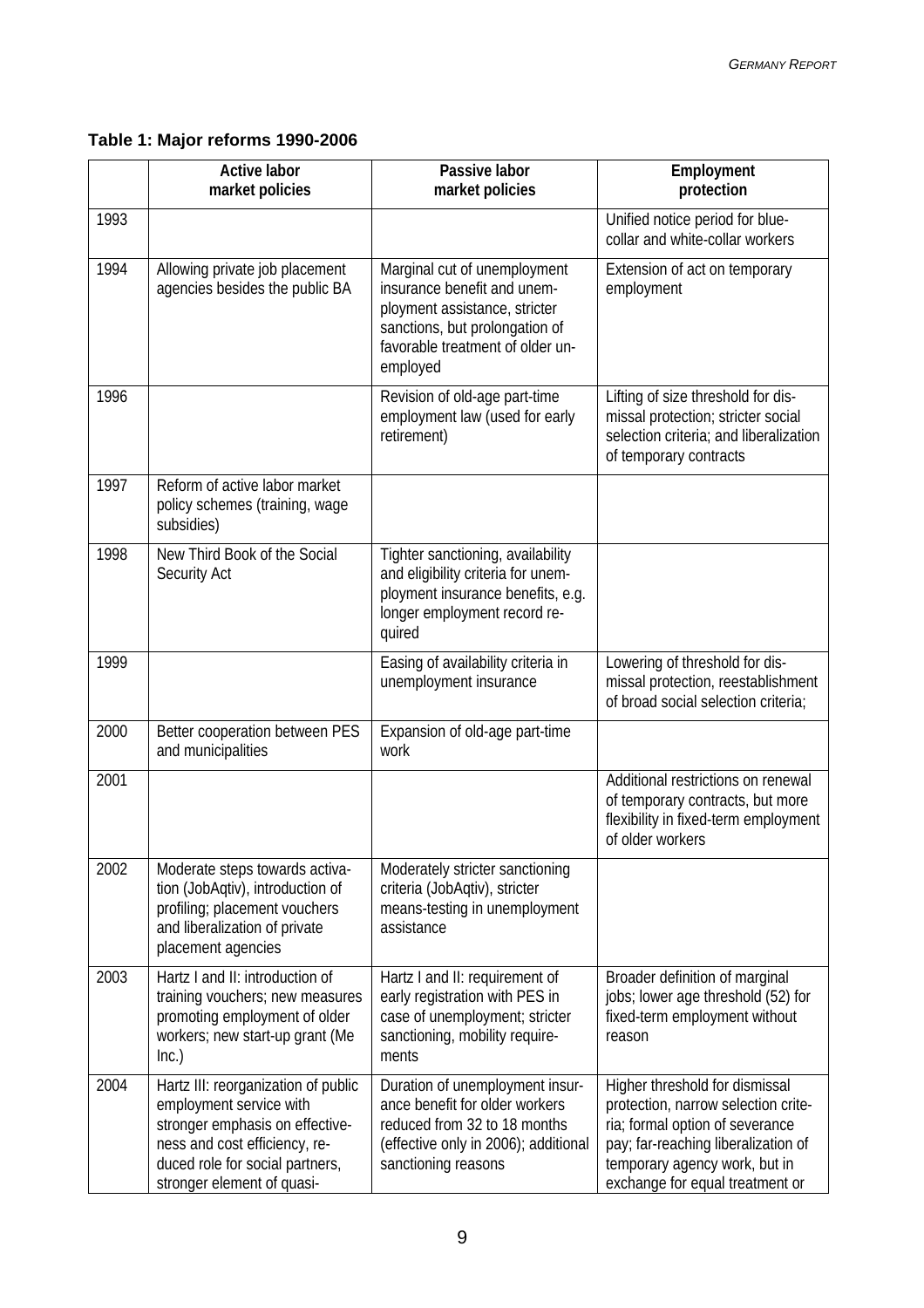<span id="page-11-0"></span>

|      | <b>Active labor</b><br>market policies                                                                                                                             | Passive labor<br>market policies                                                                                                                                    | Employment<br>protection         |
|------|--------------------------------------------------------------------------------------------------------------------------------------------------------------------|---------------------------------------------------------------------------------------------------------------------------------------------------------------------|----------------------------------|
|      | markets/private service provid-<br>ers; integration of unemployment<br>insurance benefit and benefits<br>during training; reform of direct<br>job creation schemes |                                                                                                                                                                     | first time collective agreements |
| 2005 | Hartz IV: new governance for<br>activation of long-term unem-<br>ployed; flexible institutional rep-<br>ertoire including public employ-<br>ment opportunities     | Hartz IV: replacement of earn-<br>ings-related with flat-rate unem-<br>ployment assistance with em-<br>phasis on activation, i.e. stricter<br>availability criteria |                                  |
| 2006 |                                                                                                                                                                    | Stricter activation provisions<br>through Hartz IV amendments;<br>prolongation of longer unem-<br>ployment benefits for older work-<br>ers                          |                                  |

Source: authors' compilation; see Tables 2 and 12 for more details.

#### **2 EMPLOYMENT PROTECTION IN GERMANY**

#### *2.1 General and Historical Development*

Germany's far reaching employment regulation is based on different sources resulting in a high degree of legal complexity and juridification ("Verrechtlichung") by specialized employment legislation (and social policy rules), by court-based law-making (Labor Courts and Social Courts), and collective agreements at sector or regional level as well as firm-based agreements with works councils. Legally, there is a fundamental difference between permanent "normal" and fixed-term (temporary) contracts and other forms of "atypical" employment, the former guaranteeing substantial employment protection as well as social security coverage and the latter providing some form of flexibility to employers in terms of employment protection and lower or no social contributions, though the use of fixed-term contracts is also regulated. There is no differentiation in employment protection (and social contributions) with respect to working time above the "mini-job" earnings limit. Yet there are additional forms of flexible employment such as temporary agency work, "mini-jobs", and self-employed work, that provide some additional flexibilization in the labor market.

The history of employment protection in Germany is characterized by a high level of stability in dismissal protection for regular contracts with most reforms only addressing the firm size threshold (lifted from five to ten employees in 1996, lowered to five in 1999 and lifted again to ten in 2004) and the range of social selection criteria in case of dismissals for business reasons. However, although there is a clear long-term trend towards greater flexibility at the margin, there have also been some attempts at more restrictive approaches towards "atypical" employment, some of which were revoked shortly after. Most prominent are more liberal options regarding renewal and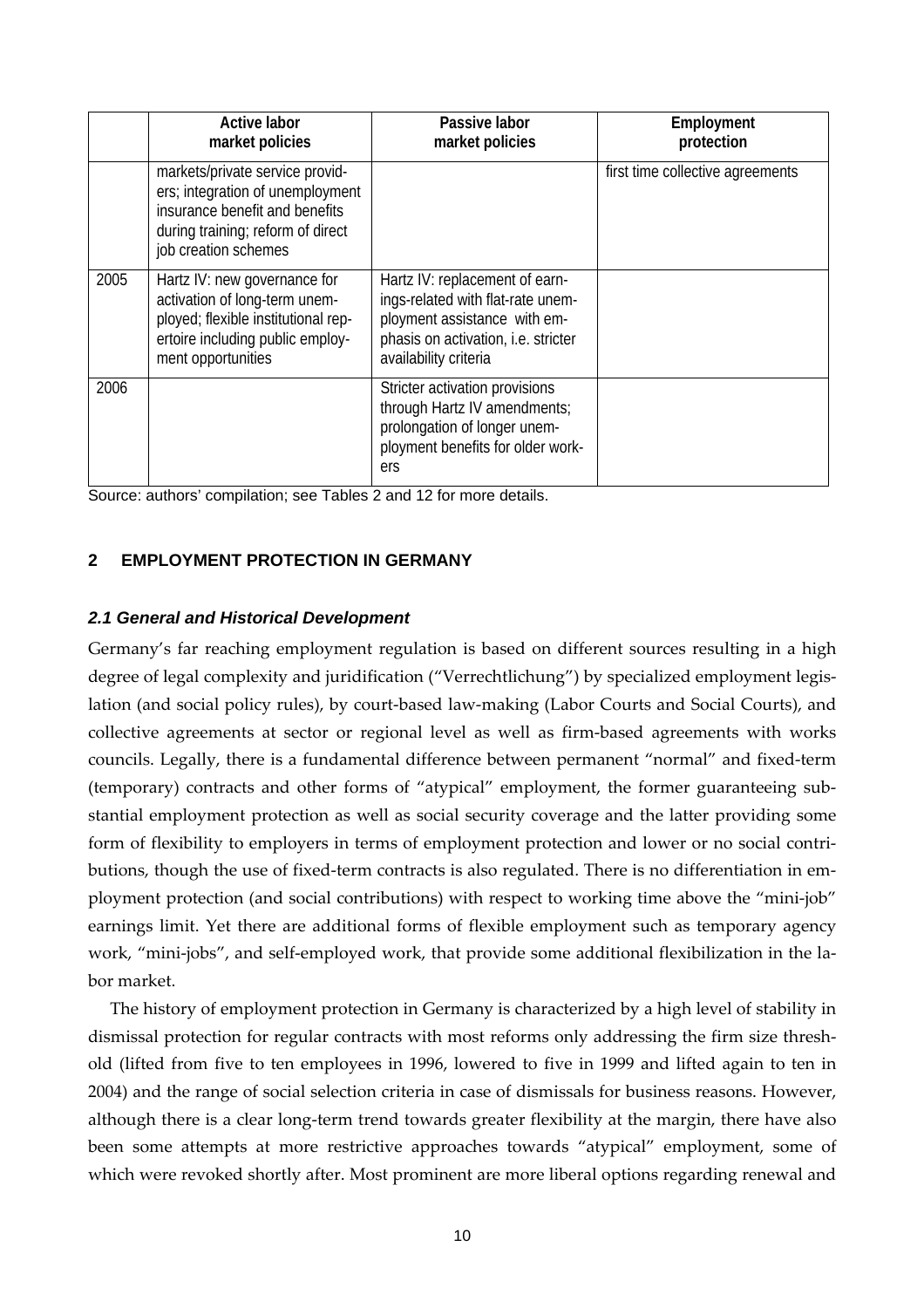<span id="page-12-0"></span>maximum duration of fixed-term contracts in 1997 (but some tightening regarding fixed-term contracts without valid reason in 2000), a lowering of the upper age limit for unrestricted access to temporary contracts in 2000 and 2003 as well as a stepwise liberalization of temporary agency work over the last decade, complemented by the introduction of "equal treatment" and collective agreements.

#### *2.2 Permanent Contracts*

Dismissal protection of permanent (open-ended) contracts sets in after a probationary period of six months during which only minimum requirements and a short notice period of two weeks apply. Although longer or shorter probationary periods can be agreed upon by individual or collective agreements, statutory dismissal protection will set in after six months in any case. However, legal dismissal protection does not apply to small firms with less than 10 employees (about 6.5 million employees or 24%) or, prior to 2004: 5 employees (3.5 million employees or 13% of all the gainfully employed). With respect to permanent contracts, individual dismissals by the employer are possible if certain conditions are met (minimum provisions based on legislation, supplemented by collective agreements or individual contracts).

The legal minimum notice period is four weeks for both employer and employee (except for small firms with less than 10 employees that are exempt from statutory dismissal protection). Minimum notice periods for employers increase with tenure, e.g. 2 months after 5 years of service, 4 months after 10 years of service, 6 months after 15 years of service. Longer notice periods can be introduced through collective agreements or individual contracts, shorter notice periods only through collective agreements. There is no legal obligation to severance pay (only an option under mass dismissal rules). In case of disputes it is decided according to rules of thumb derived from court-based law (50% of last monthly salary times the number of years of tenure). Additional regulation is provided by collective agreements, particularly for older workers in case of dismissal (facilitating a bridge toward early retirement). Recent collective agreements (2004) stipulate severance pay after 25 years of service, for example, the chemical industry pays 6 months' worth of salary from age 60 onwards, the metal industry agreement provides for 9 months from age 59 onwards, and the public sector (West) and postal service even pay for 18 months from age 55 onwards. Severance pay is increasingly taxed and is now partly taken into calculation of means-tested unemployment benefits.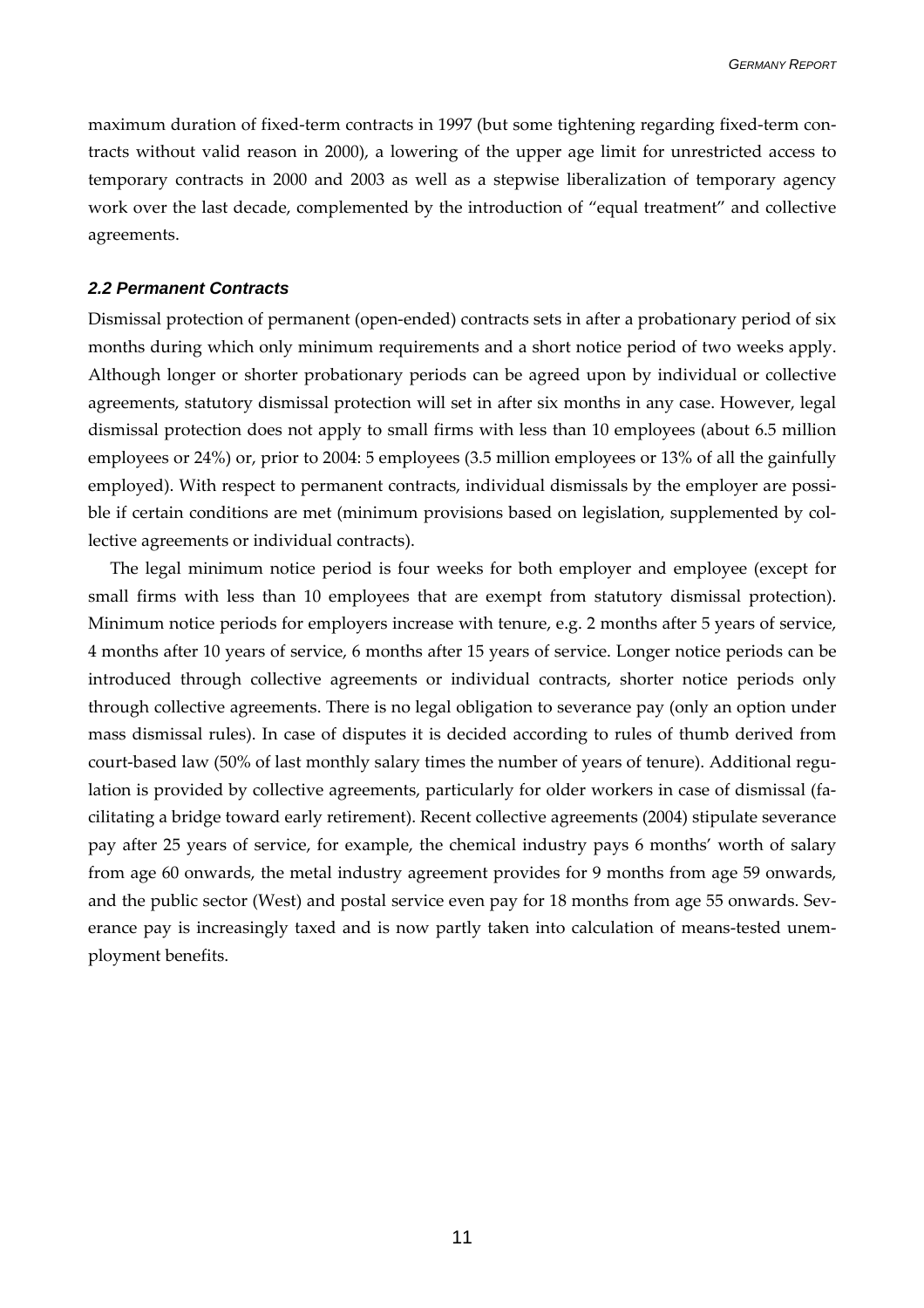#### <span id="page-13-0"></span>**Table 2: Dismissal regulation**

| ٠              | written dismissal statement;                                                                                                                                                                                                                                                                                                                                                       |
|----------------|------------------------------------------------------------------------------------------------------------------------------------------------------------------------------------------------------------------------------------------------------------------------------------------------------------------------------------------------------------------------------------|
| ٠              | notice periods (§ 622 BGB): the normal notice period for employees is four weeks;<br>the notice period for employers increases with job tenure to up to seven moths after<br>20 years of service; these legal minimum notice periods can be extended in individ-<br>ual contracts or through collective agreements (shortening is only possible through<br>collective agreements); |
|                | specific notice period of two weeks in case of immediate dismissal;                                                                                                                                                                                                                                                                                                                |
| ٠              | consultation of works council required (§ 102 BetrVG);                                                                                                                                                                                                                                                                                                                             |
|                | Valid reasons for dismissal as defined by legislation and court decisions:                                                                                                                                                                                                                                                                                                         |
| $\blacksquare$ | personal reasons: the employee is not or no longer able to work (in particular due to<br>long-term sickness);                                                                                                                                                                                                                                                                      |
| ٠              | behavioral reasons: severe misbehavior by the employee (often immediate dismissal<br>without notice period), normally after prior warning (examples for severe misbehav-<br>ior: theft, absenteeism, drug abuse at work);                                                                                                                                                          |
| $\blacksquare$ | business reasons: plant downsizing or closure; in case of business reasons, the em-<br>ployer has to check all options for continuing employment, e.g. through reorganiza-<br>tion; workers to be dismissed have to be selected according to social criteria ("Sozia-<br>lauswahl"), i.e. years of service, age, family obligations, handicaps.                                    |

Employees can file a lawsuit against dismissal. This usually does not result in continued employment but in an agreement on severance pay. Since 2004, employees are entitled to severance pay of 0.5 monthly salaries per year of service in case of dismissal for business reasons if they do not go to court. The dismissed worker can thus opt for severance pay offered by the employer or file a lawsuit in order to get higher severance pay (Jahn 2005). There are special provisions regarding collective dismissals according to the size of the firm and the number of dismissals. When about 25% of the staff in a smaller firm are concerned, or the number of terminations exceeds 30 employees, not only the works council, but also the local BA office has to be informed at least a month earlier. In the recent past, in cases where firms met a difficult economic situation, trade unions and works councils agreed on concessions regarding working time and wages in exchange for the employer forgoing mass redundancies (firm-level "alliances for jobs", see Rehder 2003).

# *2.3 Fixed-term Contracts*

A specific law (*Teilzeit- und Befristungsgesetz*) regulates fixed-term contracts. According to legislation, such temporary employment is possible if a valid reason is given: temporary demand for additional labor, termination of vocational or academic training, replacement of permanent staff, specific character of task, extended trial period or availability of temporary funds only. Fixed-term employment without any (valid) reason is only possible for a maximum period of two years (four years in case of enterprise creation). The employer cannot reemploy the same individual after a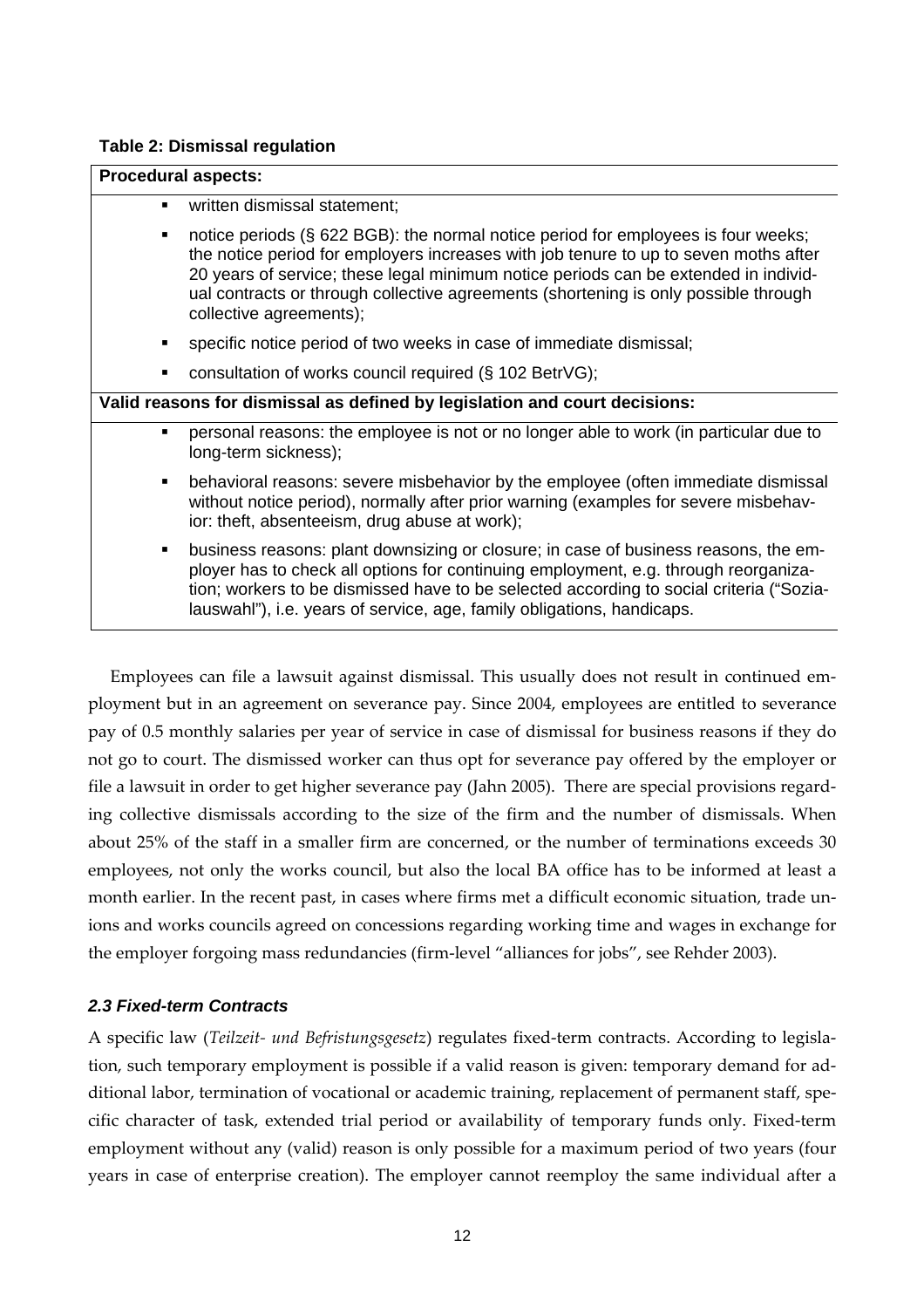fixed-term contract terminated without valid reasons. Deviation is possible through collective agreements. However, fixed-term employment without valid reasons was unrestricted in case of older workers of age 52 or over but this provision was nullified due to age discrimination by ECJ in fall 2005 and has to be newly legislated. Fixed-term employment terminates automatically without formal dismissal at the end of the period. However, during the duration of a fixed-term contract, employment stability is relatively high. Usually, there is no severance payment in case of expiry of fixed-term jobs, but employees leaving fixed-term employment are entitled to unemployment insurance, except for civil servants on fixed-term contracts, who receive severance pay (one month per year of service).

Temporary employment contracts (other than mini-jobs) are still relatively rare with only about 10% of employees in Germany in 2005. Half of this share consists of vocational training contracts. Hence, there are only about 5% genuine fixed-term contracts. By 2005, 7% of employees in West Germany have a limited contract and around 12% in East Germany. There has been only a slight increase in these contracts in West Germany and smaller changes around a constant level in East Germany (see Figure 3). However, such fixed-term contracts have increased substantially among young employees in both West and East Germany. Every fourth young employee under 25 years of age in West Germany has such a job entry contract and nearly every third one in East Germany. Temporary contracts are the norm for employment during firm-based vocational training in Germany. Thus, the share is particularly high among the very young (under age 25). Migrants are also overrepresented in temporary employment. In addition to training, subsidized jobs (ABM) particularly in East Germany account for about every fourth temporary job in 2000, many of which can be found in agriculture and the public sector (Jahn 2002). Although these temporary jobs are largely for the lower qualified and job starters, public universities employ junior academic staff on temporary contracts for up to 5 years under normal employment laws (or for up to 12 years under new rules for doctoral and post-doctoral researchers).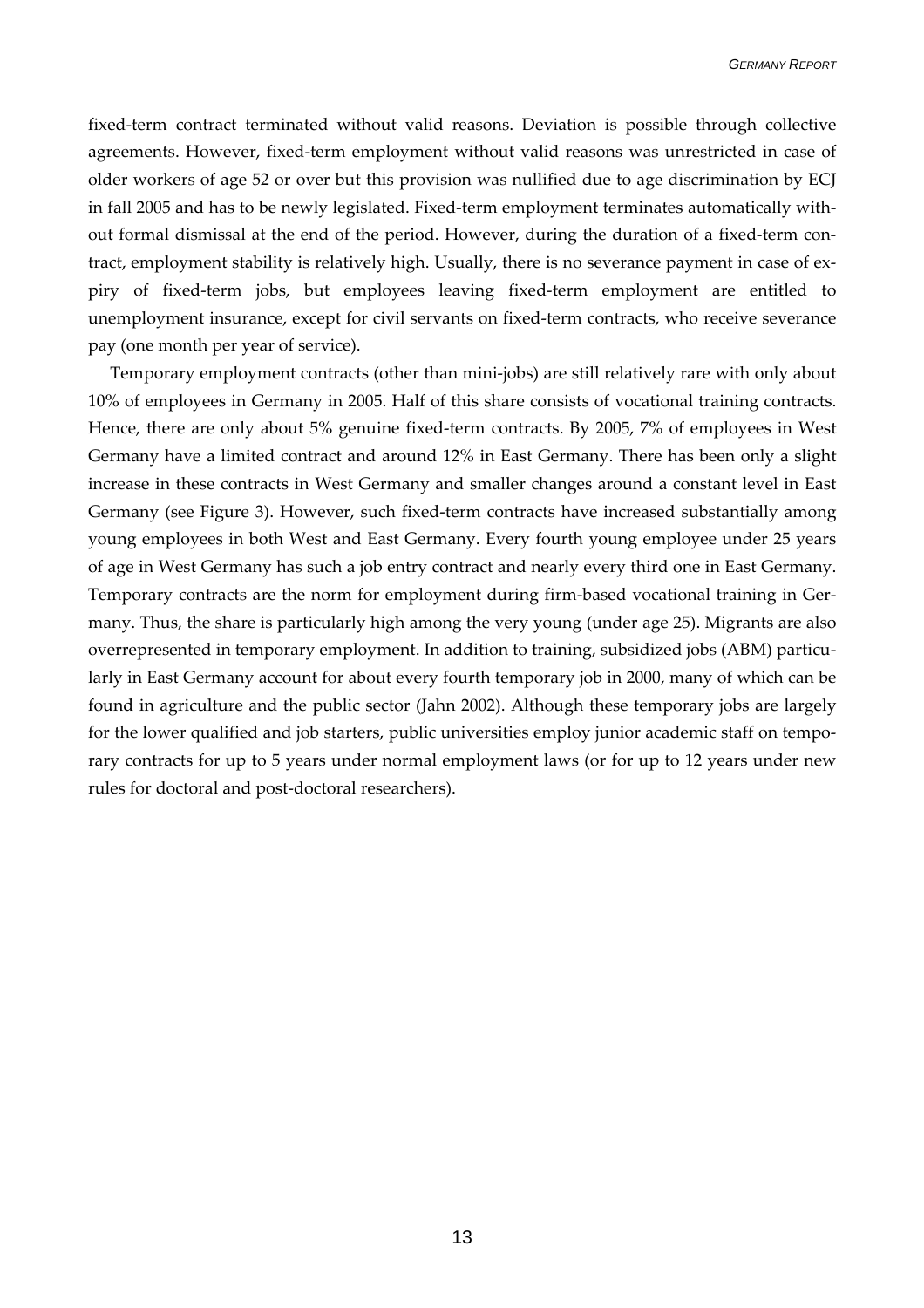

#### <span id="page-15-0"></span>**Figure 3: Temporary and mini-jobs by age group, Germany 1990-2005**

(a) temporary jobs  $(\%)$  (b) not insured and mini- and temp-jobs  $(\%)$ 

Notes: (a) temporary jobs (*befristete Verträge*) in % of employees (including vocational training); (b) non-unemployment-insured, mini-jobs (*geringfügige Beschäftigung*), and temp-agency workers (June) in % of dependent employment.

Source: Mikrozensus 2004; (a) IAB Fibel; (b) own calculations.

#### *2.4 Temp Agency Work*

Employment in a temporary work agency (TWA) falls under the general regulations of either fixed-term or open-ended contracts in Germany, though in most cases, "temp" agency employment (*Zeitarbeit*) contracts between employees and TWAs are often open-ended, while the posted work assignments (*Arbeitnehmerüberlassung*) are task-related, i.e. fixed-term contracts between TWAs and the receiving firms. Agency work was also subject to additional restrictions in the past, such as maximum duration of individual postings or a ban on the synchronization of the contract with the agency and the actual posting. The posted work period was extended stepwise from three to six months in 1985, further extended to nine months in 1994, to twelve months in 1997, to 24 months in 2002, and finally the limit was completely abolished in 2003. The most recent changes implemented with the Hartz reform package removed virtually all remaining restrictions – except the ban on TWA activities in the construction sector. However, agency workers are entitled to the same wages and working conditions as regular staff ("equal treatment"). Deviations are only al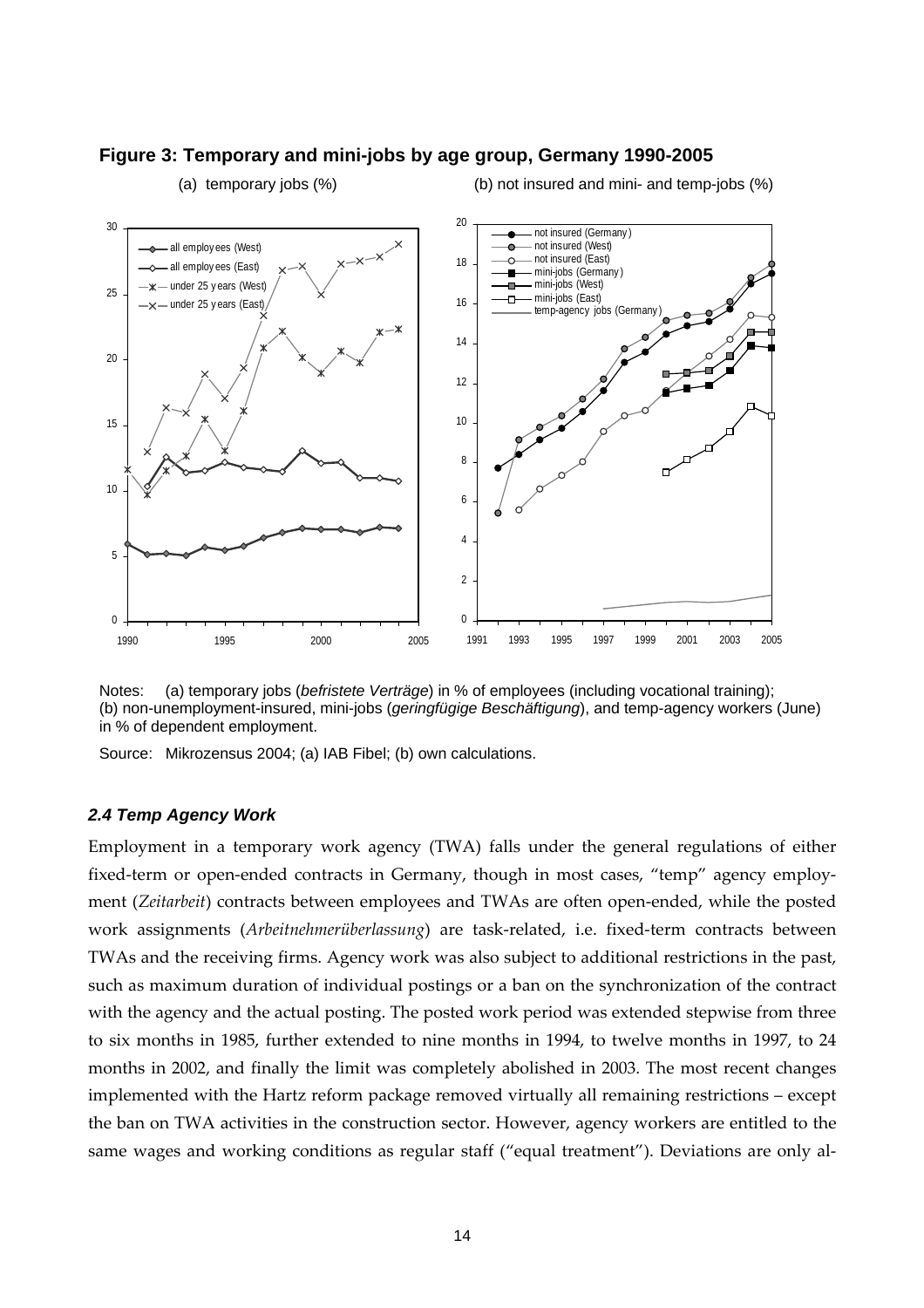<span id="page-16-0"></span>lowed in the case of hiring unemployed people or if collective agreements exist, triggering several collective agreements between trade unions and TWAs on wages and working conditions.

The number of temp-agencies has nearly doubled from 8,700 in June 1997 to nearly 15,900 in June 2005 and temp-jobs (*Leiharbeit*) have more than doubled from 212,000 to 453,000 during the same period. Particularly the reforms in 1985, 1994 and 1997, and recently the 2002/03 reforms, led to substantial increases (Antoni/Jahn 2006). Given the short duration of employment (only 40% of jobs last longer than three months in 2003), there is a high turnover with 738,000 temp-jobs being created and nearly as many terminated in 2005. In West Germany, about 63% of temp-agency workers in 2003 were previously un- or non-employed, while 53% had no subsequent employment after the temp-contract (either another "temp" agency job or other employment). The recent surge in such jobs can be seen as one measure of flexibilization. Employers use temp-agency workers to overcome short-term demand peaks instead of hiring workers on normal employment contracts.

#### *2.5 Mini-jobs*

Another element introducing additional employment flexibility is low level part-time work not covered by full social insurance contributions. Although it is not differentiated in terms of employment protection in a narrow sense, it allows employers to reduce labor costs. The most recent reform implemented in 2003 increased the maximum earnings of those "marginal jobs" or "minijobs" to 400  $\epsilon$  per month. While the employer has to pay full social security contributions and a lump-sum tax, amounting to 25% (as of mid-2006 30%) of the gross wages, earnings from mini-jobs are tax- and contribution-free on the employee's side. This marginal job arrangement (*geringfügige Beschäftigung*), however, is not an entirely new instrument of labor market flexibility but has recently grown in importance. Until 1999, mini-jobs were not covered by social insurance, but the employer was obliged to pay a lump-sum tax. Thereafter, social insurance coverage was introduced, but the lump-sum tax was lowered in return. As of 1999, a second mini-job could no longer benefit from the tax and contribution exemption, but the option of tax- and contribution-free second jobs was reestablished in 2003, leading to an increase by one million secondary mini-jobs within two years. While mini-jobs are treated differently with respect to social security, there are no special rules or exemptions regarding labor law and employment protection.

Mini-job employment among those persons with only one job has increased from an estimated 2 million in 1991 to 4.7 million in 2005, not counting about 1.7 million additional secondary minijobs. Although a general social insurance levy (collected by the sickness funds) has been introduced, these jobs are exempted from unemployment insurance coverage. As figure 3 shows, about 14% of West German and 10% of East German employees hold a mini-job as their only source of employment income in Germany. Furthermore, additional mini-jobs may serve as second jobs in which employees would be covered by their first job; this is particularly the case for men. Married women with children profit from mini-jobs as they are insured via their husband and earnings are jointly taxed. Students and pensioners also tend to work on mini-jobs due to income limits for student grants and pensions. Thus, the share of mini-jobs increases in the older age groups in prere-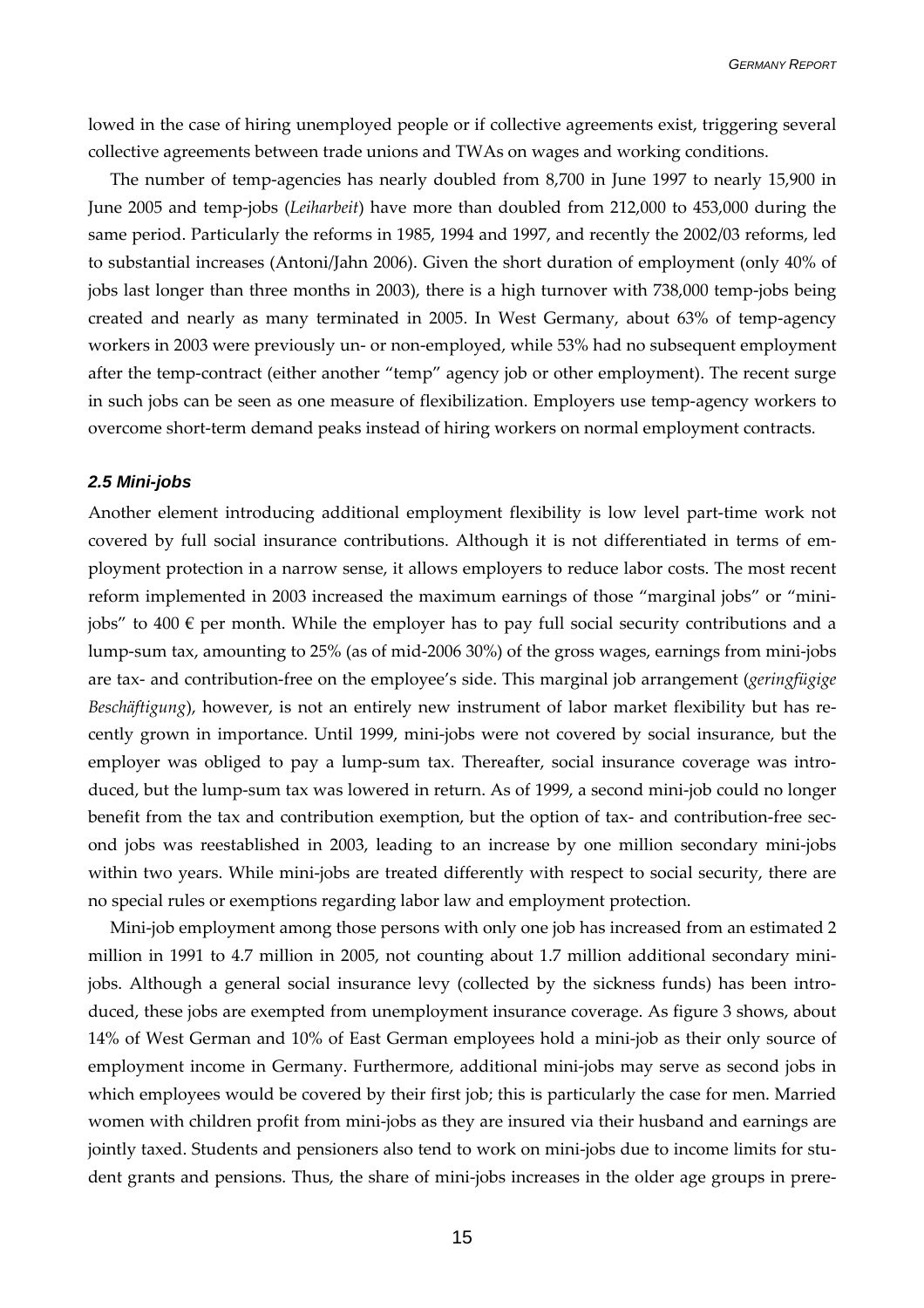<span id="page-17-0"></span>tirement and normal retirement age at 65. Given the decline in employees with social insurance (and excluding tenured *civil servants,* who are not covered by social insurance but through direct state payments), there has been a growing share of non-insured employees who were not covered by unemployment insurance, particularly those with mini-jobs and temporary contracts for civil servants (see Figure 3).

#### *2.5 Self-employment*

Self-employment (or independent employment) is an alternative to dependent employment and in general a more flexible arrangement as it is not covered by dismissal protection and other labor law provisions. There is also no compulsory social insurance for the self-employed in Germany, though there is voluntary access to social insurance and compulsory coverage by specific schemes in some professions. Immediately after unification, independent employment (both selfemployment and helping family members) was higher in West Germany (10.1%) than East Germany (6.8% of all employed in 1992), yet it increased to over 11% in both parts of Germany by 2005. Given the relatively high burden of non-wage labor costs and regulations, self-employment is considered an option of circumventing some of the rigidities and costs of dependent employment. This led to an expansion of self-employment without dependent employees and often only one single client due to the "outsourcing" of services by firms.

To stop this potential threat of undermining dependent employment covered by social insurance, the red-green coalition government restricted "bogus" self-employment (*Scheinselbstständigkeit)* by law as of 1999, forcing such "quasi-dependent" employment to be covered by social insurance. False self-employment is defined (SGB IV §4, para 7) as self-employed work which is dependent on one main client, if the self-employed does not search for other clients and works at predefined hours and similar tasks as employees of the main client. However, to further labor market flexibility and strengthen business creation, most of these provisions were revoked in 2003. In addition, as a complement to stronger subsidization of business start-ups through active labor market policies, the requirement of a craftsman's diploma was abolished in some of the craft professions at the same time. The quasi-dependently employed are obliged to pay social security contributions. Yet among the 238,000 self-employed who were insured by the public pension insurance in 2004, only 20,868 were forced by law and 28,113 were self-employed in "Me Inc." ("Ich-AG") start-ups under the Hartz reforms (DRV 2006).

#### *2.7 Job Tenure*

The impact of the relatively high level of employment regulation and the relatively marginal role of flexible employment has led to a high average duration of an employment spell in Germany in comparison to flexible Anglophone and Danish labor markets (Eichhorst/Thode/Winter 2004). Job tenure, the duration of employment with the current employer, is higher in West than in East Germany, although employment tenure increased after unification as those who remained in gainful employment stayed in the same job. Job tenure is higher among men than women and among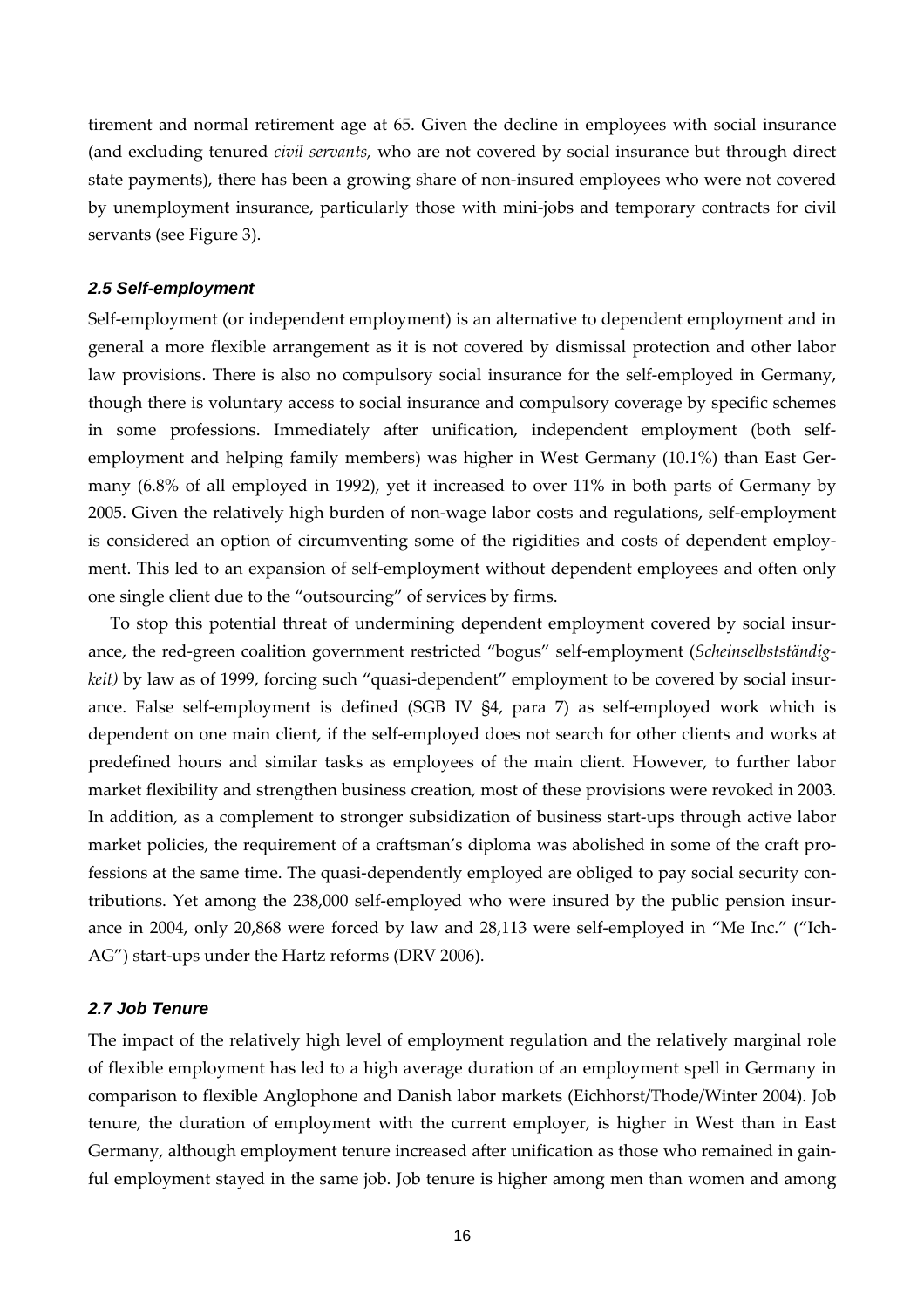|                    |           | Men   |        |         |        | Women |        |         |          |
|--------------------|-----------|-------|--------|---------|--------|-------|--------|---------|----------|
|                    | Age       | $-1y$ | $1-5y$ | $5-10y$ | $10+y$ | $-1y$ | $1-5y$ | $5-10y$ | $10 + y$ |
| Germany            | 15-24     | 37.3  | 51.4   | 11.1    | 0.2    | 36.2  | 51.9   | 11.7    | 0.2      |
|                    | 25-54     | 10.8  | 22.4   | 20.8    | 46.1   | 11.6  | 25.9   | 21.9    | 40.6     |
|                    | 55-59     | 3.9   | 9.1    | 9.6     | 77.3   | 4.5   | 12.5   | 14.1    | 68.9     |
|                    | 60-64     | 3.2   | 7.4    | 8.6     | 80.8   | 4.1   | 11.6   | 13.2    | 71.1     |
|                    | Total     | 12.5  | 23.4   | 18.2    | 45.9   | 13.6  | 27.3   | 19.8    | 39.3     |
| <b>Netherlands</b> | $15 - 24$ | 28.1  | 57.7   | 14.0    | 0.2    | 29.6  | 59.7   | 10.7    | 0.0      |
|                    | 25-54     | 5.5   | 28.2   | 24.2    | 42.1   | 6.0   | 35.3   | 26.3    | 32.5     |
|                    | 55-59     | 1.8   | 8.4    | 11.0    | 78.8   | 2.0   | 14.9   | 15.1    | 68.1     |
|                    | 60-64     | 1.3   | 10.6   | 11.7    | 76.4   | 0.0   | 9.6    | 14.5    | 75.9     |
|                    | Total     | 6.9   | 28.1   | 21.4    | 43.6   | 8.1   | 36.0   | 23.6    | 32.4     |
| United Kingdom     | $15 - 24$ | 46.5  | 43.8   | 9.6     | 0.0    | 47.6  | 44.6   | 7.7     | 0.1      |
|                    | 25-54     | 14.2  | 28.6   | 21.5    | 35.7   | 15.5  | 33.0   | 23.0    | 28.6     |
|                    | 55-59     | 9.0   | 19.6   | 18.3    | 53.1   | 8.0   | 18.6   | 19.9    | 53.5     |
|                    | 60-64     | 7.6   | 18.1   | 19.0    | 55.4   | 7.0   | 16.3   | 23.2    | 53.5     |
|                    | Total     | 17.6  | 28.9   | 19.4    | 34.1   | 19.1  | 32.5   | 20.4    | 28.0     |

**Table 3: Job duration by gender and age group (2004) (% of employees)** 

Source: OECD Database (2006), based on EU labor force surveys; own calculations.

those with occupational training than those without it. In fact, comparative studies indicate that Germany (as well as Japan) has higher job tenure rates and steeper age-related retention rates due to the firm-based vocational training and the importance of the entry-job in rather internal-labormarkets (OECD 1993). Germany has a higher share of prime work age workers (25-54) who have been employed for more than ten years by the same employers (46% of men and 41% of women) compared to the Netherlands (42%/33%) and the United Kingdom (36%/27%). Job tenure is particularly high among older workers (55+), who are protected against dismissal after 10-15 years of service under most collective agreements (see Table 3).

A large share of employees in 2004 has been employed for more than one year (86% of East Germans, 88% of West Germans). The majority of employees has been employed for more than five years: around 55% of men and women in the East as well as West German women, and again West German men have an even higher rate (62%). While the gender differences remained stable, that is, men on average have longer tenure than women in West Germany, the difference is much smaller in East Germany. While tenure has increased in East Germany over the last decade as a result of more stable employment relations after the transition to a private market economy, hardly any change is observable in West Germany. This cross-sectional analysis indicates the long-term relationship for most employees, except for those with mini-jobs and fixed-term contracts. Moreover, interruptions of employment due to unemployment probably much less affect those working in core employment segments than those in rather flexible segments of the labor market. Given the high level of employment protection, turnover in the labor market remains rather low in Germany, thus providing fewer opportunities for the unemployed to find job openings.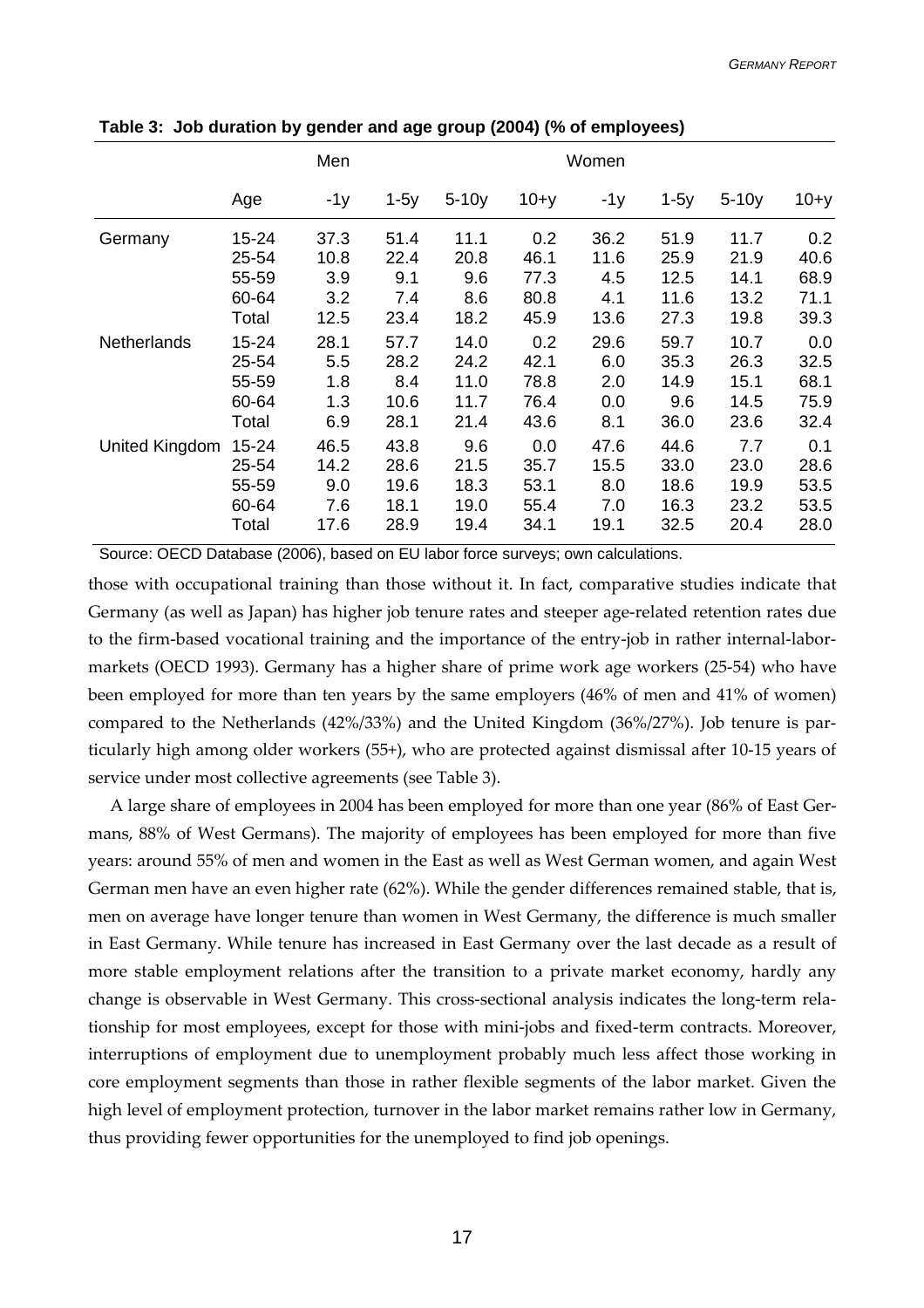

<span id="page-19-0"></span>**Figure 4: Job tenure in years (survival curve), Germany 1996 and 2004** 

Notes: Cumulative share of employees by duration of current job of (full-time and part-time) employees, excluding mini-jobs.

Source: Mikrozensus 1996 and 2004; own analysis and calculations

#### *2.7 Responsibility*

Dismissal protection is regulated by national legislation, court decisions and collective agreements. Employment protection is mainly an issue of national legislation. Since labor market insiders have a strong position in politics (through the workers wing in the Social-Democratic and Christian-Democratic parties) and due to the institutionalized role of trade unions in the industrial relations arena, they tend to defend the status quo of dismissal protection. Court-made jurisprudence plays a major role in defining the concrete substance of dismissal protection, the level of severance payments or the regulation of fixed-term employment. Dismissals can be nullified by Labor Courts (*Arbeitsgerichte*); this regularly leads to agreements on severance pay. Employees who are organized union members can be represented by trade union officers before the court, others rely on lawyers. Works Councils have to be consulted in all cases of dismissals. Dismissals of disabled people need authorization by the BA. Notifying the BA is also required in case of collective dismissals.

Additional provisions stem from collective agreements. Collective agreements frequently provide for additional employment protection favoring older employees on regular contracts with long tenure. Hence, both extended notice periods and higher severance payments, but also the de facto exclusion of dismissals for employees with longer tenure, can be introduced through collective agreements. Collective agreements are always a complement topping up legislated dismissal protection and cannot substitute for it since national legislation provides a binding minimum.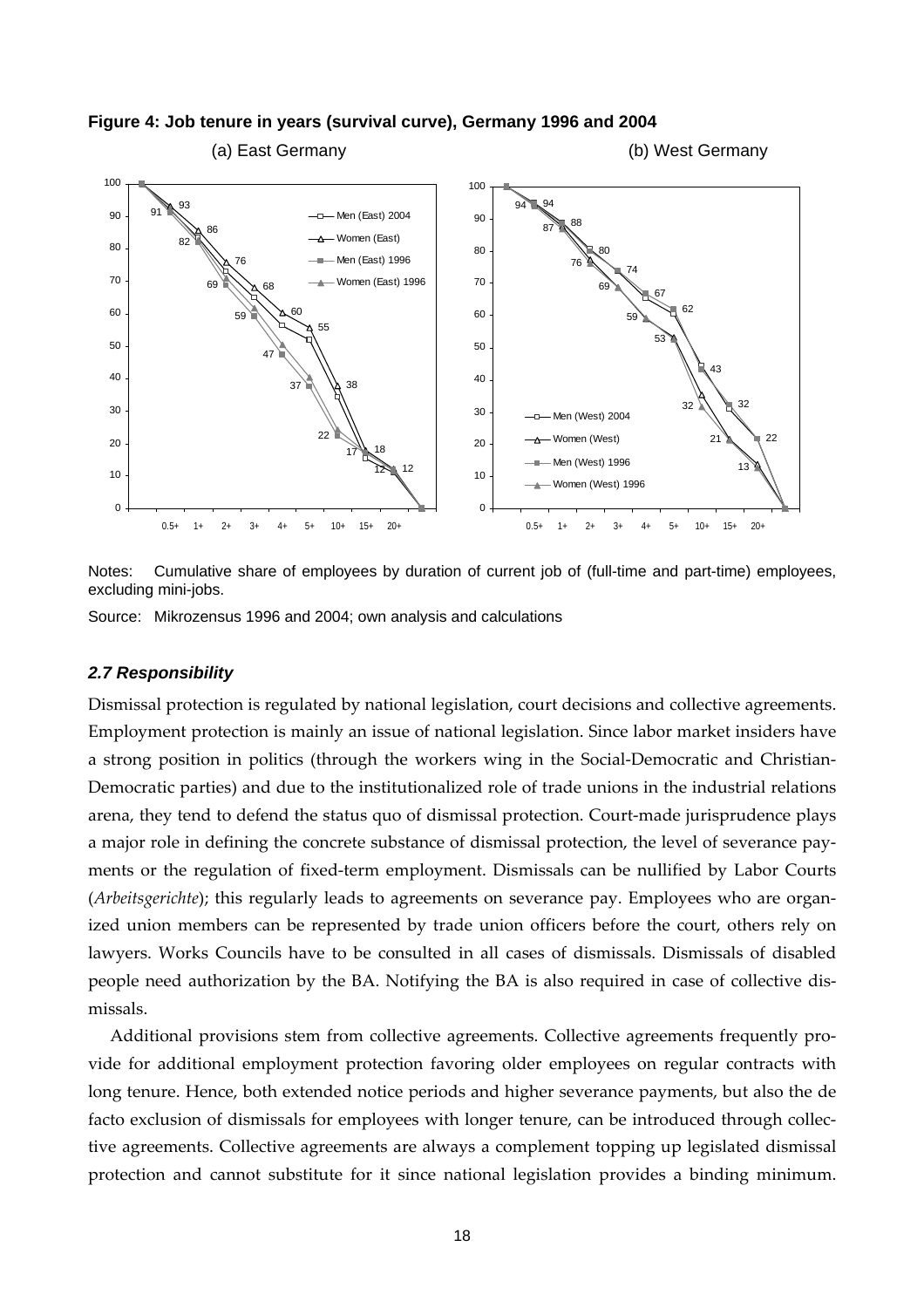Hence, collective agreements provide even stronger dismissal protection than employment protection in national legislation. Sectoral collective agreements and enterprise-level agreements to secure employment (*Standortbündnisse*) strengthen insider protection over the interests of outsiders, with the exception of the promotion of vocational training. There is a growing tendency to circumvent statutory employment protection through self-employment, free-lancers as well as mini-jobs and fixed-term contracts or by using temporary agency work. This basically reflects employers' preferences, not necessarily those of employees. Flexibility of the German labor market is not enhanced via deregulation of dismissal protection but through relaxing alternative forms of (marginal) employment.

**Table 4: Major reforms in dismissal protection, fixed-term contracts and temporary agency work**

| Year | <b>Details</b>                                                                                                                                                                                                                                                                                                                                                                                                                                                                                                                                                                                                                                                                                                                                                                                                                                                                                                                                                           |
|------|--------------------------------------------------------------------------------------------------------------------------------------------------------------------------------------------------------------------------------------------------------------------------------------------------------------------------------------------------------------------------------------------------------------------------------------------------------------------------------------------------------------------------------------------------------------------------------------------------------------------------------------------------------------------------------------------------------------------------------------------------------------------------------------------------------------------------------------------------------------------------------------------------------------------------------------------------------------------------|
| 1993 | Notice period for blue-collar workers was extended to align with that of white-collar workers (four weeks)                                                                                                                                                                                                                                                                                                                                                                                                                                                                                                                                                                                                                                                                                                                                                                                                                                                               |
| 1994 | Regulation of temporary employment for maximum period of 18 months is extended until 2000 (BeschFG<br>1994); new insolvency law facilitates dismissal of employees in case of insolvency; employees are pro-<br>tected from dismissals due to employers' obligation of continued payment of wages (EFZG, 05/26/1994)                                                                                                                                                                                                                                                                                                                                                                                                                                                                                                                                                                                                                                                     |
| 1996 | First substantial restriction of dismissal protection: Dismissal protection only applies to businesses employ-<br>ing at least 10 workers instead of 5 (BeschFG 1996); part-time workers are taken into account, but only<br>according to their amount of weekly working hours relative to full-time workers; criteria for social selection<br>are restricted; high-performing employees can be withdrawn from the social selection process; options for<br>fixed-term contracts are liberalized; making use of "Old-Age Part-time Work" is not a dismissal and cannot<br>be negatively taken into account in a social selection procedure; renewal period for FTC and TWA and fre-<br>quency of renewals were increased: maximum period for temporary employment increases from 18 to 24<br>months and temporary contracts can be extended up to 3 times within this period; temporary contracts can<br>be concluded without particular reasons with employees over 60. |
| 1999 | Restriction of dismissal protection from 1996 is cancelled to large extent: Dismissal protection applies to<br>firms employing at least 5 workers again; social selection criteria are extended ("Korrekturgesetz" 1999)                                                                                                                                                                                                                                                                                                                                                                                                                                                                                                                                                                                                                                                                                                                                                 |
| 2001 | "Part-time and Temporary Work Law" (TzBfG) comes into effect, which allows temporary work contracts of<br>up to a total of 2 years only for new hires; temporary contracts can be concluded without reasons with em-<br>ployees over 58 (previously 60); ban on discrimination between temporary and permanent employees                                                                                                                                                                                                                                                                                                                                                                                                                                                                                                                                                                                                                                                 |
| 2004 | Old limit (of 1996) up to which the business remains unaffected by dismissal protection is reestablished;<br>size threshold is increased from 5 to 10 employees again (Agenda 2010), but increase only applies for new<br>hires. Part-time employees are no longer counted; criteria for social selection are restricted once again.<br>Dismissed employees can opt for compensation through severance pay instead of having the right to file a<br>lawsuit; limit on the maximum total duration of TWA postings was lifted (from 2004), but principle of equal<br>treatment of regular staff and TWA staff now applies unless there is a collective agreement regulating<br>wages and working conditions of TWA staff.                                                                                                                                                                                                                                                  |
| 2006 | Tax exempt amounts regarding taxation of severance pay (in case of dismissal) are abolished unless the<br>compensation was arranged before January 2006 and the compensation itself is due before January 2007.<br>Source: authors' compilation                                                                                                                                                                                                                                                                                                                                                                                                                                                                                                                                                                                                                                                                                                                          |

Source: authors' compilation.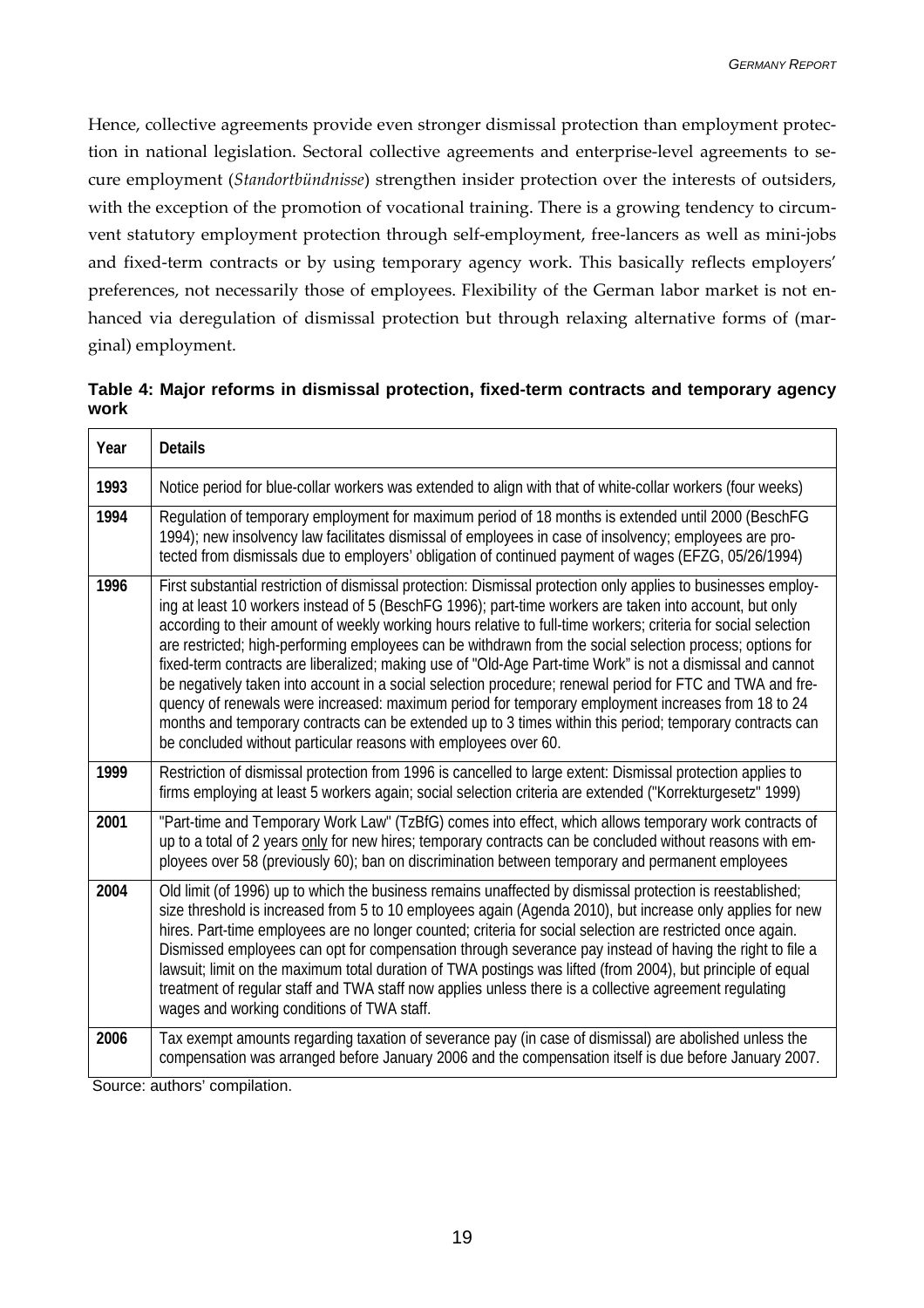#### <span id="page-21-0"></span>*2.8 Special Schemes and Collective Agreements*

Sectoral arrangements are most prominent in the following cases: (1) there is relatively strict employment protection in the public sector. This not only applies to civil servants on permanent contracts, who can hardly be dismissed at all, but also to public employees with a private law contract. If there is an open-ended contract, public employees over 40 cannot be dismissed after 15 years of service. This, however, leads to a tendency of increased use of fixed-term contracts in the public sector regarding both fixed-term contracts with civil servants and public employees. (2) The situation is different in tertiary education (*Hochschulrahmengesetz*), where special rules apply for doctoral and post-doctoral research positions (two times six years of fixed-term contracts). (3) There are particular sector and firm-level-agreements in the private sector (such as metal, chemical industry) in which job security agreements are signed to exchange employment security for pay restraints. Many collective agreements include special clauses for employment protection of older workers (usually above 40 or 50) and long serving workers (with tenure of 15 or 20 years and more). According to collective agreements collected by the Federal Labor Ministry in 1996, 56% of employees covered by collective agreements were under such provisions, while it was only 23% in the mid-1980s (Jahn 2003). Recent collective agreements (2005) includes employment protection from age 50 onwards and 10 years of service in the banking sector, from 53 years onwards and 15 years in larger shops, and from 53 onwards and 3 years in the pilot agreement of the metal manufacturing industry (Bispinck 2005).

#### **3 UNEMPLOYMENT INSURANCE**

#### *3.1 Recent Development*

Regarding unemployment benefit systems, there is a dual tendency over time: on the one hand, a high degree of institutional continuity characterizes unemployment insurance, on the other hand, in unemployment assistance, the move from a means-tested but earnings-related benefit (*Arbeitslosenhilfe*) to a flat-rate benefit (*Arbeitslosengeld II*) in 2005 marks a major institutional change. In this sense, the "Bismarckian" features of the German social insurance-based welfare state have been weakened. This is also true given the fact that the range of the insurance regime is shrinking due to subsequent cuts in unemployment insurance benefit (*Arbeitslosengeld I*) duration (the most relevant one reducing unemployment insurance benefits from 32 to 18 months for workers aged 55 and over has been in effect since early 2006) and a growing portion of the long-term unemployed relying on unemployment assistance. The abolition of earnings-related unemployment assistance was part of a major policy shift from a passive orientation of labor market policies to activation. Although potentially activating provisions had been embodied in earlier legislation, the most recent changes resulted in an "awakening" of these "sleeping" principles and the creation of new administrative structures in order to implement activating policies more effectively. Although the Hartz reforms from 2003 to 2005 can be seen as a "big bang" of activation policies in Germany,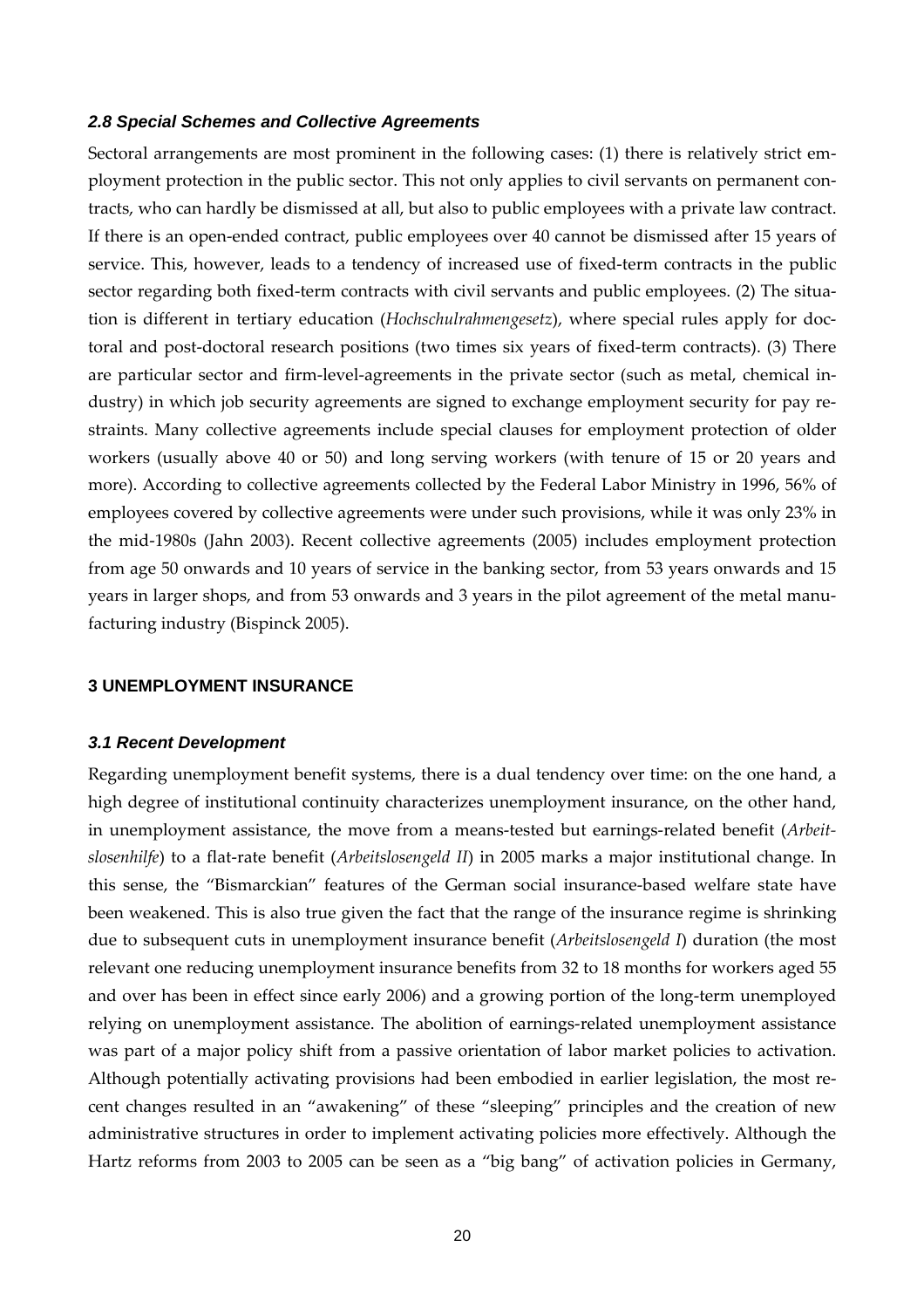<span id="page-22-0"></span>there have been some minor changes in this direction in the late nineties which have made access to unemployment benefits stricter and more selective. One major step was the withdrawal of occupational protection in 1997. Requalification for unemployment insurance benefits through participation in active schemes was abolished for training programs in 1998 and for direct job creation and other schemes in 2004.

## *3.2 Coverage*

In Germany, unemployment insurance is compulsory for nearly all employees in both the private and the public sector. This basic structure has been stable for the relevant time horizon. Compulsory unemployment insurance covers all private sector employees with some exceptions. Some groups can opt for continuous coverage by unemployment insurance if they were covered in the period immediately before this status change (*Versicherungspflicht auf Antrag*). This applies to people providing personal care and to the self-employed, but also to insured persons who migrate to non-EU countries (in case of the self-employed only until 2010). Apart from these options of continued insurance, voluntary adhesion to unemployment insurance is ruled out. In addition, there are no private providers of alternative unemployment insurance.

## **Table 5: Coverage of unemployment insurance**

#### **Covered by unemployment insurance (§§ 24 – 26 SGB III).:**

- part-time workers (except minor jobs with earnings below 400  $\epsilon$  per month);
- **trainees in dual vocational training;**
- employees on leave during compulsory military or civil service;
- employees on sick leave or parental leave;
- employees in the public sector with a private law contract (i.e. exemption of civil servants only).

#### **Excluded are (§ 27 SGB III):**

- civil servants benefiting from life-long employment guarantee; as a consequence, there is no voluntary insurance against unemployment for civil servants;
- civil servants with fixed-term contracts (e.g. assistant professors, public officeholders, soldiers);
- pupils and students;
- the self-employed;
- company board members (managers);
- interns and fellowship holders;
- employees in minor jobs below 400 € per month ("mini-jobs");
- people 65+ (this will have to be changed as pension age moves to 67);
- **EXECTED FEDERITHS FEORM** permanently disabled people no longer available to the labor market: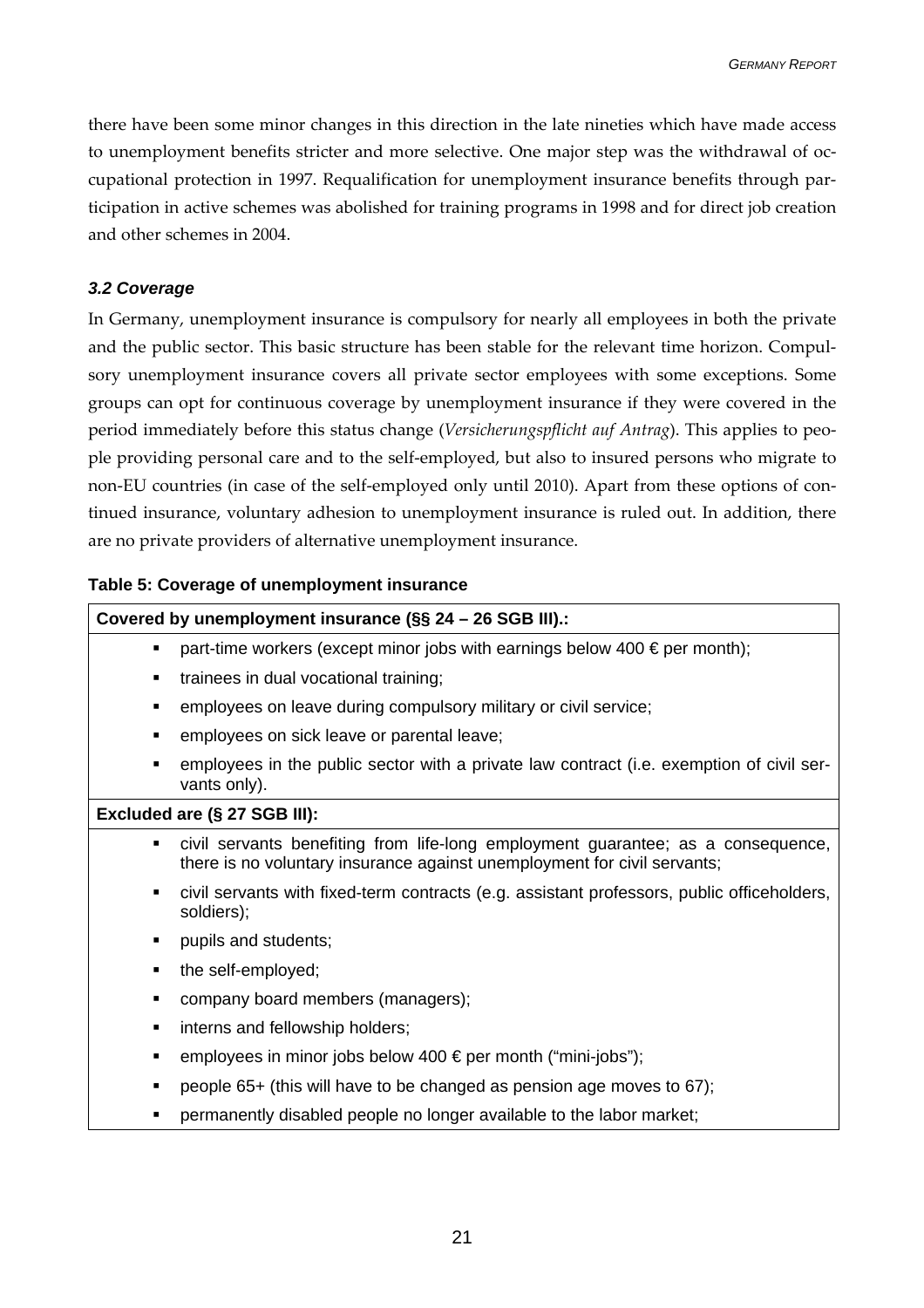#### <span id="page-23-0"></span>*3.3 Entitlement Conditions*

Entitlement to unemployment insurance benefits requires meeting the following conditions: (1) unemployment insurance benefits can only be received after prior employment of at least 12 months within the last 24 months (recent reform), yet prior employment has to be covered by compulsory or voluntary unemployment insurance; (2) the unemployed have to register with the public employment service (PES) as early as possible. The unemployed are obliged to search for work on their own (though no rules as to how intensive this has to be) and to be available for job placement by PES and participation in ALMP schemes; regarding individual search activities, the unemployed have to use all options of reintegration into the labor market, in particular all activities resulting from the reintegration agreement (*Eingliederungsvereinbarung*) with PES, services provided by third parties (e.g. private job placement agencies) and self-information services provided by PES; the unemployed are considered as available for PES activities if they are able to take up jobs of 15 hours per week or more under usual conditions, willing to follow all advice and recommendations by PES and willing to take up suitable jobs and participate in ALMP programs.

Unsuitable are job offers that pay significantly less than the earnings in prior employment. During the first three months, the unemployed can reject jobs offering less than 80% of prior earnings, thereafter less than 70% until the sixth month of unemployment, and finally after six months of unemployment, all jobseekers have to accept jobs providing net earnings equal to or higher than unemployment insurance benefits. The unemployed have to accept certain commuting times (normally 2.5 hours per day). Unemployed singles are expected to move after four months of unemployment if this allows them to take up a new job (or earlier if reemployment is not expected within commuting distance). The older unemployed (58+) do not have to be available for work or look for work in order to be entitled to unemployment insurance benefits. PES urges them to apply for old-age pensions as soon as possible (§ 428 SGB III). This was possible due to the pension for unemployed people at age 60, until recent reforms increased the age limit from 60 in 2006 to 63 by 2008, while those born after 1951 will not profit from an earlier drawing at all.

Unemployed persons not eligible for unemployment insurance benefits due to expiry of this benefit or lack of sufficient contribution period are entitled to means-tested unemployment assistance (*Arbeitslosengeld* II or ALG II) if they are between 15 and 65 years of age; capable of working at least 3 hours a day; pass a means test and are willing to accept any work (with few reasons to reject job offers) or public employment opportunities (relief work, "One Euro Jobs"). Unemployment assistance (ALG II) cannot only be received after expiry of unemployment insurance benefit, but also if an unemployed person has never been entitled to unemployment benefit (e.g. due to lack of sufficient prior employment, after longer periods of self-employment or former temporary civil servants). ALG II not only provides minimum income for the unemployed (suggested by the official term *Grundsicherung für Arbeitsuchende*) but also for the self-employed or people in dependent employment with low earnings. They can receive ALG II as an earnings supplement. In that sense, ALG II provides a national minimum income for all employable people without sufficient resources. Older beneficiaries (equivalent to the clause in unemployment insurance) and employ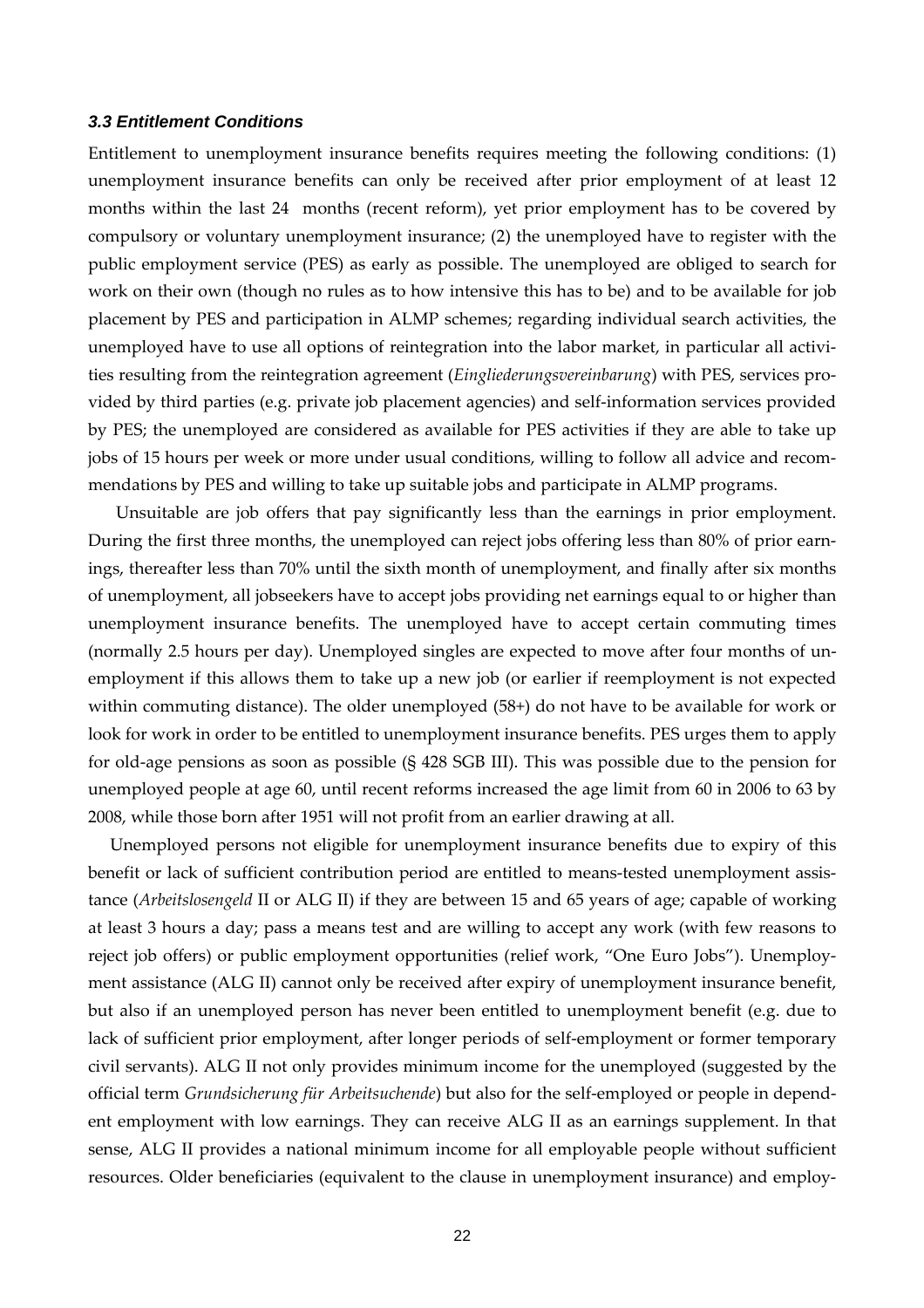<span id="page-24-0"></span>able persons who take care of small children or elderly persons are exempt from the job search requirement under ALG II.

Regarding sanctions, the unemployment insurance benefit (ALG I) is suspended after voluntary quitting or in case of insufficient job search efforts, refusal of a suitable job or participation in ALMP or in case of delayed registration with the BA. Suspensions last between one week and twelve weeks. Concerning ALG I, in addition to sanctions for refusal of job offers, participation in activation schemes or other infringements, non-acceptance of an integration contract or failure to meet the obligations agreed on also lead to benefit cuts, as does concealing information on income or wealth. In contrast to unemployment insurance, sanctions in unemployment assistance result in ALG II being reduced by 30% (with the temporary supplement suspended). Repeated misconduct within one year results in further reductions of ALG II by 60% or even a total suspension or a replacement of cash transfers by benefits in kind. Sanctions last for three months. Benefits for young people can be restricted to housing and heating. Sanctions are implemented by the BA in case of ALG I and by the bodies responsible for ALG II administration (joint bodies by BA and municipalities – *Arbeitsgemeinschaften* – or, in some districts, the municipality alone) and can be contested by filing an internal complaint or a lawsuit before a Social Court. Empirical data on sanctions are available for ALG I only, while nation-wide information on ALG II sanctioning is still missing. In 2005, about ten percent of all newly unemployed persons claiming ALG I unemployment insurance benefits were subject to punitive sanctions (150,000). However, about 76% of these sanctions were due to voluntary quits, 20% were sanctioned due to refusal of suitable work and only 4% after rejection of participation in ALMP schemes. In addition, about 110,000 unemployed were sanctioned after delayed registration with the PES. About six percent of all sanctions were repealed after complaint procedures or a court judgment. In general, the frequency of sanctions is relatively low despite a slight increase over time.

#### *3.4 Benefit Levels and Duration*

The unemployment insurance benefit (*Arbeitslosengeld I* or ALG I) is related to prior earnings and household type, maintaining the standard of living during previous employment. It provides 67% percent of insured *net* earnings (in the period relevant for the calculation of benefits, normally 12 months, after some minor adjustments to actual net earnings) for the unemployed with children, 60% in all other cases. Tax-free unemployment insurance benefits currently last for 6 to 18 months depending on age and prior employment duration. People below the age of 55 can obtain unemployment insurance benefits for a maximum period of 12 (6) months if they had been employed for at least 24 (12) months. People aged 55 and over can receive unemployment insurance benefits for 15 or 18 months if they had been employed for at least 30 months before unemployment. Until January 2006, the older unemployed were entitled to unemployment insurance benefit for a maximum period of 32 months. This cut in maximum benefit duration shortens the early retirement pathway of long-term unemployment benefit recipients which had become a popular early exit route since the 1980s.

23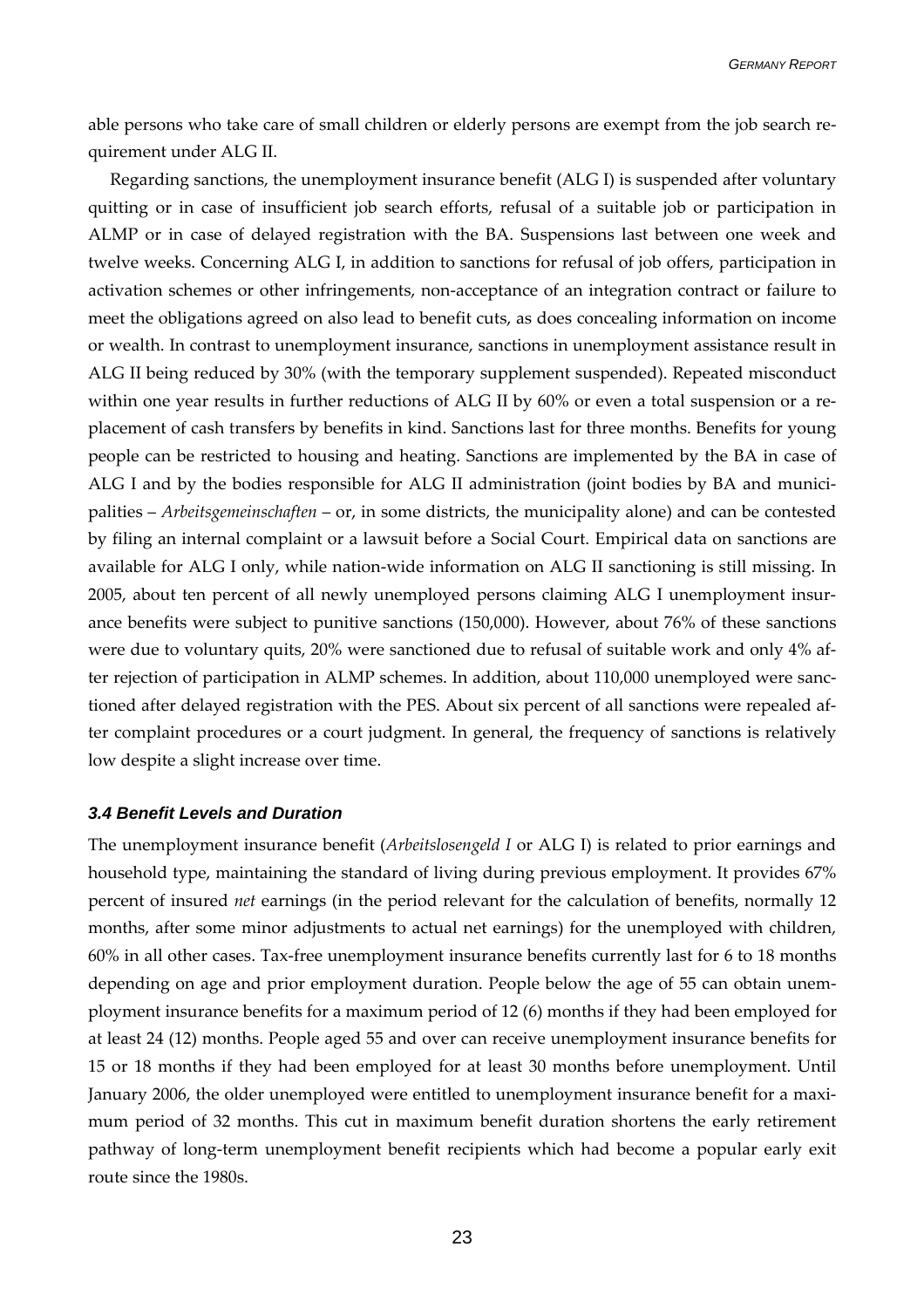| Table 6: The pre- and post-reform of non-activity benefits in Germany (Hartz IV) |  |
|----------------------------------------------------------------------------------|--|
|----------------------------------------------------------------------------------|--|

| Old System (until 2004)                                                                          | <b>New System (2005 -)</b>                                                                                                                                                                                                                                                            |  |  |  |
|--------------------------------------------------------------------------------------------------|---------------------------------------------------------------------------------------------------------------------------------------------------------------------------------------------------------------------------------------------------------------------------------------|--|--|--|
| Arbeitslosengeld (unemployment insurance                                                         | Arbeitslosengeld I (UB I): funded through con-                                                                                                                                                                                                                                        |  |  |  |
| benefit): funded through contributions, earn-<br>ings-related, limited duration                  | tributions, earnings-related, limited duration                                                                                                                                                                                                                                        |  |  |  |
| Arbeitslosenhilfe (earnings-related unemploy-<br>ment assistance): tax-funded, earnings-related, | Grundsicherung (Basic income scheme for<br>needy jobseekers)                                                                                                                                                                                                                          |  |  |  |
| means-tested, infinite duration                                                                  | Consists of                                                                                                                                                                                                                                                                           |  |  |  |
|                                                                                                  | a) Arbeitslosengeld II (UB II): tax-funded,<br>means-tested, flat rate, after expiry of<br>UB I (and temporary supplement), infi-<br>nite duration (integration of Arbeit-<br>slosenhilfe and Sozialhilfe for people<br>capable of working) but stronger prin-<br>ciple of activation |  |  |  |
|                                                                                                  | b) Sozialgeld (social allowance) for chil-<br>dren below the working age of 15 living<br>in a household of an UB II recipient                                                                                                                                                         |  |  |  |
| Sozialhilfe (social assistance): tax-funded,<br>means-tested, flat rate, infinite duration       | Sozialhilfe (social assistance): means-tested,<br>tax-funded for those working age people not<br>capable of working and for needy persons<br>above 65 years                                                                                                                           |  |  |  |

In addition, employees covered by unemployment insurance are also eligible for alternative benefits in case of short-term unemployment if they meet specific criteria. This holds for bad weather payment (*Saison-Kurzarbeitergeld*) and additional benefits for construction workers (*Zuschuss-Wintergeld*, *Mehraufwands-Wintergeld* and subsidization of construction employers' social contributions) and for short-time work (*Kurzarbeit*) benefit in case of a temporary demand slump implying at least a 10% reduction in earnings, but only if this benefit is based on requests by the employer and works council. The BA pays 67% of reduced earnings up to the full 67% of past wages in case of no hours work (*Struktur-Kurzarbeitergeld*) to those who are de facto unemployed but fully eligible for unemployment benefits in case of later dismissal. This was relatively common in the early 1990s.

Hence, the unemployed without sufficient income from work, partners' earnings or income from wealth are entitled to unemployment assistance with infinite duration. It provides a basic allowance of 345  $\epsilon$  p.m. and appropriate housing (incl. heating). Flat-rate Arbeitslosengeld II replaced earnings-related but also means-tested unemployment assistance (*Arbeitslosenhilfe* or ALH) by January 2005. The abolition of ALH means that there is now only one benefit system for the long-term unemployed that does not take prior employment and earnings levels into account. However, if recipients of unemployment assistance had been entitled to ALG I before moving to ALG II, they are entitled to a fixed-term supplement making up for two thirds of the difference between unemployment insurance benefit and unemployment assistance in the first year, and one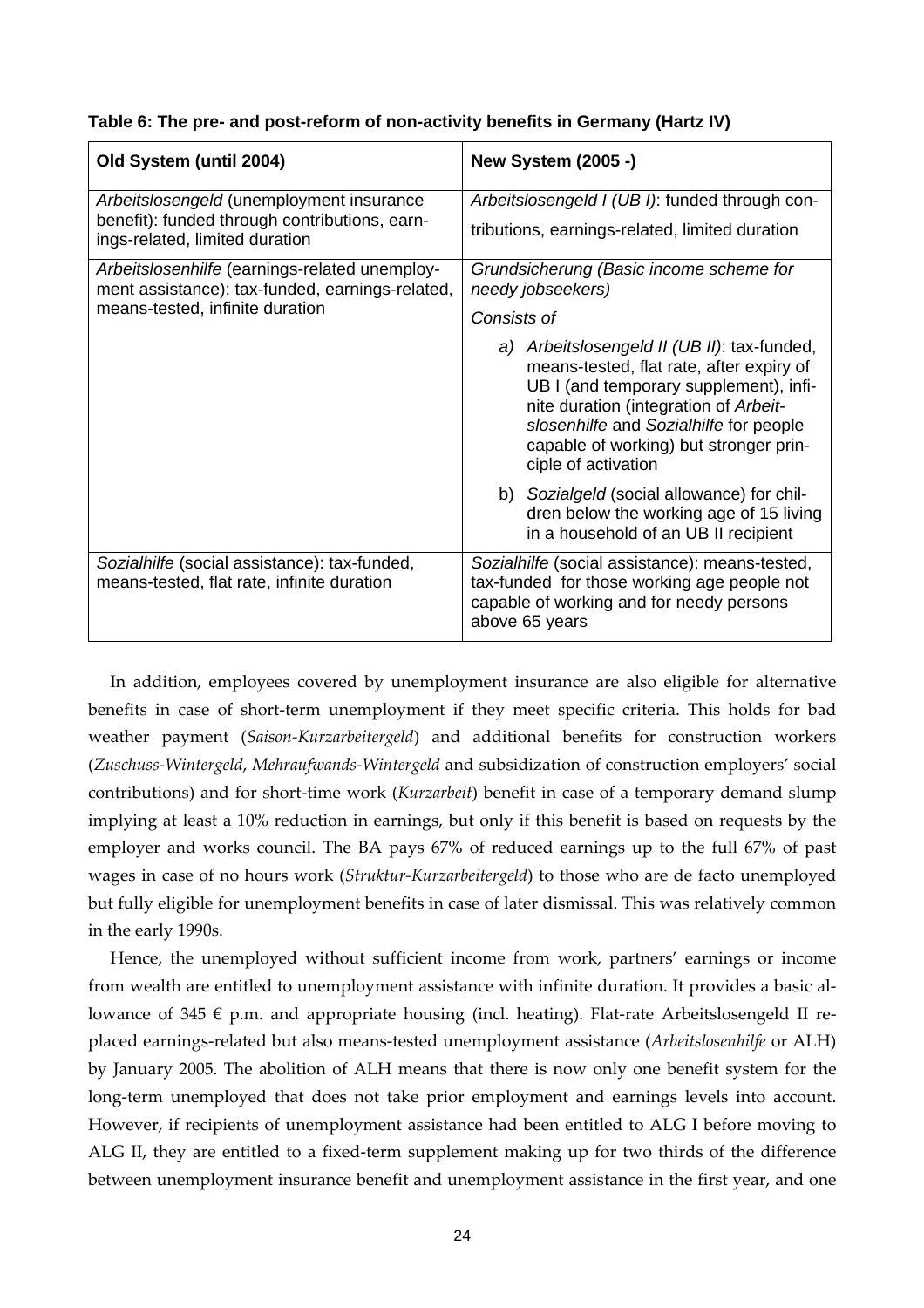third of this difference in the second year so that the transition from (higher) insurance benefits to (lower) assistance is smoothened.

If there are two employable recipients of unemployment assistance, the individual benefit is 80% of the general benefit. Younger recipients below the age of 25 living on their own receive 80% or 90%. It has to be mentioned, however, that employed persons are also entitled to ALG II if their earnings are not sufficient to safeguard the social minimum income. This is particularly true for employees with low hourly earnings, but also for persons in marginal or part-time employment if there is no first earner in the household who provides substantial income. Given the fact that the social minimum threshold increases with household size (e.g. with the presence of a non-working partner or the number of children), the equivalent income from work required to pass this threshold also increases.

Since the 1990s, the number of transfer recipients has remained relatively stable in the case of unemployment insurance benefits (now ALG I) with only minor cyclical ups and downs in both West and East Germany, while the number of long-term unemployment assistance (ALH) recipients has increased substantially in Germany from below 0.5 million in 1991 to above 2 million in 2004. The fourth Hartz Reform has skyrocketed the number of unemployment assistance (ALG II) recipients to 5 million compared to former ALH and the employable social assistance recipients (mainly a statistical effect), while the social assistance to non-employable individuals and their dependents (*Sozialgeld*) are just below 2 million individuals (not comparable to former social assistance figures).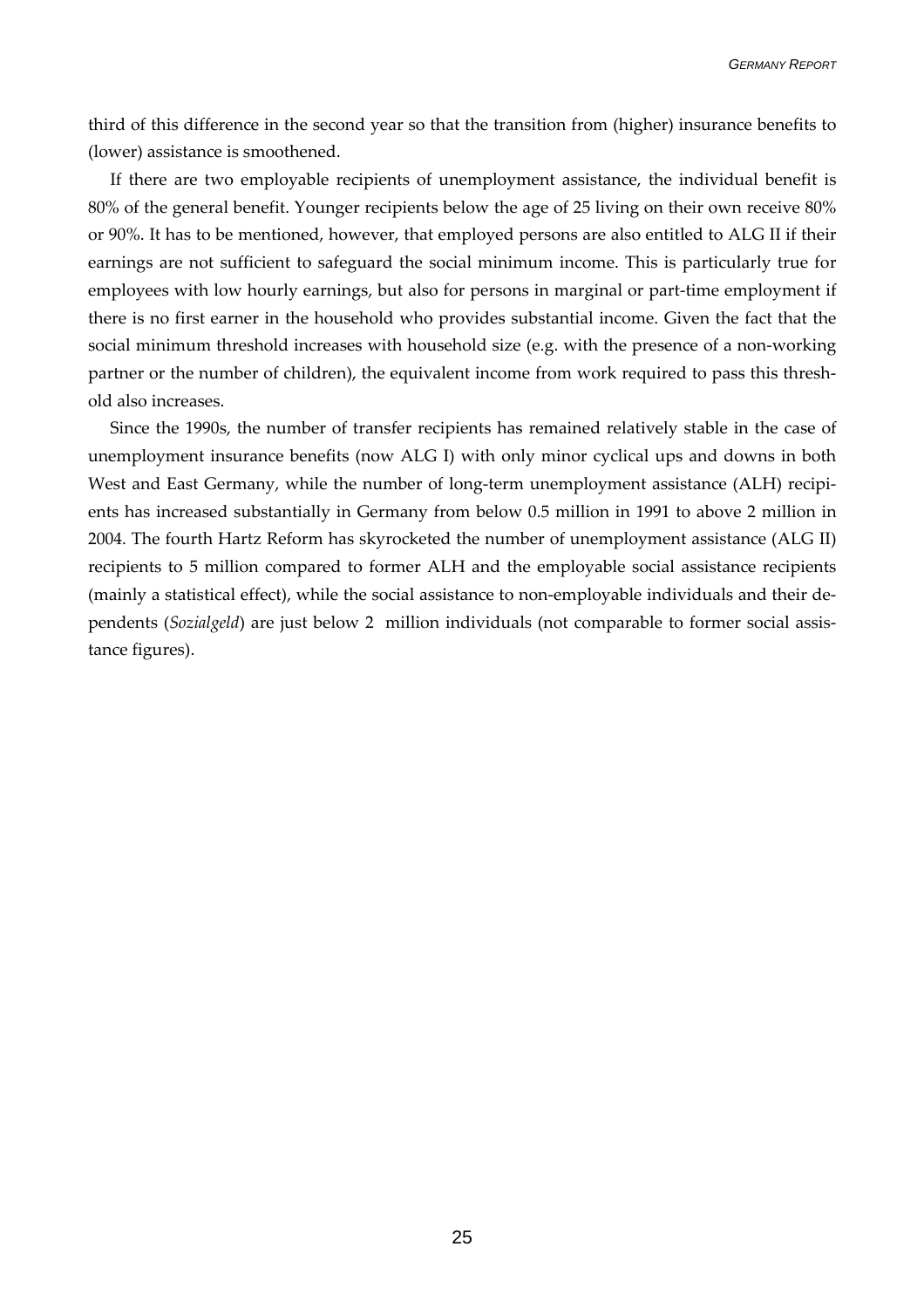

#### **Figure 5: Number of transfer recipients (1000s), Germany 1991-2005**

Notes: ALG: unemployment insurance benefits (*Arbeitslosengeld)*; ALH: unemployment assistance (*Arbeitslosenhilfe*); SH (HLU): means-tested social assistance as income support (*Sozialhilfe: Hilfe für den Lebensunterhalt*), 2005 reform: ALG=ALG I; ALH=ALG II; SH: social assistance for the non-employable (*Sozialgeld*).

Source: BA data; Federal Statistical Office; German Council of Economic Experts.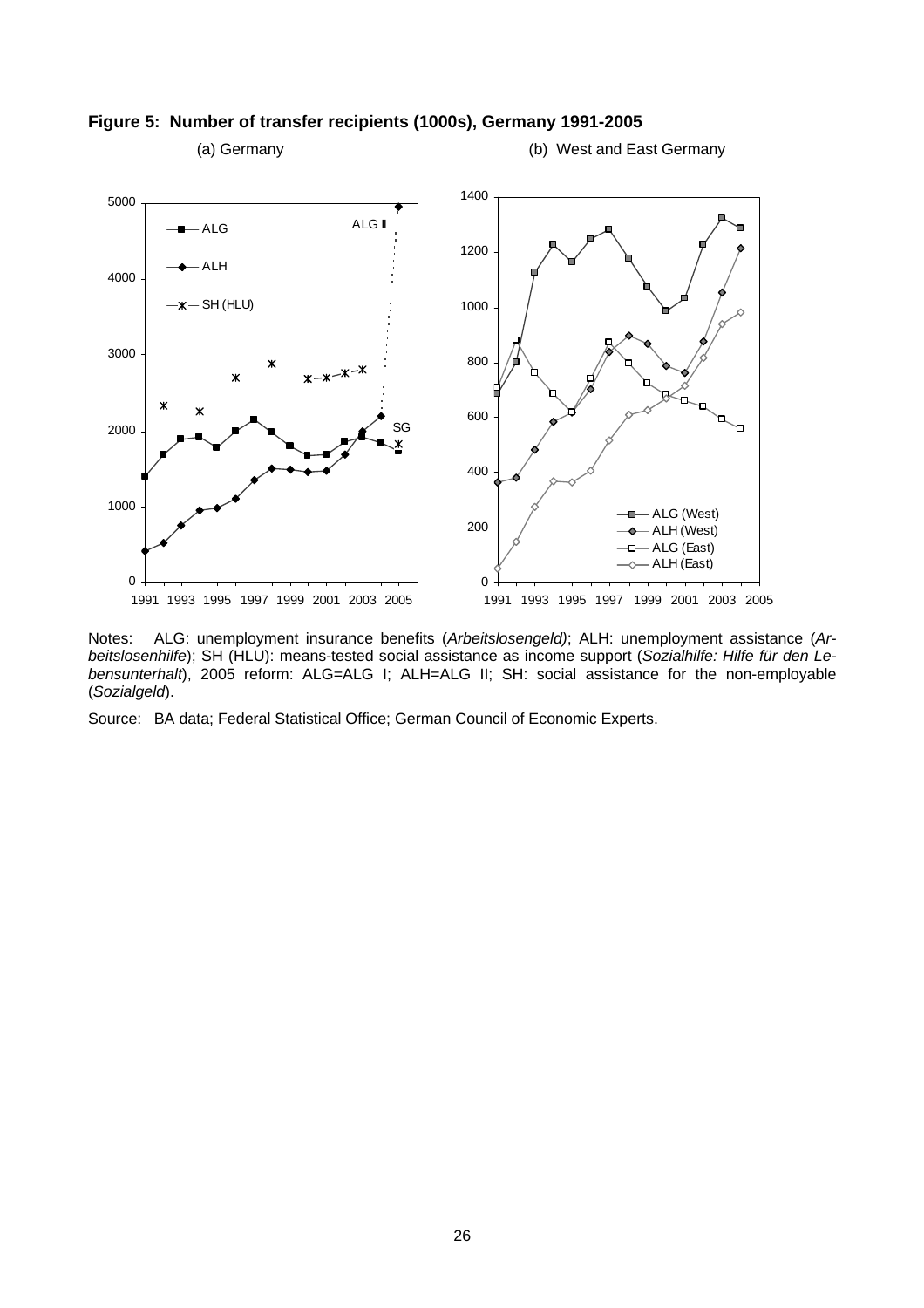

(a) New pensions among men (b) New pensions among women



Source: new pension claims (DRV).

Alternative benefits are available to inactive persons such as (a) partial or full disability pensions (*Erwerbsminderungsrente*); (b) early retirement through early pension drawing (60+: due to unemployment, 63+ for long-term pension insured), have been or are being phased out for those born before 1951 and 1937 respectively; (c) social assistance (*Sozialgeld*) for non-employable people (*Nicht-Erwerbsfähige*) living in needy households (*Bedarfsgemeinschaft*) with employable unemployed persons, i.e. sick and disabled people incapable of working at least 3 hours a day within the foreseeable future; children below 15. These pathways to early retirement have offered ample opportunities for labor shedding in Germany (Ebbinghaus 2006) until the pension reforms of the 1990s and 2000s as well as Hartz reforms are increasingly limiting these passive reductions of labor. Only a small but rising share of new pensioners exits the labor market at age 65, the age of the normal old age pension (see Figure 6). Three different disability pension schemes allowed among nearly half of West German men in the 1990s and about one third until today an earlier exit prior to 65, while a majority of East German men (and a quarter of West German men) were first unemployed for up to 32 months and then received the pension for the unemployed at age 60. The majority of women in West Germany enters retirement at age 65 today, while more than two thirds of East German women leave at age 60, following the pattern established in the GDR (see Figure 6), and so does about one third of West German women (many without long employment records).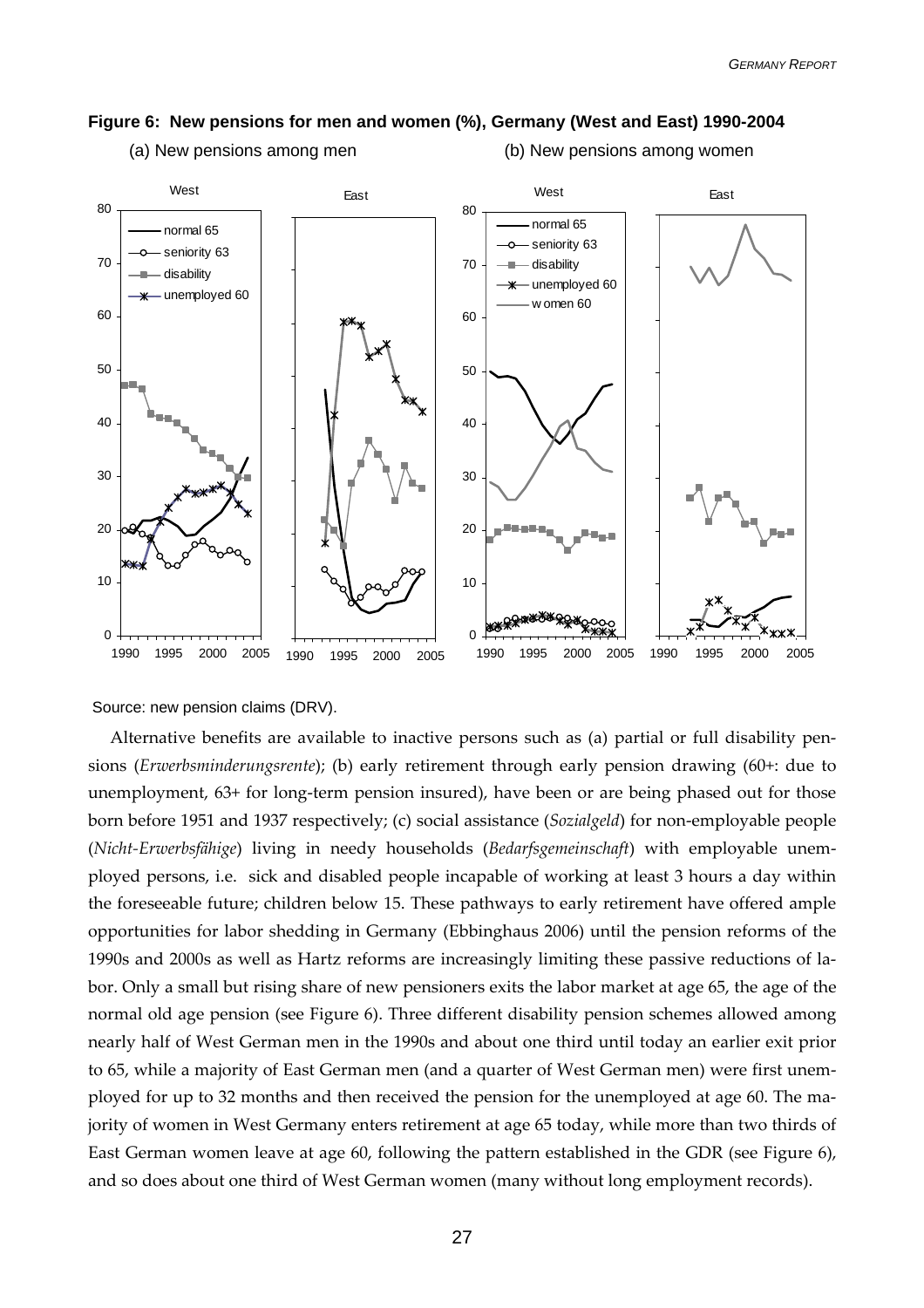#### <span id="page-29-0"></span>*3.5 Fiscal Aspects*

Unemployment insurance - which provides resources for both unemployment insurance benefit, ALG I, and active labor market policy for recipients of ALG I - is mainly funded through social insurance contributions. Employees and employers share the contributions equally. The current contribution rate is 6.5% of gross wages (3.25% employee, 3.25% employers) up to an earnings ceiling that is adjusted annually (current earnings ceiling:  $5.250 \in$  per month/63,000  $\in$  p.a., West, and 4.400  $\epsilon$  per month/52.800 p.a., East). Persons opting for voluntary continuation of insurance have to pay a lump-sum contribution. The federal government covers deficits through general taxation. Since unification, the contribution to UI was increased to 6.8% in April 1991, and remained at a stable 6.5% since 1993. Contributions to UI will be reduced by more than two percentage points to 4.2% as of January 2007. This will be financed by an increase in VAT and by efficiency gains within active labor market policies. The employer withholds employee contributions from the gross wage. Both employer and employee contributions are paid by the employer as part of comprehensive social insurance contribution (including pension and sickness insurance as well as old-age care insurance) to the sickness fund, which redistributes contributions to responsible bodies; in case of unemployment insurance to the BA.

Long-term unemployment assistance benefits (ALH, now ALG II) and related active labor market policies are tax-funded - mainly by the federal level, but the municipalities pay part of the housing benefit. The federal government also paid the former unemployment assistance. The federal government and municipalities jointly finance (through taxes) expenditures of the long-term unemployed for housing and heating. Municipalities pay for auxiliary reintegration services provided to the long-term unemployed (such as advice in case of private debts, drug problems). For each recipient of ALG I who becomes long-term unemployed and is transferred to ALG II, the BA has to pay approx. € 10,000 to the federal government (A*ussteuerungsbetrag*).

The large share of the total revenues of around 68 billion in 2004 consisted of contributions of 50 billion (74%), while the federal government paid around 17 billion (25%) for unemployment assistance (ALH) and an additional subsidy to balance the deficit (6 billion in 2004). While the BA revenue contribution to the BA's expenditures was relatively stable given the stagnant income from social contributions, the federal contribution increased with the growth of long-term unemployment and, thus, unemployment assistance payments. Moreover, there is a cyclical up and down on federal subsidies towards the BA's deficit depending on the business cycle. By the mid-2000s, when the Hartz reforms changed the BA's labor market policies, the total expenditures had already increased significantly to the detriment of the federal contribution and subsidy. Declining receipt of unemployment insurance benefits, but also fewer insurance participants in ALMP, means a reduction in expenditure under the insurance scheme (SGB III), whereas benefit receipt and expenditure expand under the assistance scheme (SGB II), i.e. for unemployment assistance and associated ALMP schemes. In 2006, this will lead to a surplus in the BA system (SGB III) of about 10 billion  $\epsilon$ , while at the same time expenditure in the tax-funded unemployment assistance program will be about 10 billion € higher than expected (Kaltenborn/Schiwarov 2006).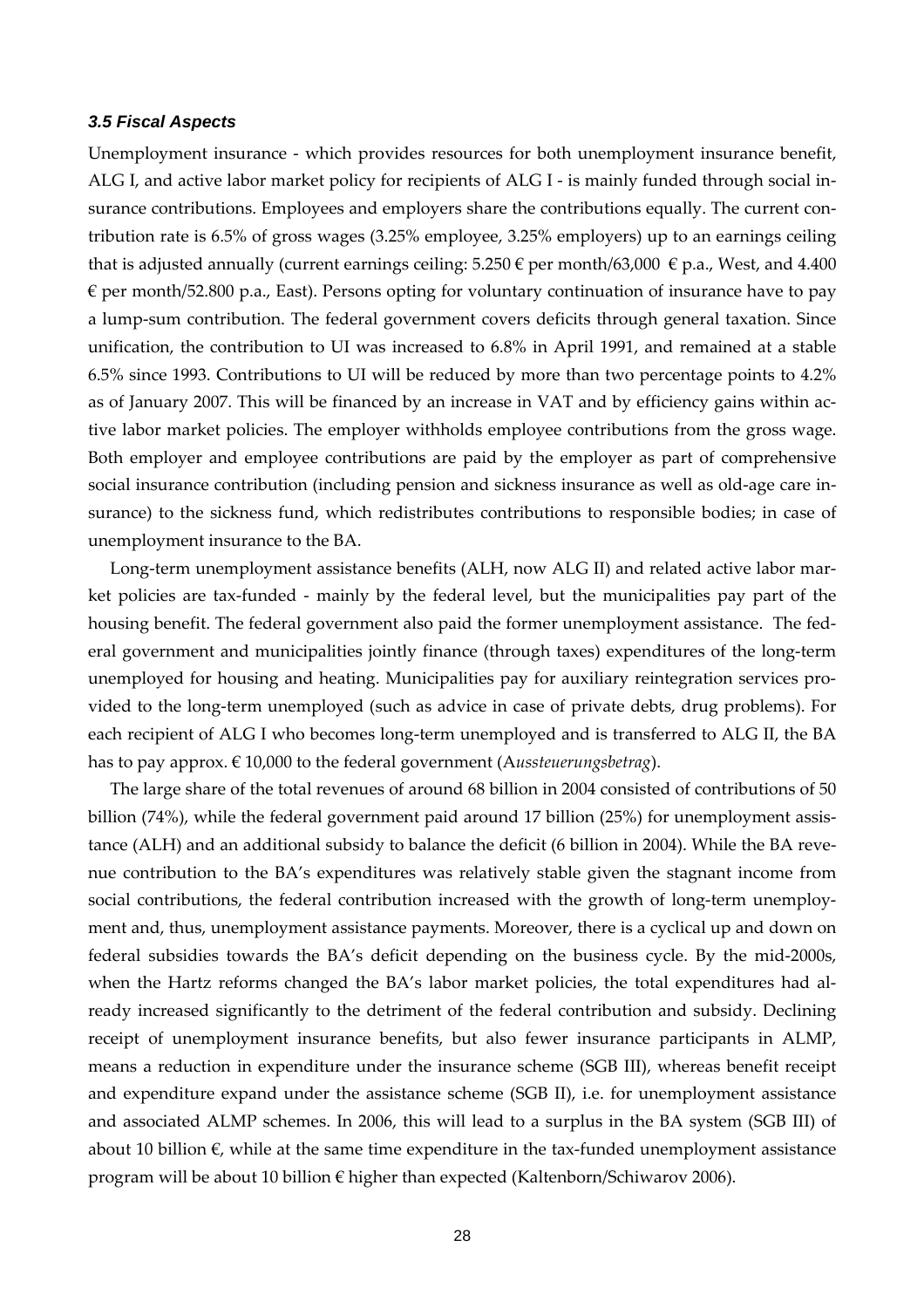

#### <span id="page-30-0"></span>**Figure 7: BA and federal expenditures and subsidy, Germany 1991-2005**

- (a) expenditures / subsidy (billion  $\bigoplus$  (b) in % of total expenditures
	-

Source: BA Arbeitsmarktstatistik, BA Geschäftsbericht; Trampusch.

#### *3.7 Sectoral Schemes*

The system of unemployment benefits in Germany is a general one covering all regions and sectors, only excluding civil servants who usually obtain life-long employment tenure. There are no additional sectoral unemployment insurance schemes. However, one has to mention some specific features: in case of dismissals or collective redundancies, severance payments frequently top up unemployment benefits and in some cases provide a bridge to early retirement. In 1997, crediting of redundancy payments against unemployment benefits was introduced but abolished again in 1999. Favorable tax treatment of severance pay was revoked in 2006. Civil servants on fixed-term contracts are entitled to a specific severance payment (*Übergangsgeld*). They receive severance pay depending on the duration of prior employment (one month for each year of service). In addition, there is a sectoral scheme in the construction sector that aims at stabilizing employment and earnings in case of bad weather.

There is a special scheme of contributions (*Winterbeschäftigungs-Umlage*) by construction firms (1.2%) and employees in this sector (0.8%) to finance additional benefits complementing "Saison-Kurzarbeitergeld" financed by general contributions. A sectoral bipartite body (SOKA-BAU) col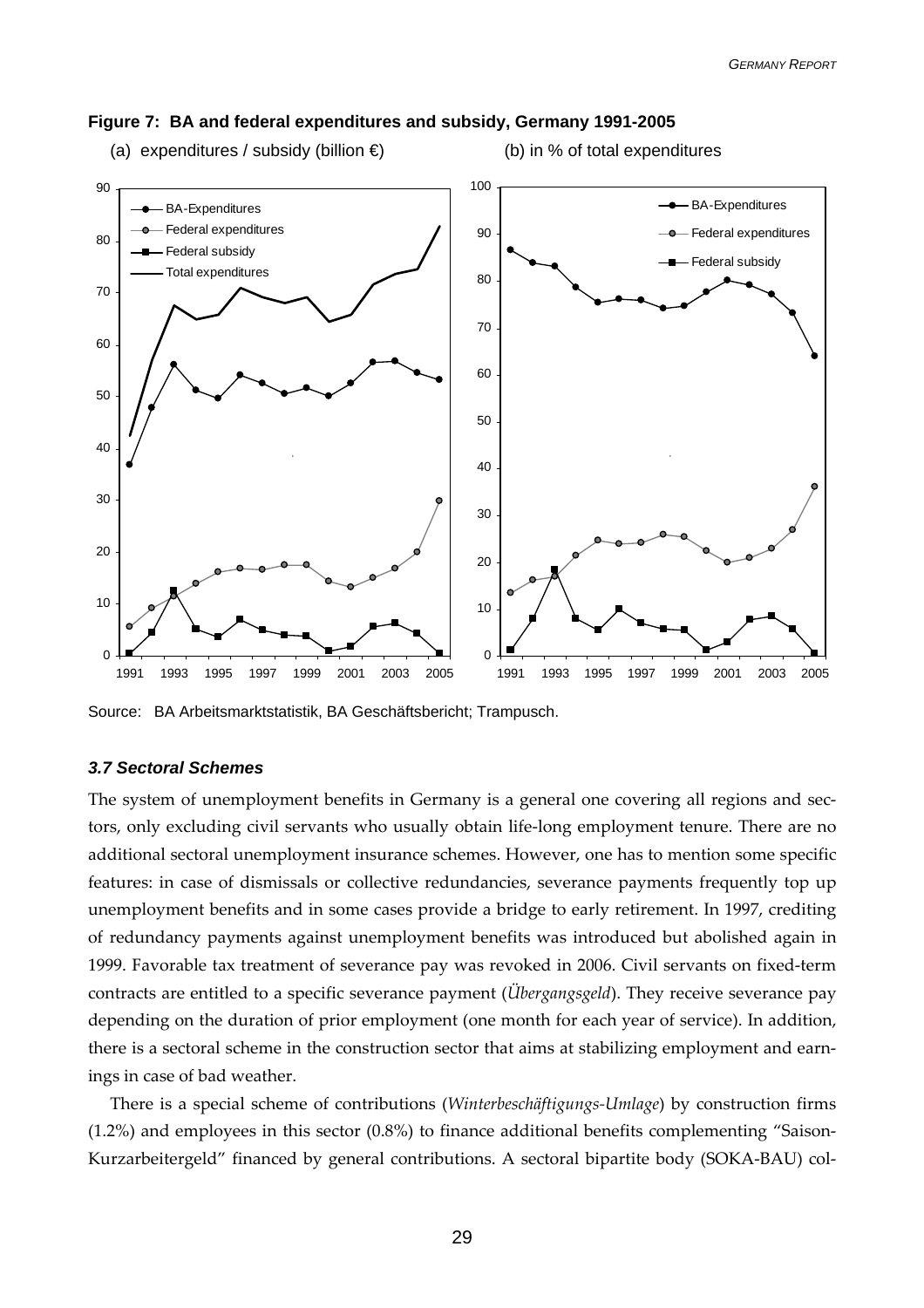<span id="page-31-0"></span>lects benefits to this regime (about 0.2 billion  $\epsilon$  per year). In addition, employers have to pay, via the Berufsgenossenschaft, into a fund for insolvency benefits (about 2 billion  $\epsilon$  per year). Additional revenues are received from the EU social fund (ESF) (about 0.3 billion  $\epsilon$  per year).

#### *3.8 Responsibility*

Unemployment insurance and unemployment assistance are regulated by national legislation. Hence, there is a unified legal framework. Social partners can influence policy-making and – to some extent – have a say in actual implementation of the benefit system through the Federal Employment Office (*Bundesagentur für Arbeit*, BA) governed by the principle of self-administration, but this influence was curtailed significantly with the Hartz reforms. The main body of social partner influence now is the tripartite supervisory board (*Verwaltungsrat*), which is responsible for supervising the BA executive board, approving the annual budget and the annual business report. The supervisory board can also request additional information, internal audit reports or external review. In addition, and most importantly, the supervisory board has to approve the business objectives of the BA management. In this respect, the most recent shift towards effectiveness and cost efficiency in BA resource allocation is also due to political support by the supervisory board. There are no social elections in this social insurance, instead representatives are nominated by the social partners and government. Neither do competing providers of unemployment insurance exist.

The BA is not only responsible for the administration of unemployment insurance benefits but also for the delivery of job search assistance (PES), counseling and active labor market policies (see below). There had been a division of responsibilities in terms of unemployment and social assistance in the past: the BA administered unemployment assistance on behalf of the federal governments, while the municipalities were responsible for the funding and the administration of social assistance. The merger of unemployment assistance and social assistance for employable persons through Hartz IV was accompanied by a reorganization of the bodies administering benefits and activation measures for the recipients of ALG II. In formal terms, the BA is responsible for administering unemployment assistance and activating schemes, the municipalities for housing and heating as well as for auxiliary social services. However, for practical implementation, there are joint bodies of BA and the municipalities (*Arbeitsgemeinschaften* or ArGe) in most districts. In 69 districts, however, the municipalities have taken over the complete administration of ALG II and active schemes on an experimental basis (*Optionskommunen*, see below). BA, ArGe and *Optionskommunen* have some leeway regarding "activation" and supervision of jobseekers but not regarding entitlements to unemployment benefits, which are highly formalized in legal terms ("verrechtlicht").

Severance pay is a functional equivalent to experience rating in unemployment insurance, as it is proportional to tenure and wage level (and the frequency of dismissals). Since there is no differentiation of contributions to unemployment insurance by sector or firm that reflect the frequency of dismissals, sectors and firms with high employment protection and tenure (classical manufacturing) subsidize sectors and firms with frequent unemployment spells through their unemployment insurance contributions. However, the opposite is the case with regard to early retirement,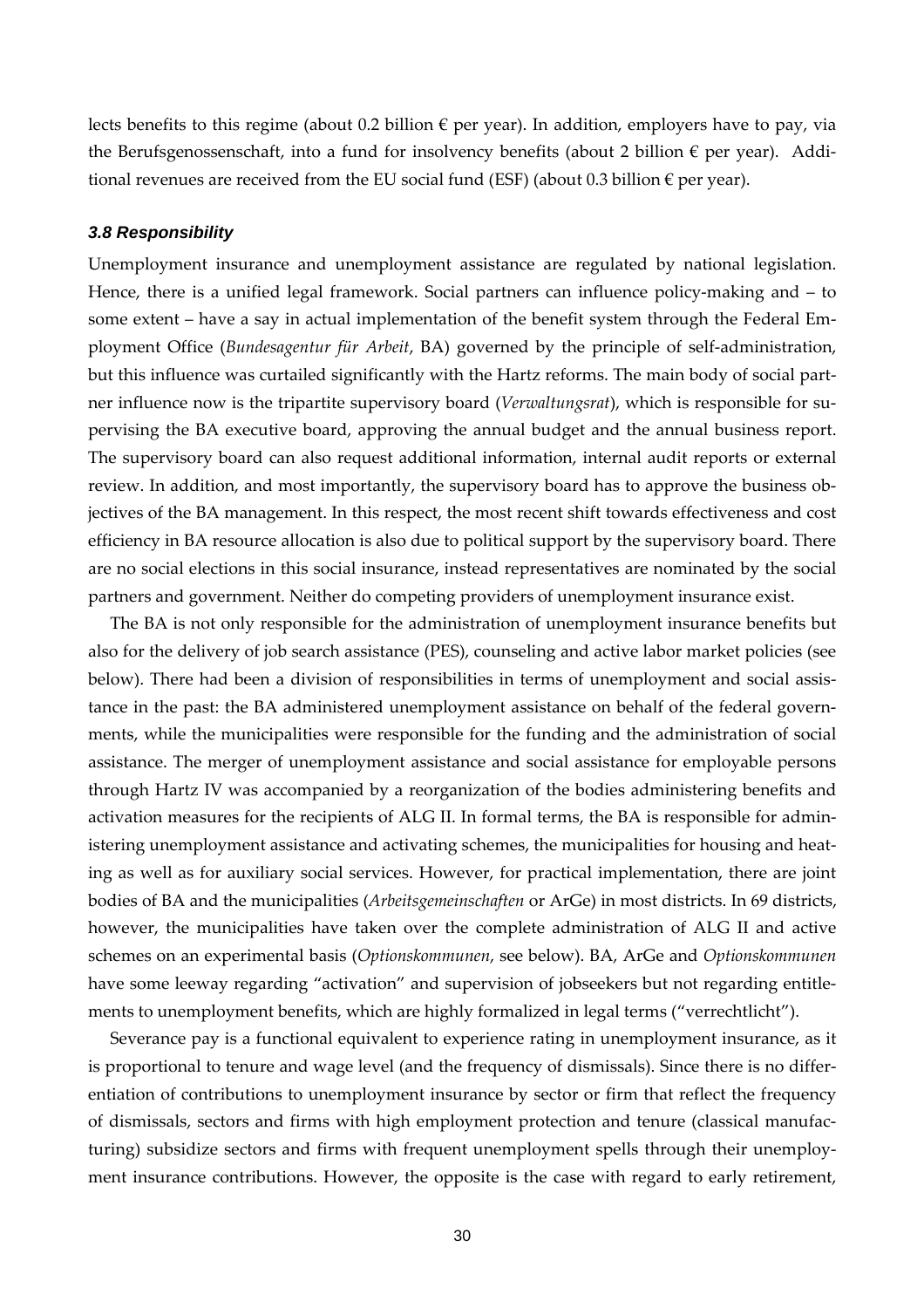where unemployment insurance and old age and disability pensions provide benefits to redundant older workers in larger firms, particularly in manufacturing.

In comparison with other segments of social insurance, such as sickness insurance or old age / disability pension insurance, the role of the social partners is more restricted in unemployment insurance. Unemployment insurance and active labor market policies within the framework of the BA do not have bipartite but tripartite supervisory structures also involving the government directly. Sickness funds are in a way a unique feature in German social insurance as there is a limited amount of competition between different funds that have some leeway in fixing the contribution rate autonomously and in offering additional benefits supplementing the catalogue defined by national legislation. Social partners used pre-retirement and disability pensions (both parts of the old age pension system) for early retirement, i.e., the externalization of restructuring costs to the social insurance system. They could rely on options provided by national legislation (which was influenced by the social partners) such as several early retirement schemes, early access to old-age pensions after unemployment and old-age part-time work.



**Figure 8: Expenditures for labor market policy in Germany (1,000 €)** 

Note: (a) Federal expenditure (tax financed benefits and measures); (b) ALMP and PLMP figures do not sum up to 100% due to administrative costs.

Source: BA.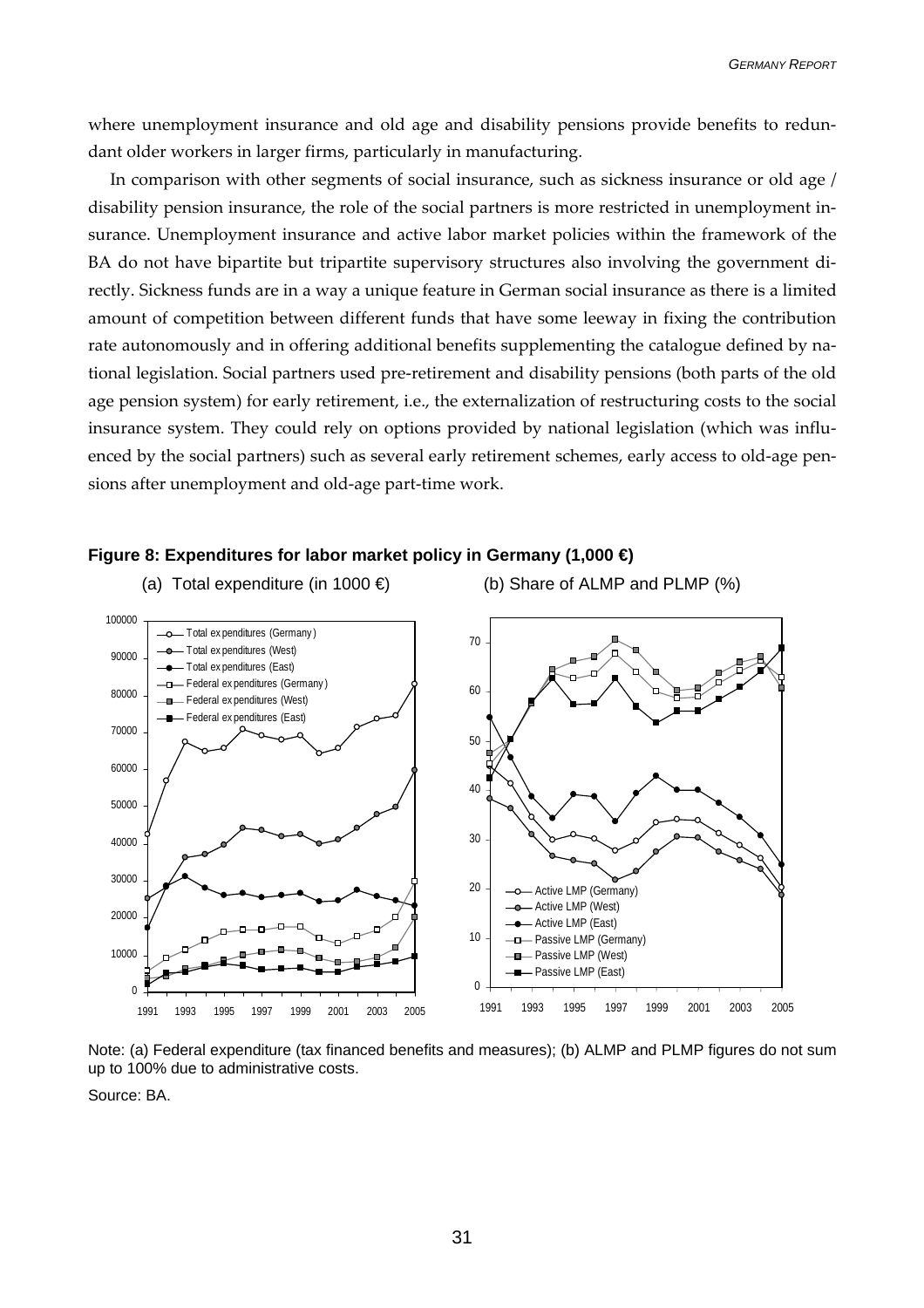#### <span id="page-33-0"></span>*3.9 Direct Effects*

Since the Federal Employment Agency (BA) is an integrated unemployment insurance and labor market administration, it finances both passive and active labor market policies through its revenues, mainly from insurance contributions. However, as shown above, the federal government finances an increasing share of the expenditures for the long-term unemployed. The distribution of funds for passive and active labor market policies has changed as a result of the increase in longterm unemployment and the limited contribution revenues available. Given that the unemployment (both insurance and assistance) benefits are right-based transfers and the state does not fund additional active labor market policies, the share of active employment promotion has declined in relation to the overall expenditures (see Figure 8).

#### **Figure 9: Active and Passive Labor Market Policy expenditure (1,000 €) per capita, Germany (West and East) 1991-2004**



Notes: Active LMP, passive LMP divided by numbers of the registered unemployed; (b) by numbers of recipients, ALMP measures: job creation and training measures.

Source: BA data; Council of Economic Advisors.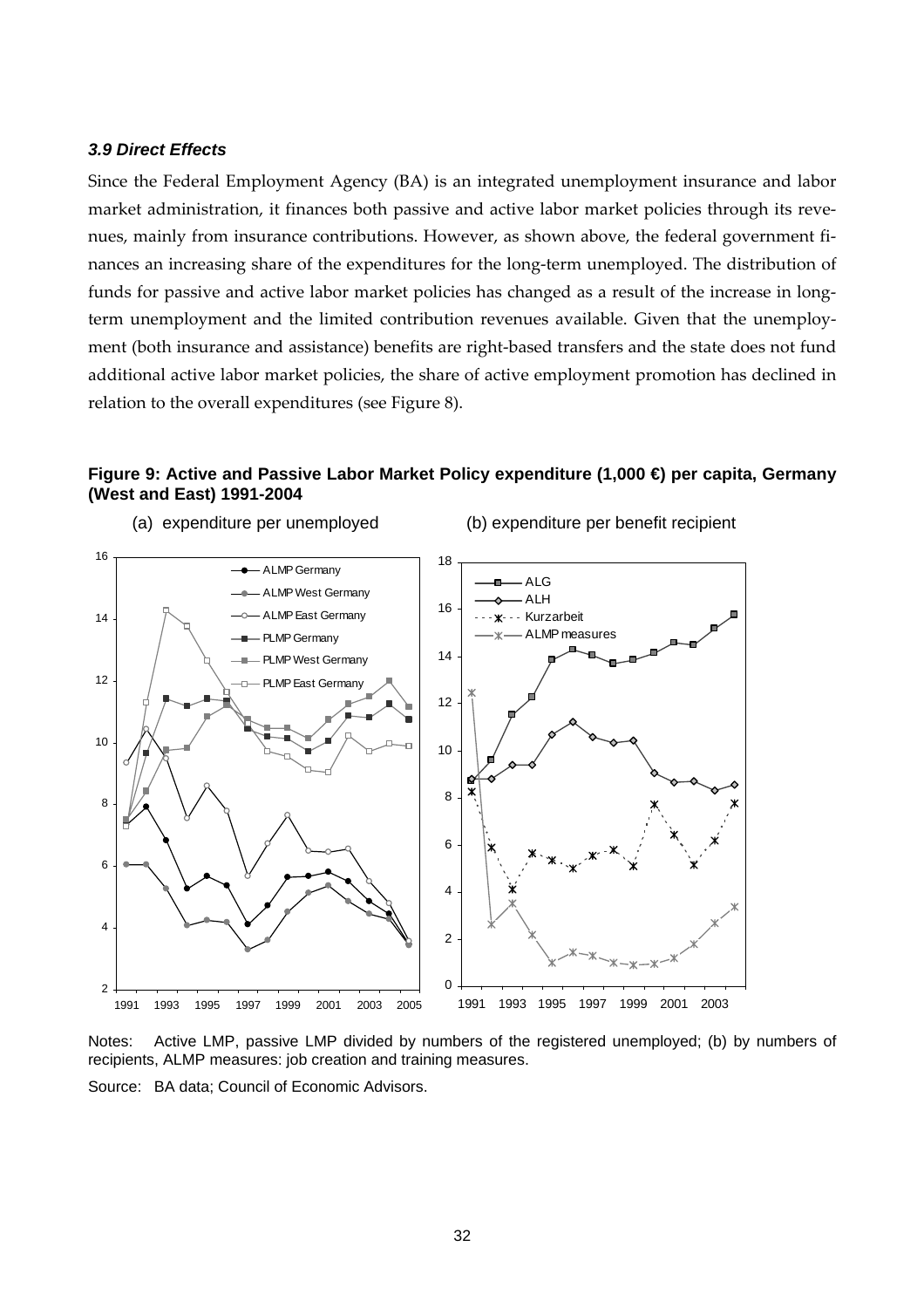<span id="page-34-0"></span>Expenditures for passive labor market policies have increased mainly due to the rise in longterm unemployment, yet the average payment of unemployment assistance has decreased since the mid-1990s in West Germany and remained rather stable in East Germany, while the unemployment insurance payments increased gradually over time due to inflation and increased wages. Expenditures on passive labor market policies have followed the overall trend among an increasing number of unemployed people, particularly the long-term unemployed, which is why passive labor market expenditure per unemployed individual remained rather stagnant at 10-12,000 € (see Figure 9). While the expenditure per ALG recipient has increased rapidly in the early 1990s due to more unemployed people with longer short-term unemployment periods (below one year), it only grew gradually afterwards. The average expenditure for unemployment assistance recipients has declined since the mid-1990s.

On the other hand, active labor market expenditure has decreased despite the rising number of unemployed people, and thus active labor market policy expenditure for the average unemployed declined substantially since the 1990s, and the level converged between previously high spending in East Germany and low spending in West Germany to a generally low level. The expenditure for ALMP measures (training and job creation) have declined in the early 1990s and only recently increased again. Thus, in general there seems to be a trend that passive labor market expenditure has crowded out active labor market expenditure at a time when activation measures have grown more important. Moreover, the increased role of federal state financing due to the increased share of long-term unemployment has led to the most important reform of long-term unemployment benefits.

#### **4 ACTIVE LABOR MARKET POLICY IN GERMANY**

#### *4.1 General and Historical Overview*

Since the late 1960s, Germany has a fully fledged system of active labor market policies funded through contributions to unemployment insurance and additional state subsidies to balance the budget and finance specific target group schemes. Regarding instruments of active labor market policies, there has been a strong tendency to regulate labor market policy schemes at the national level and change them frequently while leaving significant leeway for the Public Employment Service (PES) in actual implementation of these schemes and allocating funds to different programs. The Federal Employment Office (BA) was a public body governed by tripartite self-administration (the government, employers' associations, trade unions). Regarding the overall orientation of active labor market policies, direct reintegration into the first labor market was not the first and foremost objective, but rather stabilization of individual benefit claims and incomes as well as a rather passive "buffering" of unemployment, i.e., hiding open unemployment through an expansion of placements to active labor market policy schemes such as direct job creation or extended publicly funded training. This pattern was particularly dominant after economic crises in the 1970s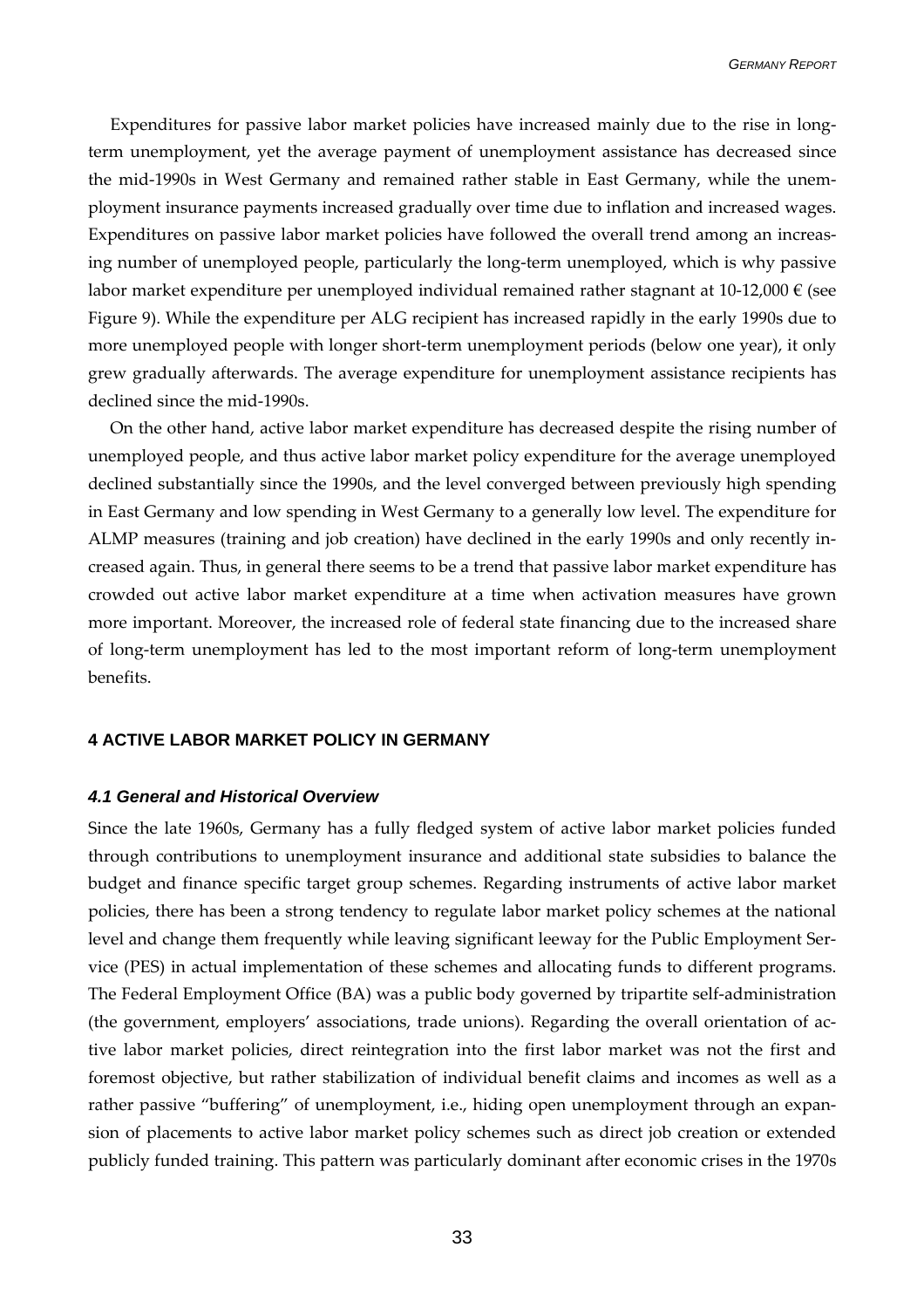and 1980s and as a reaction to employment decline in Eastern Germany after reunification. This contributed to high non-wage labor costs and raised some critique regarding the placement effectiveness of the BA and the cost efficiency of active labor market programs.

Although there had been attempts at reforming the BA and active labor market policies in the 1990s, the Hartz reforms implemented between 2002 and 2005 mark the departure from the established model of rather "passive" active labor market policy. The Hartz reforms did not only reorganize instruments, but the governance of active as well as of passive labor market policy underwent a complete overhaul in order to facilitate a more "activating" policy stance. This meant streamlining some of the instruments, stricter monitoring of costs and effectiveness and a more systematic evaluation, but also a general reorganization of the BA with the help of external consultants. After the BA restructuring, the social partners' influence is much smaller and indirect than in the past, while management by objectives and contracting-out of services has become a more prominent feature of active labor market policies in Germany.

#### **Table 7: Active labor market measures for ALG I recipients**

# **unemployment insurance (ALG I) and unemployment assistance (ALG II) recipients (SGB III)**

- iob search assistance, monitoring, profiling, advice on vocational training
- job placement vouchers (since 2002)
- publicly funded training measures allocated via individual training vouchers (since 2003)
- direct public job creation schemes
- wage subsidies for employers in case of hiring the hard-to-place unemployed or older workers
- **specific measures for the youth**
- different schemes of subsidies for business start-ups: bridging allowance and Me Inc. ("Ich-AG", under ALG II emulated by "Einstiegsgeld")
- **EXEC** measures for the disabled ("Rehabilitation")
- temporary agency work for the unemployed ("PSA")
- short-time work benefits ("Kurzarbeit")
- specific schemes in the construction sector aiming at continuous employment in winter
- specific schemes to support employment of older workers or the unemployed, such as a wage safeguard scheme, wage subsidies, and exemption of employers' ALG contributions

## **unemployment assistance (ALG II) recipients only (SGB II)**

- public employment opportunities lasting for up to six to nine months ("1 Euro-Jobs")
- 12 months of a more generous earnings disregard in case of taking up a new job (Einstiegsgeld), mainly used for enterprise creation as other programs are not available under SGB II.
- an implicit in-work benefit through the general earnings disregard clause ("Hinzuverdienst"), which also provides an option to top up low earnings with benefit available for people without sufficient resources, i.e. Arbeitslosengeld II ("Aufstocker").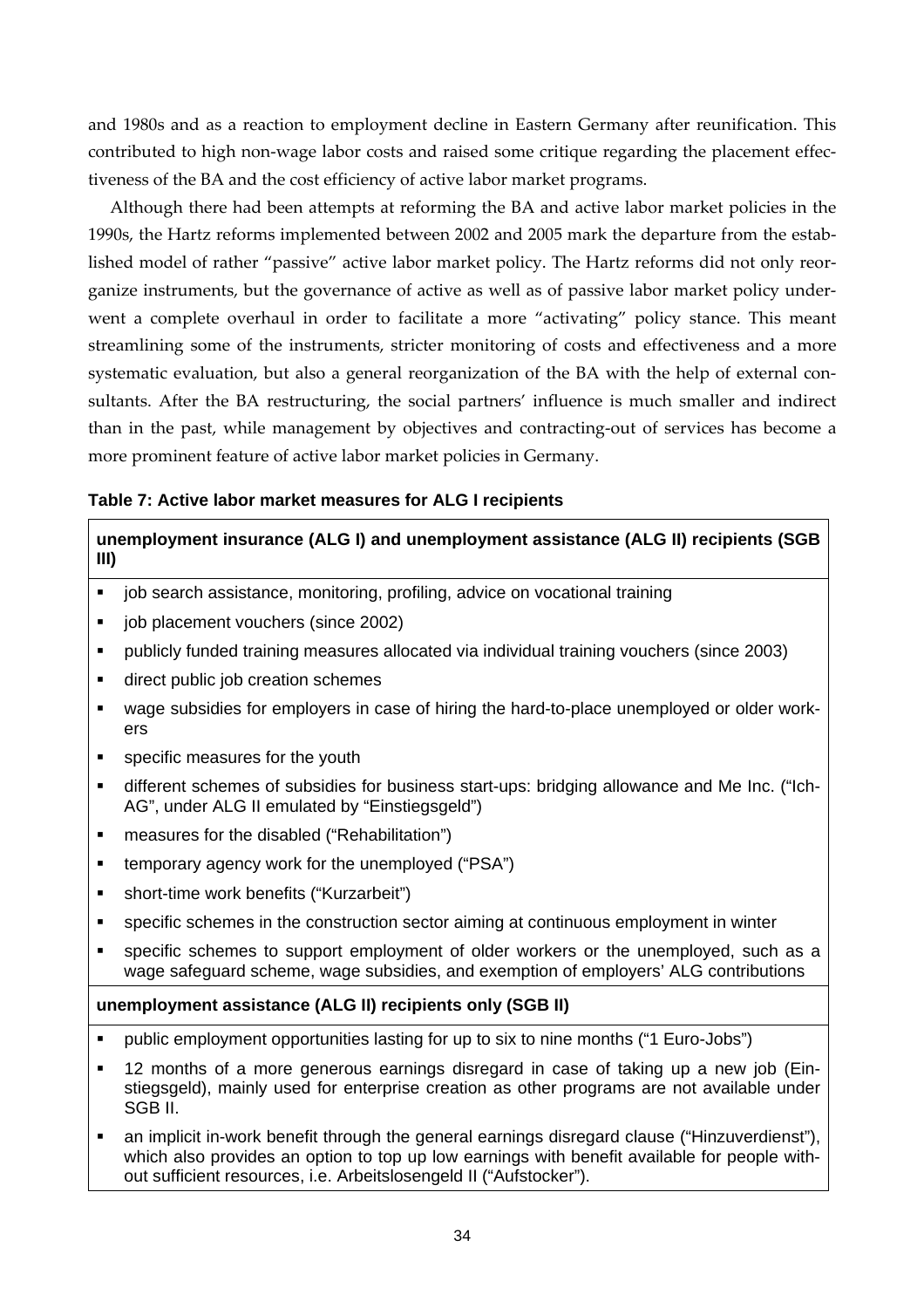#### <span id="page-36-0"></span>*4.2 General Description*

Germany now has a complex system of active labor market policies mainly regulated by federal law with the most important legislation addressing active schemes within the framework of the mostly contribution-funded unemployment insurance (the so called "Third Book" of the Social Security Act, *Sozialgesetzbuch III* or SGB III) and those tax-based programs focusing on the long-term unemployed ("Second Book" of the Social Security Act, *Sozialgesetzbuch II* or SGB II). The institutional repertoire defined by SGB III, which is available for ALG I recipients, is multifaceted and consists of the following active labor market policy schemes (see Table 7). Part-time work for older workers (*Altersteilzeit*) was originally conceived as a flexibilization of the transition to retirement and to further replacement of older workers by the young unemployed through employer subsidies, but in actual practice this has become one of the major early retirement schemes in Germany. For the long-term unemployed, i.e. recipients of ALG II, there is a similar repertoire defined by SGB II. Apart from referring to most of the programs stemming from SGB III, tax financed SGB II also allows for a more flexible and case-oriented application of activating interventions with a stronger emphasis on "in-work" benefits (see Table 7).





Source: BA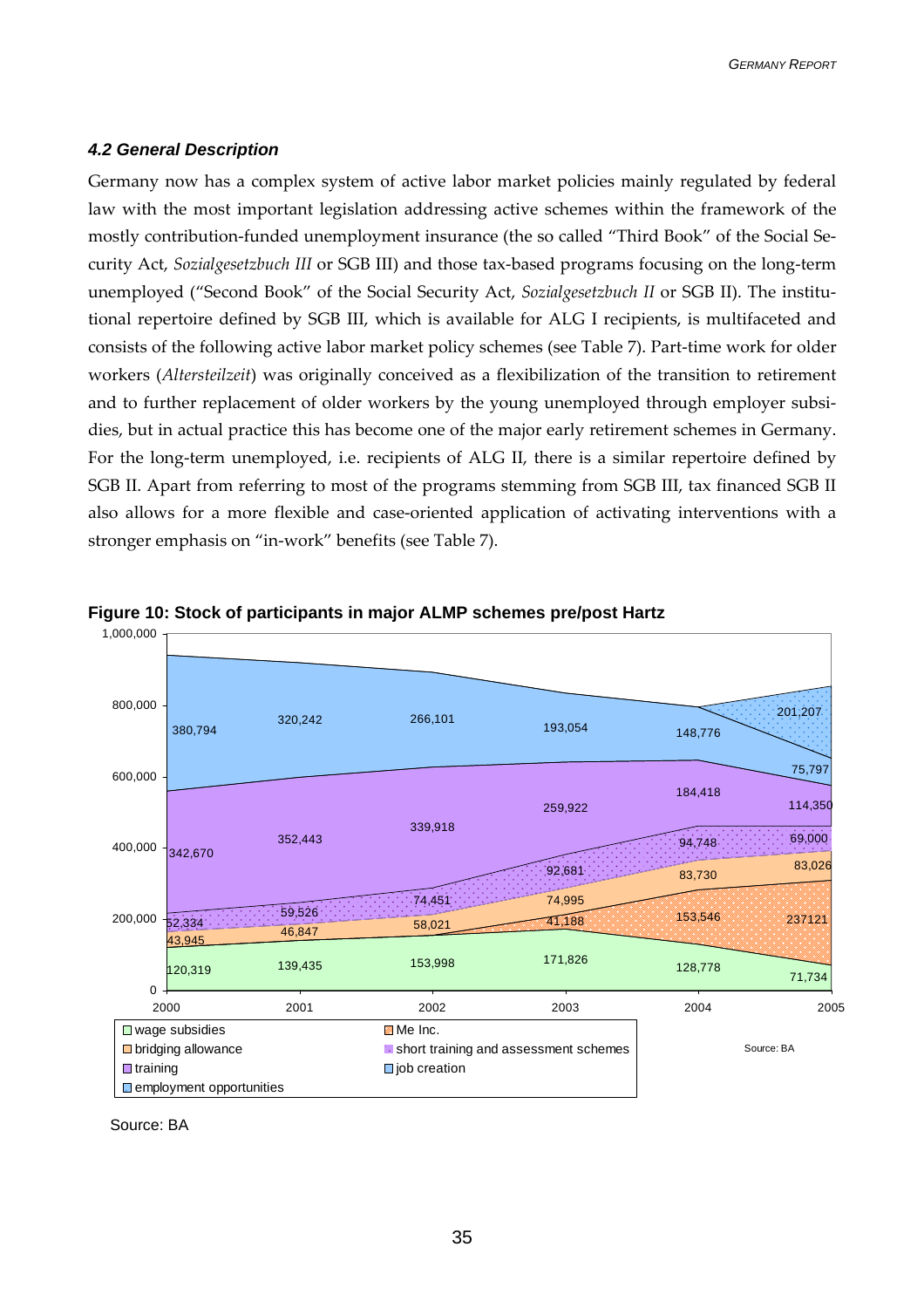#### **Figure 11: Active measures as share of Active Labor Market Policy expenditure (%), Germany (West and East) 1991-2004**



Notes: Measures as % of active LMP expenditure Source: BA data; own calculations.

Active labor market policy is financed mainly through unemployment insurance benefits (SGB III, short-term unemployed) and public taxes in so far as there may be some deficit in SGB III funding with respect to the SGB II part (long-term unemployed). Regarding the relative importance of ALMP schemes, recent data show a decline in inflow and stocks of active labor market policies in the contribution-financed framework, e.g. in publicly funded training, due to stricter criteria for the distribution of training vouchers (70% integration criteria), a decline in the use of wage subsidies, an enormous growth in inflow and stock of subsidized start-ups (bridging allowance and Me Inc.), a replacement of traditional direct job creation schemes under SGB III which were oriented at wages set by collective agreements and allowed for requalification for unemployment insurance benefits by public employment opportunities that provide 1 to 2 $\epsilon$  per hour worked on the basis of 30 hours per week for six to nine months in addition to full benefits ("*1 Euro Jobs*"). The most "innovative" active labor market policy instruments addressing older workers are as rarely used as placement vouchers.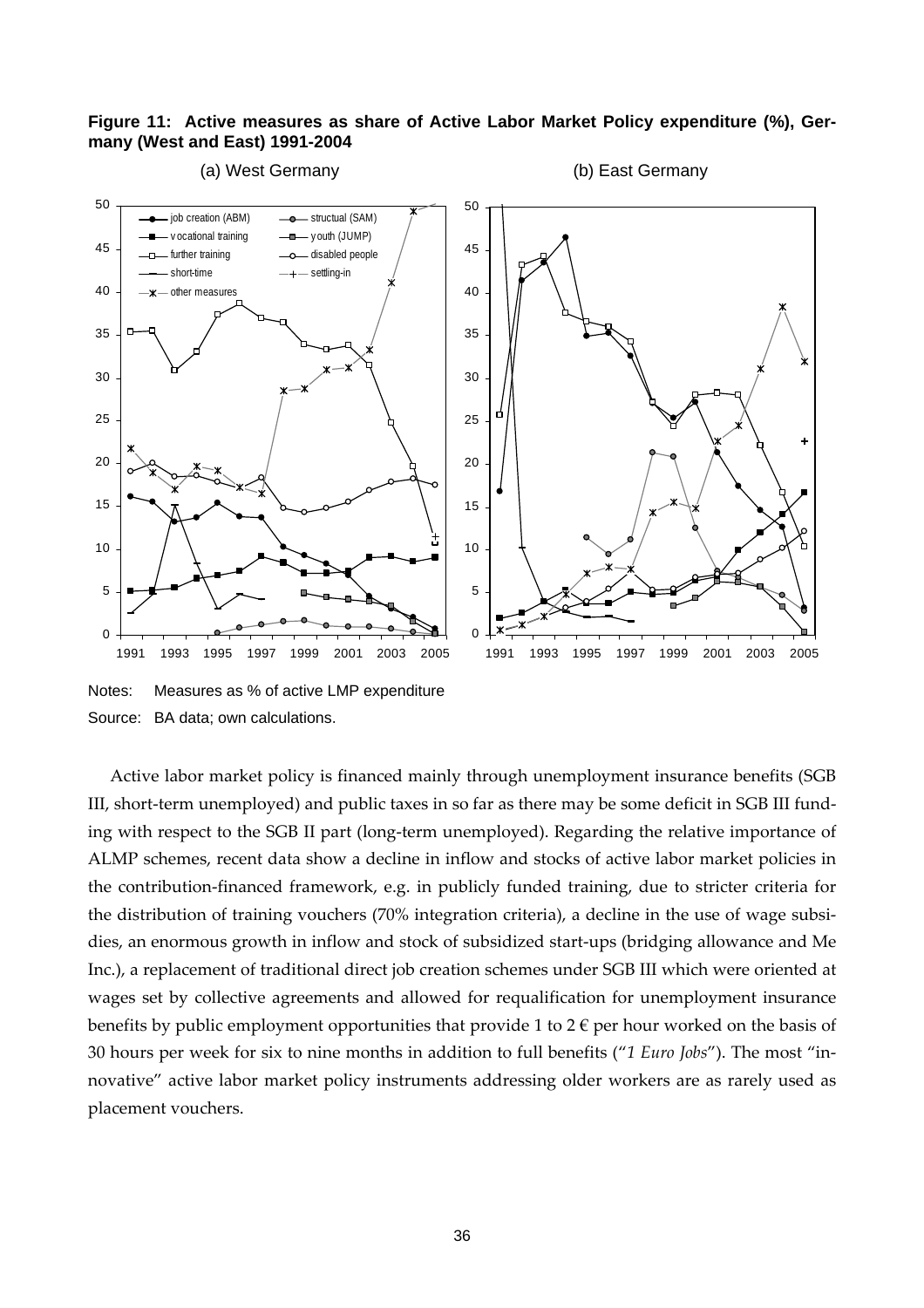#### <span id="page-38-0"></span>*4.3 Sectoral and Firm-Level Agreements*

Active labor market policies are defined at the federal level although there can be some divergence at the regional or district level, in particular in the framework of SGB II, where there is no integrated administration (see next section). However, there is no specific sectoral labor market policy in Germany except for agreements on active labor market policies for (former) employees in case of mass redundancies (*Sozialpläne*) due to major business restructuring or plant closures (*Beschäftigungsgesellschaften* or temporary work agencies). The social plan is usually an agreement between employer and works council, also there is also the possibility of a firm-level collective agreement between employer and a trade union. The agreement specifies the social criteria by which mass redundancies have to take place as well as severance pay for those set free, it is thus more a measure of partial employment protection and a passive labor market policy. However, in case where a temporary work agency is created, active labor market policies such as the job placement and retraining of redundant workers will be undertaken by the new agency. For instance, redundancies at privatized German telecom company (Telekom) were smoothened by creating a temporary work agency (Vivento) for those former employees. This agency was used for processing the first wave of ALG I claims under the Hartz IV reform. Specific provisions for active labor market schemes exist for the construction sector (*Winterbauförderung*), in particular subsidized employment.

#### *4.4 Responsibility*

There is an integrated organizational structure responsible for passive and active labor market policies for the short-term unemployed (BA), whereas responsibility for passive and active labor market policies for long-term unemployment is divided between the BA and municipalities. In most districts, joint agencies have been established (*Arbeitsgemeinschaften* or ArGe), while the municipalities have taken over these tasks in some districts (*Optionskommunen*).

The structure of active labor market policies within unemployment insurance (SGB II), but also unemployment assistance (SGB III), is basically determined by national legislation. The management of the BA and its local offices implements the ALMP (SGB III) programs. The tripartite supervisory board (*Verwaltungsrat*) supervises the BA executive board of three directors (*Vorstand*). Supervisory board members are nominated by each of the three parties. Actual implementation takes place with regional and local BA agencies. While active and passive schemes for the longterm unemployed are also defined by national legislation, local offices (ArGe and *Optionskommunen*) carry them out. Due to higher flexibility in legislation on activation programs for the longterm unemployed, there is more leeway in actual implementation. In contrast to SGB III labor market policies, there is no unified responsibility but joint governance by BA and municipalities, while federal and municipal tax revenues share expenditure.

Hence, this policy area is currently characterized by major governance problems due to a lack of a clear distribution of responsibilities and ambiguous incentives for implementing actors. The BA focuses its own activities in active labor market policies (funded by unemployment insurance con-

37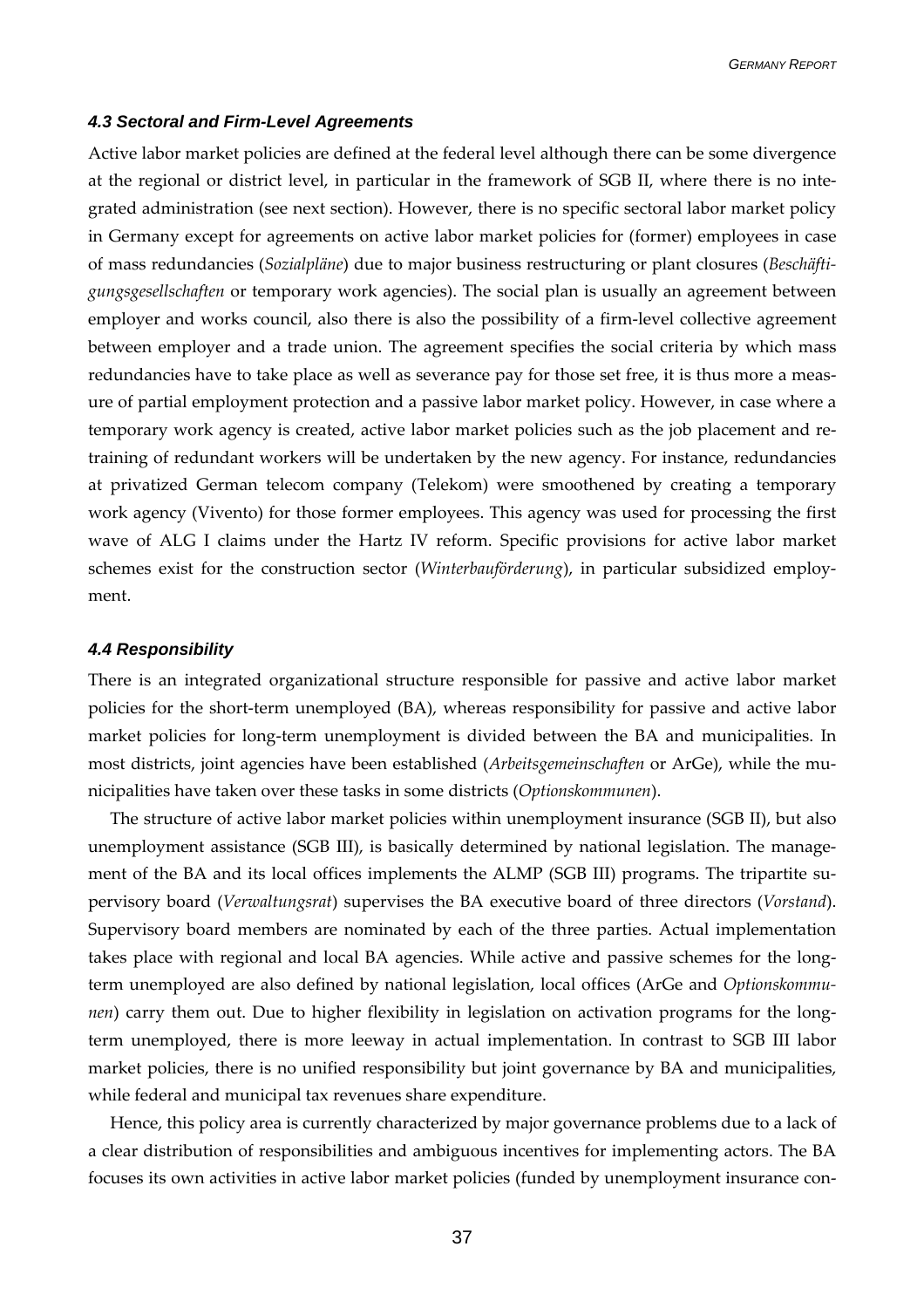tributions) on better risks, i.e. the potentially short-term unemployed, whereas the potentially long-term unemployed identified through profiling are neither provided with enabling active labor market schemes nor subject to "demanding" or activating elements during the period that tehy draw unemployment insurance benefits. Thus, the profiling's expectation of individuals becoming long-term unemployed is a self-fulfilling prophecy. After expiry of ALG I, the long-term unemployed are transferred to tax-financed *ArGe* and *Optionskommunen*. The federal government then pays benefits, and reintegration into the regular labor market is more difficult the longer unemployment lasts (Eichhorst/Schneider/Zimmermann 2006). Hence, there are new "Verschiebebahnhöfe" (literally: switching stations) between the different schemes for the short- and long-term unemployed, although the original aim of the reform was to establish a unified framework with one-stop shops for all jobseekers. Expenditure on unemployment insurance benefits and active labor market policies for the short-term unemployed tend to decline at the expense of higher expenditure on tax-based unemployment assistance and active labor market programs for recipients of unemployment assistance. This means a shift towards a tax-financed labor market policy. This emphasis on cost/benefit relations by the BA management is in stark contrast to the situation before the Hartz reforms were implemented. Regarding the costs and benefits of assigning the unemployed to ALMP schemes as opposed to benefit receipts, there had not been an explicit calculation of the cost efficiency in the past. This was first introduced with the Hartz package that resulted in a complete overhaul of the BA's internal management and controlling. Applying stricter effectiveness and efficiency criteria in ALMP – in particular in active schemes for ALG I recipients that are administered by the BA – is also responsible for the relative decline of expenditure and participation in ALMP.

Regarding the evaluation of the employment effects of ALMP schemes in Germany, there has traditionally been a neglect of systematic analysis before the Hartz reforms. However, research into the effectiveness of selected ALMP schemes carried out in the pre-Hartz period justified a skeptical assessment of ALMP (Caliendo/Steiner 2005, Schmidt et. al. 2001, Konle-Seidl 2005), especially regarding the placement effects of publicly sponsored training and direct job creation schemes. These results created a general reluctance with respect to future continuation of traditional ALMP. With the Hartz reforms bringing about a complete overhaul of the institutional repertoire of ALMP in Germany, they also triggered a comprehensive macro- and microeconomic evaluation exercise concerning the reorganization of the PES and ALMP within the framework of unemployment insurance (SGB III). Interim reports were presented in early 2006, and final reports will become available in early 2007. Some of the evaluation studies available at this point, however, suffer from short observation periods (Bundesregierung 2006, Jacobi/Kluve 2006, Kaltenborn et al. 2006, and the contributions to Caliendo/Steiner 2006). Evaluation of the Hartz IV reform, i.e., the shift towards activation of the long-term unemployed (SGB II), is still in progress with first results to be expected in 2008.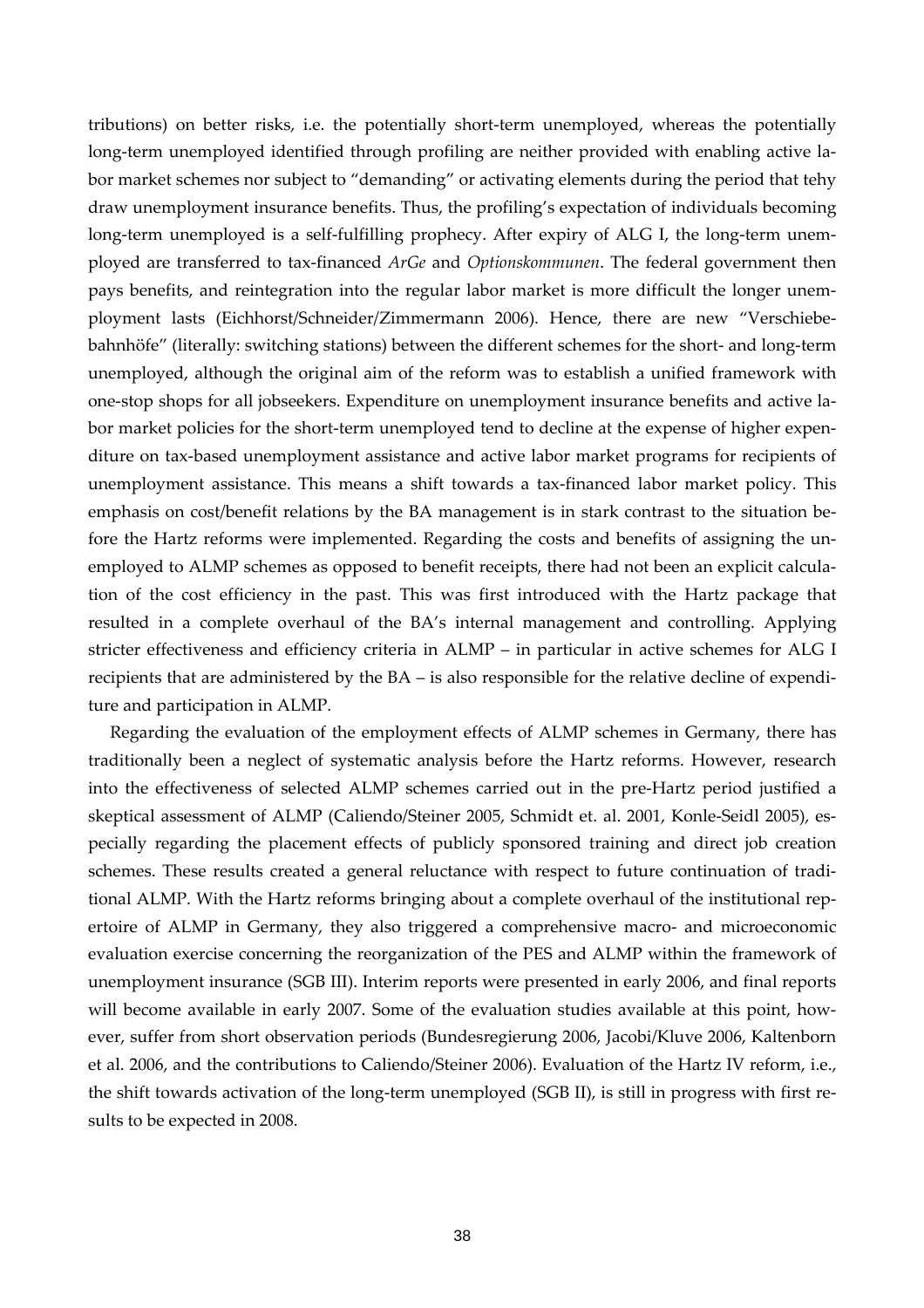| Instrument                                        | Effect     | Comments                                                                                                                                                                   |
|---------------------------------------------------|------------|----------------------------------------------------------------------------------------------------------------------------------------------------------------------------|
| Publicly funded training                          | Positive   | Reduced lock-in effect compared to older and longer measures,<br>better employment perspectives after training; long-term effects<br>still unclear                         |
| Wage subsidies for employers                      | Positive   | Effects on accelerated exit from unemployment and return to non-<br>subsidized employment compared to non-subsidized jobs, but high<br>windfall gains and associated costs |
| Enterprise creation                               | Positive   | Some reduction of unemployment, but most participants observed<br>still in subsidization period, considerable windfall gains and costs                                     |
| mini-jobs and midi-jobs                           | Positive   | Creation of additional marginal jobs after recent reform - but po-<br>tential displacement of regular employment, no bridge to part-time<br>or full-time work              |
| Direct job creation                               | (Negative) | Delayed return to regular employment                                                                                                                                       |
| Measures for older workers                        | No effect  | No effects identifiable                                                                                                                                                    |
| Temporary agency work for<br>the unemployed (PSA) | Negative   | Delayed return to regular employment due to lock-in effect                                                                                                                 |
| Liberalization of commercial<br><b>TWA</b>        | Positive   | Additional job creation in TWA firms                                                                                                                                       |
| Placement vouchers and con-<br>tracting-out       | No effect  | No effects of using private placement agencies identifiable                                                                                                                |
| Contracting-out of other inte-                    | Positive   | Better chances to return to employment in comparison with the                                                                                                              |

**Table 8: Overview of Hartz evaluation studies** 

gration services

Source: authors' compilation based on Bundesregierung 2006, Kaltenborn et al. 2006 and contribtutions to Caliendo/Steiner 2006.

unemployed not benefiting from private providers

The influence of social partners was reduced significantly in the context of the Hartz reforms as they had been criticized for not being interested in an efficient allocation of funds and rather subsidizing training providers associated with either the trade unions or the employers' associations. More broadly speaking, the Hartz report made tripartism in operative decisions responsible for ineffective and bureaucratic work of the BA. Hence, after the reforms, the management of the BA had been strengthened and is more autonomous now. While a general privatization of the BA, was not considered seriously, performance of the BA in job placement was to be improved through more intense competition with private providers of placement and contracting-out of some services. Private job placement had been liberalized in the mid-1990s but did not play a major role so far. Quasi-market mechanisms became only more important in active labor market policy with the Hartz reforms, i.e. contracting-out of services using competitive tendering for services provided by external companies and for the use of training and placement vouchers that introduce more intense competition into the field of job placement. This led to the erosion of traditional close networks between PES and providers of training and other services that where often affiliated with the social partners. In the old system before Hartz, social partners involved in the implementation of active labor market policies could allocate resources to service providers under their control (with little transparency and supervision of quality and appropriateness of the services provided).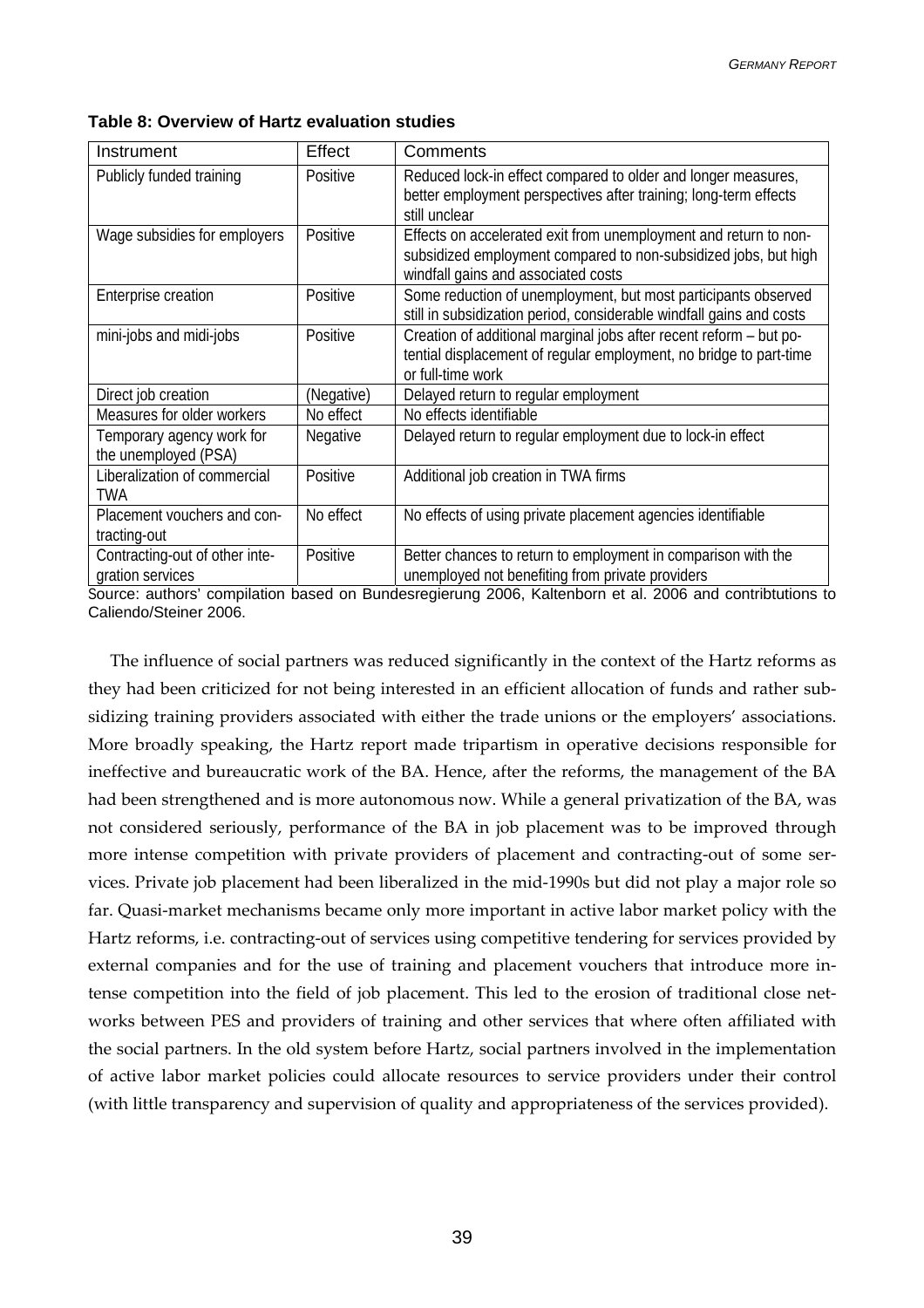|                               | <b>Before Hartz Reforms</b>                                                                           | <b>After Hartz Reforms</b>                                                                                                                                                                                        |  |  |
|-------------------------------|-------------------------------------------------------------------------------------------------------|-------------------------------------------------------------------------------------------------------------------------------------------------------------------------------------------------------------------|--|--|
| <b>Executive</b><br>board     | President,<br>appointed by federal government;<br>Head of public administration                       | Executive Board (3 members, one chair),<br>nominated for 5 years (renewal possible) by<br>supervisory board and appointed by federal<br>government;                                                               |  |  |
|                               |                                                                                                       | Chair: central steering and IAB research<br>Co-chair: staff and finances<br>Co-chair: operative policies (products and<br>programs), SGB II                                                                       |  |  |
| <b>Supervisory</b>            | 51 members                                                                                            | 21 members                                                                                                                                                                                                        |  |  |
| board (Verwal-<br>tungsrat)   | tripartite: employers, trade unions,<br>state (Bund, Länder, communes)                                | tripartite: employers, trade unions, state<br>(Bund, Länder, communes)                                                                                                                                            |  |  |
|                               |                                                                                                       | supervision of board, can fire executive<br>board members (upon approval of federal<br>ministry)                                                                                                                  |  |  |
| <b>Administration</b>         | Departments:                                                                                          | Centers:                                                                                                                                                                                                          |  |  |
|                               | labor exchange and advise<br>٠                                                                        | <b>Functional centers</b>                                                                                                                                                                                         |  |  |
|                               | pre-occupational training<br>$\blacksquare$<br>transfer payments<br>٠<br>internal administration<br>٠ | steering of regional directorates<br>$\blacksquare$<br>controlling and finances<br>$\blacksquare$<br>products and programmes<br>٠<br>internal services and IAB research institute                                 |  |  |
|                               | "Arbeitsamt 2000" Reform:<br>mixed, multi-departmental teams                                          | regional directorates: matrix organization                                                                                                                                                                        |  |  |
| Organizational                | Federal office (BA)                                                                                   | Federal agency headquarter (BA)                                                                                                                                                                                   |  |  |
| levels                        | 11 Landesarbeitsämter<br>184 Arbeitsämter                                                             | 10 regional directorates<br>178 agencies, 660 offices                                                                                                                                                             |  |  |
|                               | 650 subdivisions<br>plus special departments                                                          | BA supervises regional directorates which<br>controls agencies                                                                                                                                                    |  |  |
| <b>Management</b>             | decrees (Erlässe) by departments<br>of BA or order (Verfügungen) of<br>Landesarbeitsämter             | management by objectives (Zielvereinba-<br>rung)                                                                                                                                                                  |  |  |
| <b>Controlling</b>            | no in-house controlling, only labor<br>market statistics                                              | since 1998: internal controlling at BA head-<br>quarters                                                                                                                                                          |  |  |
| <b>Employment</b><br>policies | monopoly of BA (Beschäftigungs-<br>förderungsgesetz BeschFG 1994)                                     | right to private job placement (voucher<br>after 6 weeks)<br>Temp-agencies as job placement offices<br>$\bullet$<br>(PersonalServiceAgenturen (PSA)<br>Retraining vouchers (Bildungs-<br>$\bullet$<br>gutscheine) |  |  |

**Table 9: Before and after Hartz Organizational Reforms of the BA** 

Source: Bieber et al. 2006.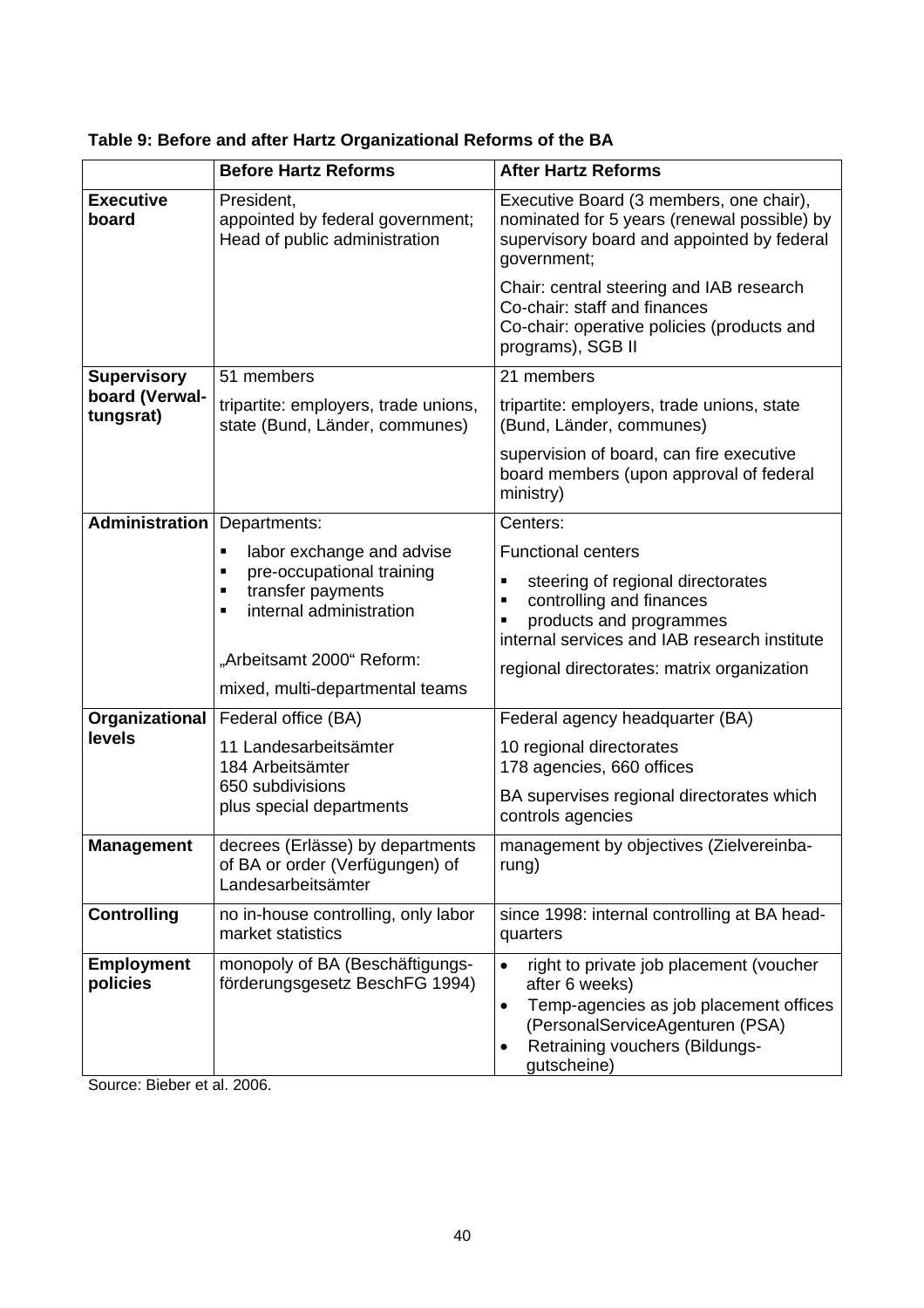#### <span id="page-42-0"></span>**5 EMPLOYMENT PERFORMANCE**

In order to evaluate the performance of German labor market institutions, one needs to take into account that the German labor market had to deal with a special situation after unification in 1990. The transition of the East German planned economy to a market economy has been an unprecedented challenge. The restructuring of East German production and services form a state-run to a market economy lead to a decline in employment by 20% over the last fifteen years, whereas the labor force remained stagnant in the West despite population migration from East to West Germany during the 1990s. Unemployment increased in East Germany from 1.0 million in 1991 to 1.6 Mio in 2004, though it also climbed from 1.6 to 2.8 million in West Germany. The unemployment rate in the East is twice as high as that of the West German labor market. The transition occurred largely by adopting the West German institutions of employment protection, social insurance and labor market policies to a new, more polarized situation. While there had been problems with West Germany before 1990, the bad employment performance and unemployment problems deteriorated even further since unification, as most institutional arrangements remained inert and were transposed to the East German economy. Moreover, a large share of the costs of unification was shouldered by the West German social insurance schemes, including unemployment insurance, increasing (non-wage) labor costs even further. At a time when West Germany had decided to reduce passive labor market policies, the expenditure for such policies increased under the aggravating labor market situation in East Germany.

#### *5.1 Labor Market Participation*

Germany's labor force participation rate has been much lower than in liberal market economies (USA, UK) or in the Nordic economies due to lower female labor force participation and early exit from work (Ebbinghaus 2006). The participation rate among men constantly remained at 80% since the early 1990s, while it is somewhat higher in Nordic countries or increased in countries with employment growth like the Netherlands and Ireland over the last ten years. Although female labor force participation has increased to currently 66% since unification, the overall rate is still below the Nordic countries. There are, however, significant differences between East and West Germany. Female labor force participation was already much higher in the GDR and continued, after a slight drop, to be high after unification (above 70%), despite increased unemployment and massive early retirement among older women. The lower participation of women in West Germany (below 60% during the 1990s and increasing to 66% in 2005) is due to the limited access to childcare, particularly for children under the age of three, and for all-day kindergarten and primary schools. Moreover, part-time work is, therefore, more common among West German employed women (45% in 2004) than among East German employed women (28% in 2004). Due to the higher participation of women in the East German labor market, the overall rate of participation is higher than in West Germany.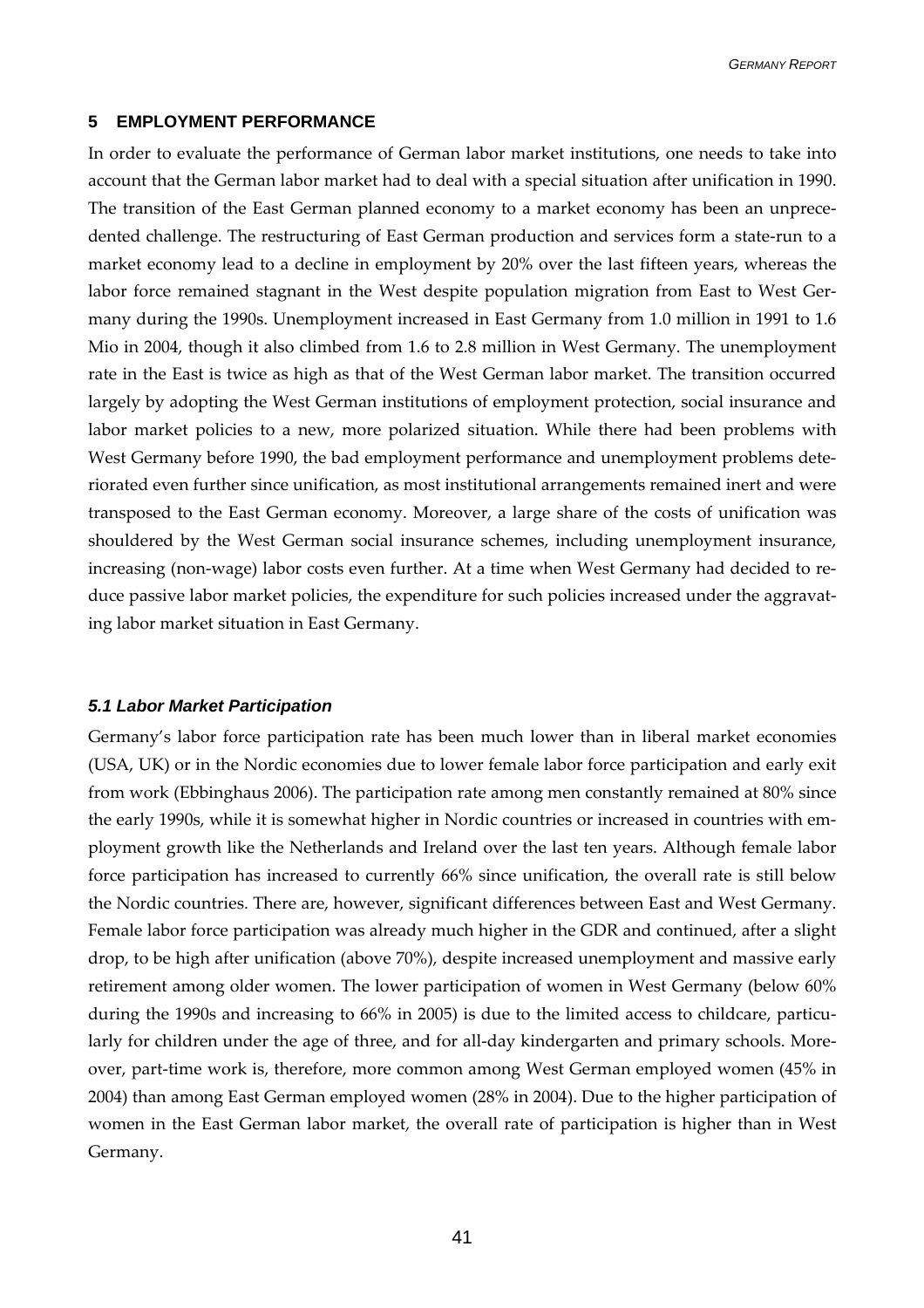<span id="page-43-0"></span>



Notes: Participation rate: employed and unemployed in % of working-age population (aged 15-64); employment rate: employed (ILO-definition) in % of working-age population (aged 15-64). Source: Mikrozensus 1991-2005; Statistisches Bundesamt and BA.

Due to unification, the German labor force grew by more than eight million from 32 to 40 million people working or seeking employment. Due to immigration, the labor force of foreign workers increased by one million during the early 1990s, though not counting the large inflow of about 200,000 ethnic Germans from Eastern Europe (*Aussiedler*) per year in the early 1990s. In addition to the labor force of about 43 to 44 million, the "silent reserve", those being on training measures or seeking work in the near future, added nearly 2.2 million during the 1990s, though with declining tendency (1.5 million in 2005) due to the cut in training measures from 1.4 million in 1995 to 0.7 million in 2005.

#### *5.2 Full and Part-time Employment*

The employment rate provides an indicator of the degree of gainful employment of a society. Germany's employment rate remains below the EU target of 70% by 2010, due to high unemployment, lower female participation rate and early retirement. One major East-West divide has been the opposing development of gainful employment: the employment rate declined slightly in East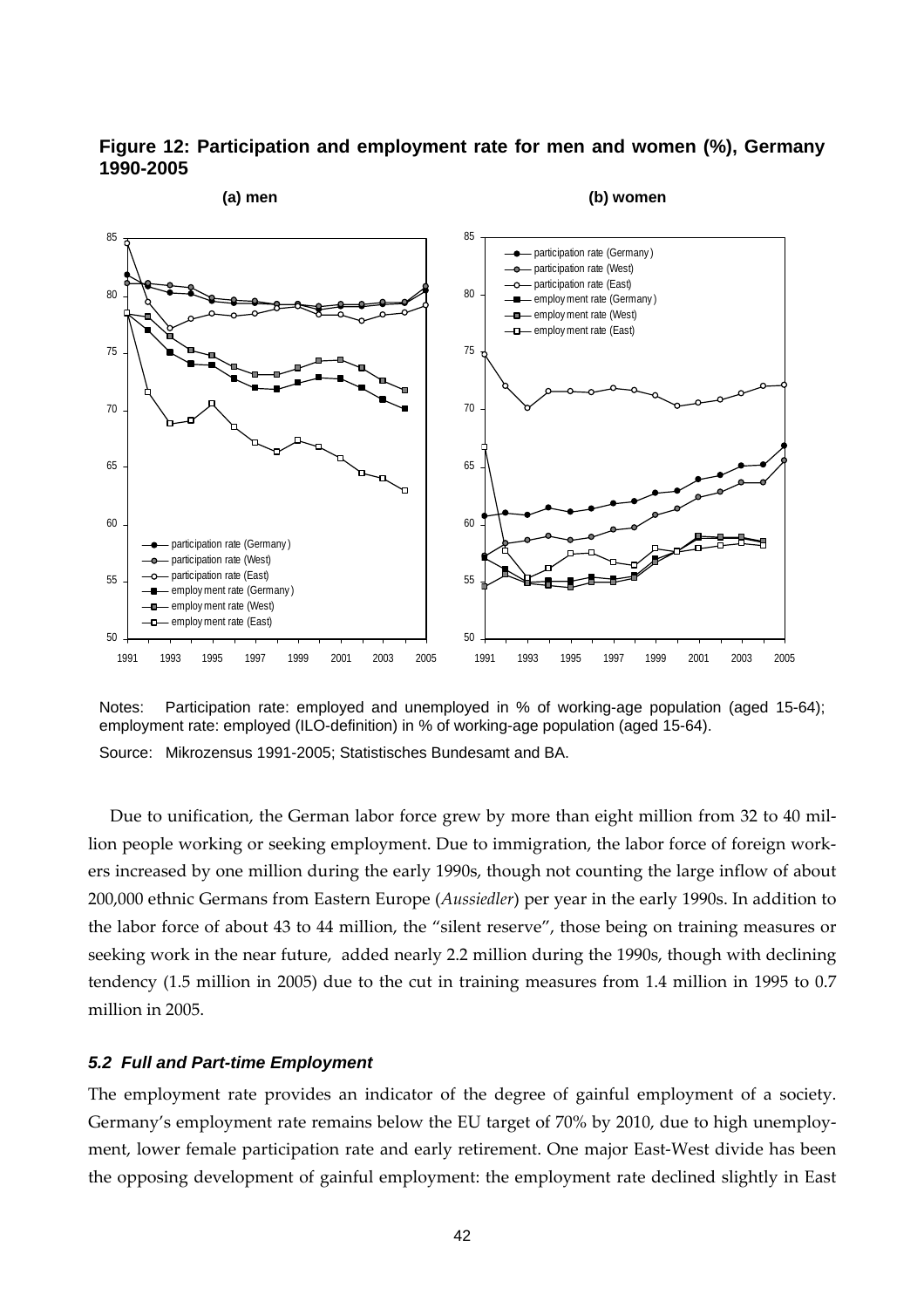

#### **Figure 13: Part-time employment by age group, West and East Germany 2004**

Notes: (a) Part-time employees in % of dependent employment; (b) part-time employment rate in % working population aged 15-64.

Source: Mikrozensus 2004; own calculations.

Germany from over 65% in the early 1990s to below 62%, while it increased slightly in West Germany. While the overall employment rate shows only slight changes, the level of gainful employment differs considerably between men and women. The West German employment rate among men declined slowly during the early 1990s and again in the early 2000s, while employment receded more rapidly and steadily after a massive drop immediately after unification. The employment rate for women is relatively similar in East and West Germany, despite the much higher participation rate of women in the East. East German women also suffered from a massive decline of more than ten percentage points in the early 1990s and have only gradually regained a few percentage points.

One form of flexible employment is part-time employment, often half working week contracts around 19-20 hours with the same social insurance contribution rate as full-time contracts. Parttime employment (excluding mini-jobs) remained relatively infrequent before unification; only 4% of the dependently employed were working part-time in the 1960s, increasing to 12% in the mid-1970s. Part-time employment increased from 16% in 1995 to 24% in 2005, yet it remained a phenomenon mainly among women (44% of employees worked part-time in 2005) and rarely among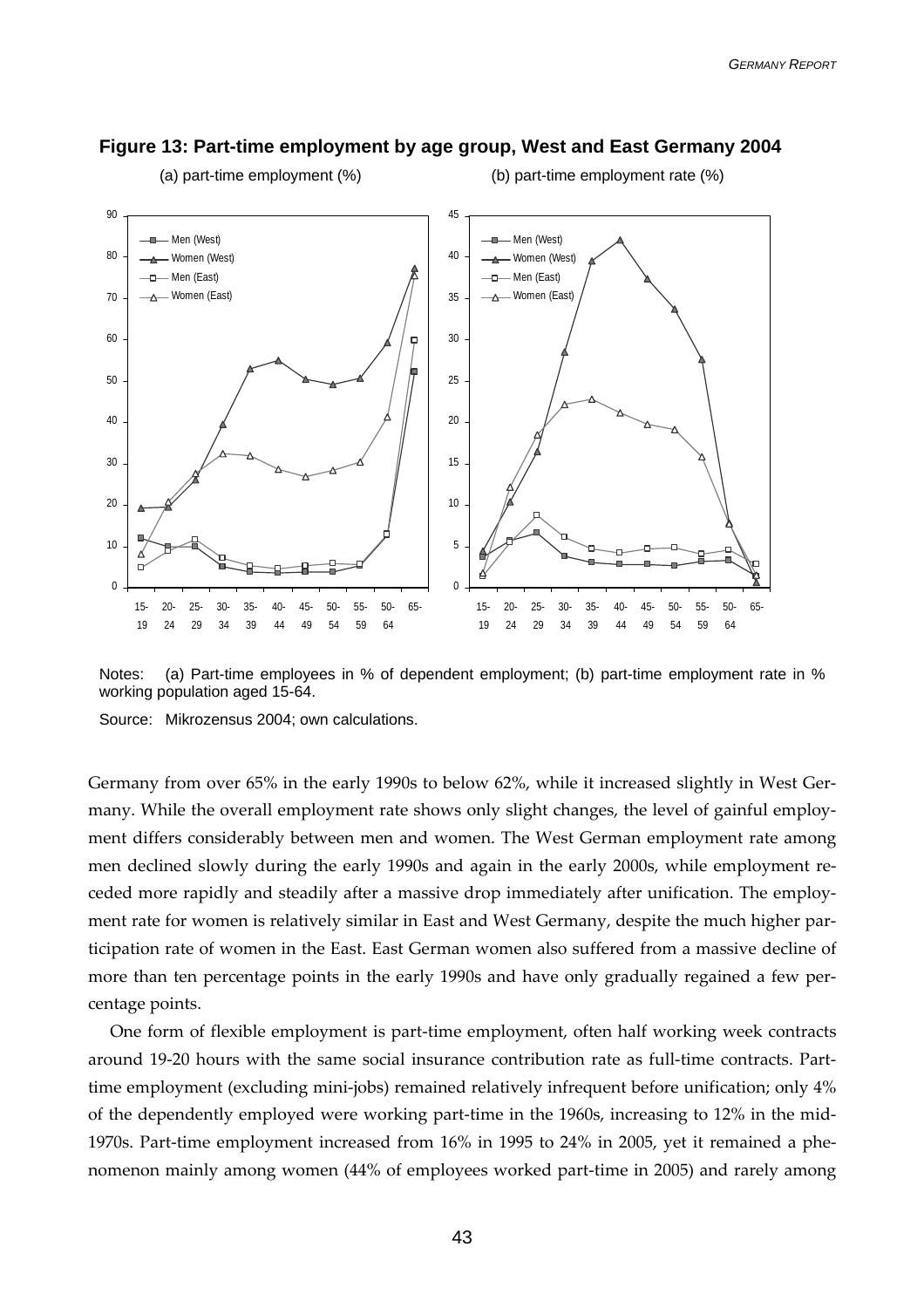men (7%). For women, the share of part-time work increases with age until around age 40-45 in West Germany and age 35-39 in East Germany. Thereafter it declines slightly until age 55 when it again increases due to partial retirement. Women with children partially withdraw from employment in order to balance childcare responsibilities and work, given the low availability of all-day childcare facilities and primary school services. Yet there is also a significant regional divide in both the share of part-time in overall dependent employment as well as in the employment rate of part-time employees. The part-time employment rate (part-time employment in percent of the respective population of the age group) among mid-career women in West Germany is about twice as high as in the East. Thus, among the 40-45-year-old women, 42% work part-time in the West compared with 22% in the same age group in the East, while the full-time employment rate is much higher among East German women.

With the exception of young men, who are twice as likely to work part-time due to combining work and higher or vocational education, there is no particular age-related part-time pattern among men until age 60. Part-time employment in the age group 60-64 is used as a partial early retirement option and from 65 onwards as a way to combine income from pension and work, though, given the low employment rate, these are only few older men.





Notes: Unemployment rate (ILO definition) in % of age group.

Source: OECD Labor Force Statistics (based on micro-censuses 1991-2004); own calculations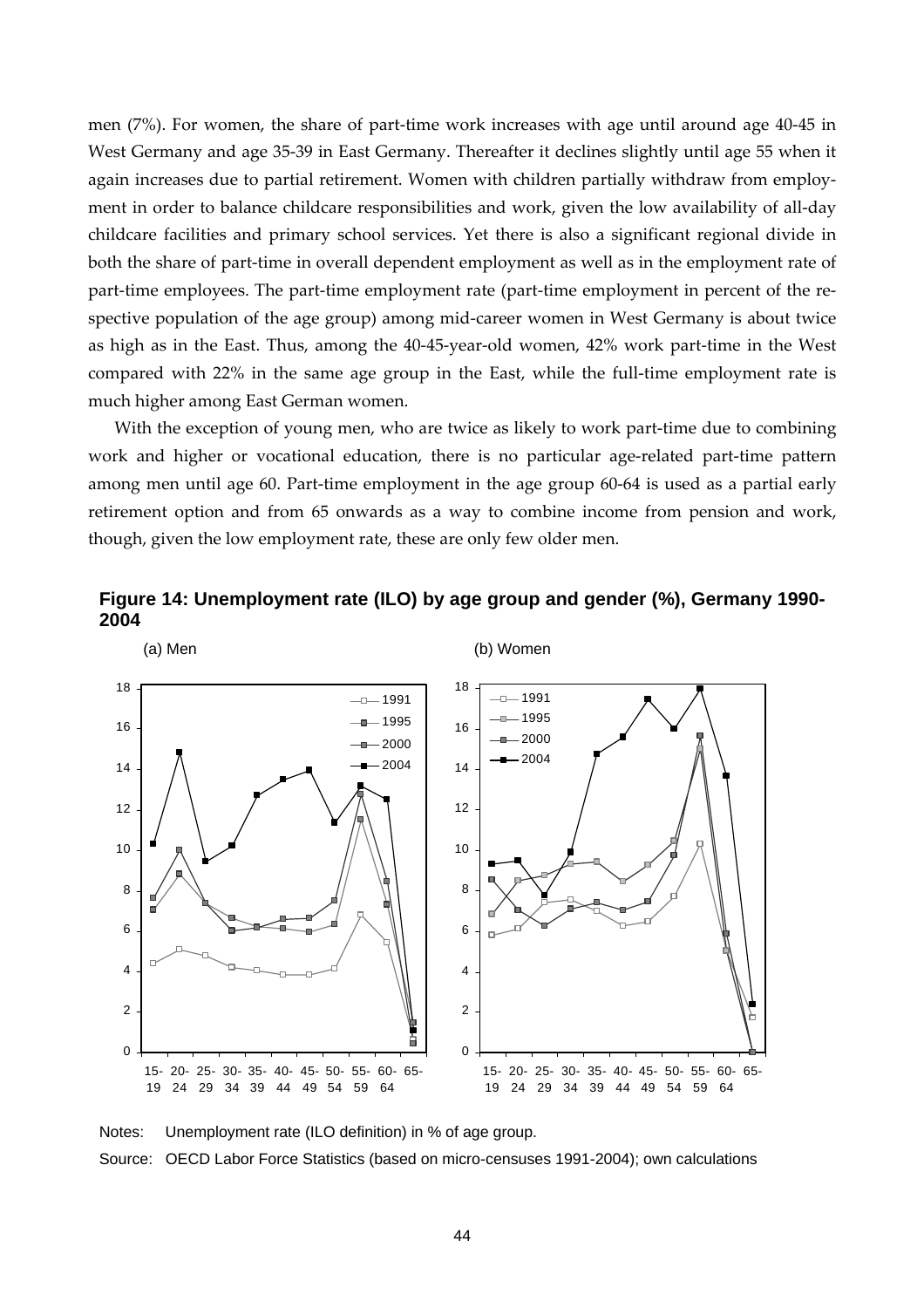#### <span id="page-46-0"></span>*5.3 Unemployment Risk Groups*

While the registered unemployment rate was higher for women than for men in West Germany during the 1980s (see Figure 1), the gender difference became very small during the 1990s, and the female rate turned even somewhat lower during the early 2000s. After unification, however, the registered unemployment rates in East Germany increased more rapidly for women during the early 1990s and stayed at a higher level than for East German men, though they caught up in the late 1990s and have surpassed women since 2004. Unemployment has increased across all age groups since the early 1990s for both men and women in Germany. Unemployment rates were already higher in the early 1990s and then increased among the older workers (55+) as those were increasingly pushed out of work by structural adjustments and long-term unemployment benefits that provided a bridge to early retirement. With increased unemployment in recent years, unemployment became widespread across all age groups above 35 years for both men and even more so for women. Long-term unemployment has become widespread, particularly in East Germany. Given the large differences in unemployment levels between the lower level in the West and the higher level in East Germany, unemployment also affected the different groups somewhat differently.





Notes: BA registered unemployed in % of dependently employed of same age group; -20: under 20 years old; -25: under 25 years old; non-Germans: alien residents, excluding Aussiedler.

Source: BA database 2006; own calculations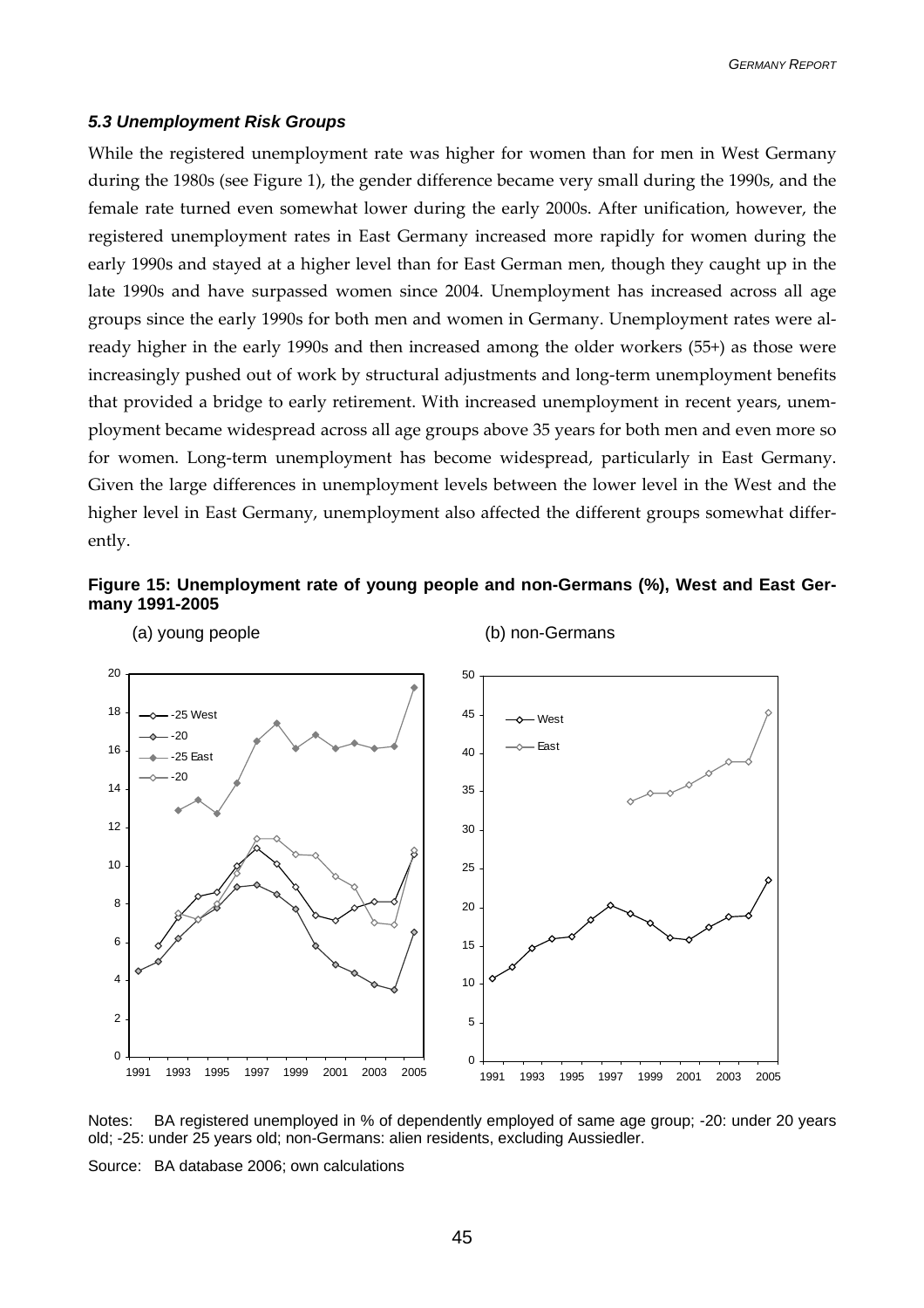Although the German dual vocational training regime has performed well with relatively low youth unemployment rates over several decades in comparison to most other European countries, unemployment increased particularly rapidly among the very young (see Figure 15). There are major difficulties with vocational training today as the supply of such positions fails to meet demand on the one hand, and some school leavers lack basic qualifications on the other hand. Despite the fact that government-initiated training substitute programs and other ALMP measures addressing the young have been expanded over the last decade, youth unemployment increased during the late 1990s and more recently due to the Hartz reform activation of all assistant claimants in a household). Unemployment among men aged 20-24 grew particularly rapidly as the school leavers found no vocational training or subsequent job, while unemployment among younger women was less common.

Non-Germans, i.e. immigrants of the first or a subsequent generation, mostly concentrated in industrialized West Germany due to the inflow before the immigration stop in the 1970s, are particularly frequently exposed to unemployment (see Figure 16). The registered unemployment rate for non-Germans more than doubled from 10.7% in 1991 to 23.5% in 2005, while the rate is twice as high (45% in 2005) among the few non-Germans in the East (only 3.5% of the non-German labor force live in the East). Although the employment rate is somewhat higher among the non-Germans, the unemployment risk is particularly high for non-Germans (17% in West Germany and 33% in East Germany) but also for dual citizens (15%/39%) other than from western EU member states (7%/22%), in particular those from eastern Europe (18%/ 37%), Ex-Yugoslavia (15%/37%), from Turkey (23%/39%) and from other parts of the world (21%/33%) (Mikrozensus 2004). The high unemployment risk indicates the combination of several risk factors: higher rate of dropouts, lower level of formal education and vocational qualification and language skills, larger share of young people seeking training or employment, concentration in industrial jobs for older workers.

After the disintegration of the communist Eastern Bloc, ethnic-Germans (*Aussiedler*) from Eastern Europe migrated at large numbers to Germany (200,000 per year during the early 1990s), being attracted by German citizenship status and the possibility to flee the economic and political situation in their home countries. While the first migrant groups had better German knowledge, later groups tended to be less fluent with higher unemployment risks. Nevertheless, the share of ethnic-Germans mainly migrating to economically more prosperous West Germany has decreased since the early 1990s, indicating their long-term integration into the German labor market.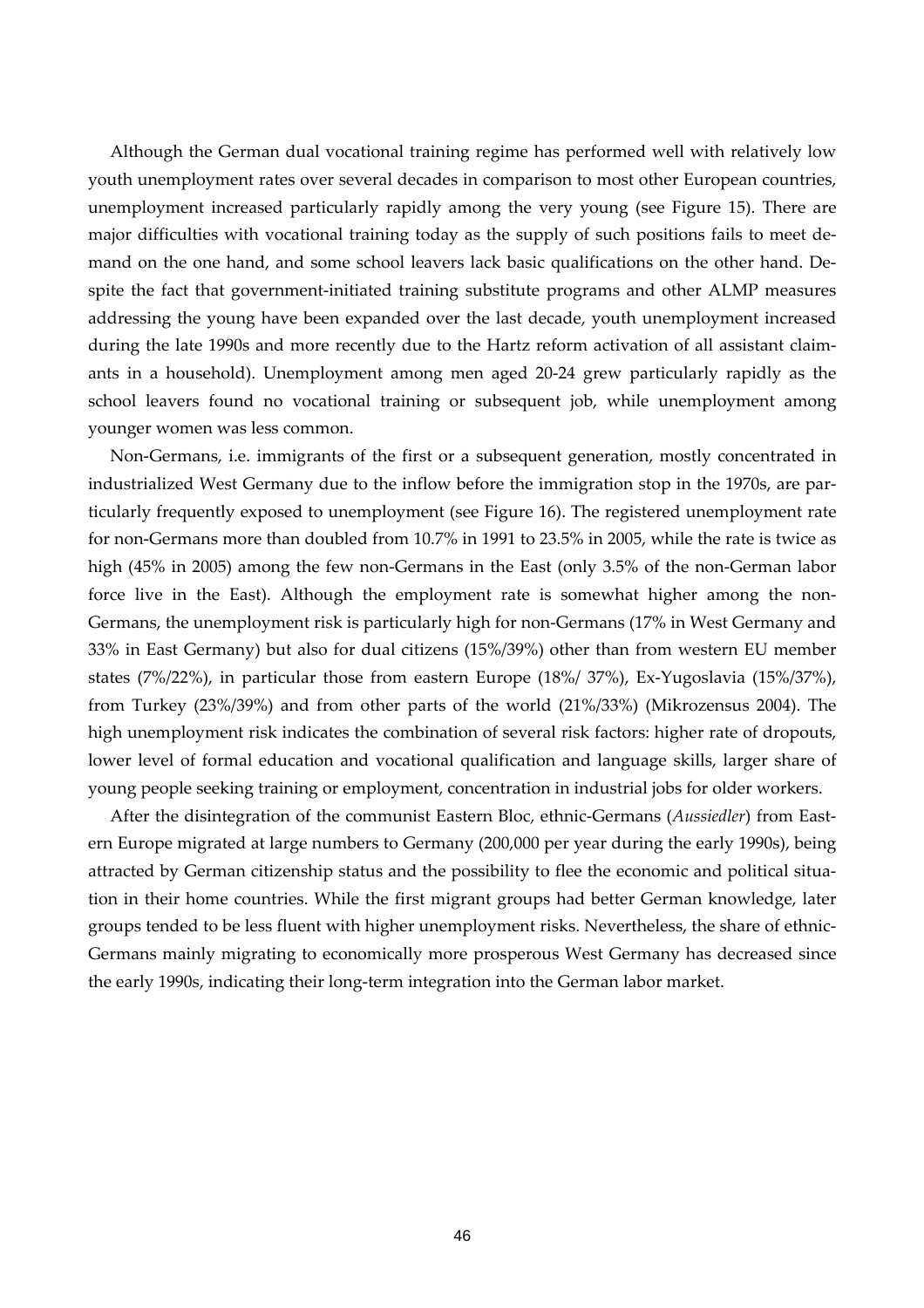

#### <span id="page-48-0"></span>**Figure 16: Share of particular groups among the BA registered unemployed (%), West and East Germany 1991-2005**

Notes: BA registered unemployed by group (% total): youth under 25 years, older workers 55+ years, long-term unemployed (one year and more); disabled (Schwerbehindert); part-time: seeking part-time employment; non-Germans (no German citizenship); Aussiedler (ethnic-Germans from Eastern Europe, granted German citizenship).

Source: BA database 2006; own calculations

#### *5.4 In and out of Unemployment*

Long-term unemployment has been relatively high in Germany. According to the OECD indicators, about half of all the unemployed have been without a job for more than one year during the 1990s and 2000s. The share of long-term unemployment among the BA registered unemployed is somewhat lower due to the administrative practice of ending unemployment spells due to training measures or early retirement. Nevertheless, even among the BA registered unemployed the numbers of the long-term unemployed above one year have increased in times of economic downturn in West Germany and increased on a long-term base in East Germany from below 25% in the early 1990s to above 50% in 2000s.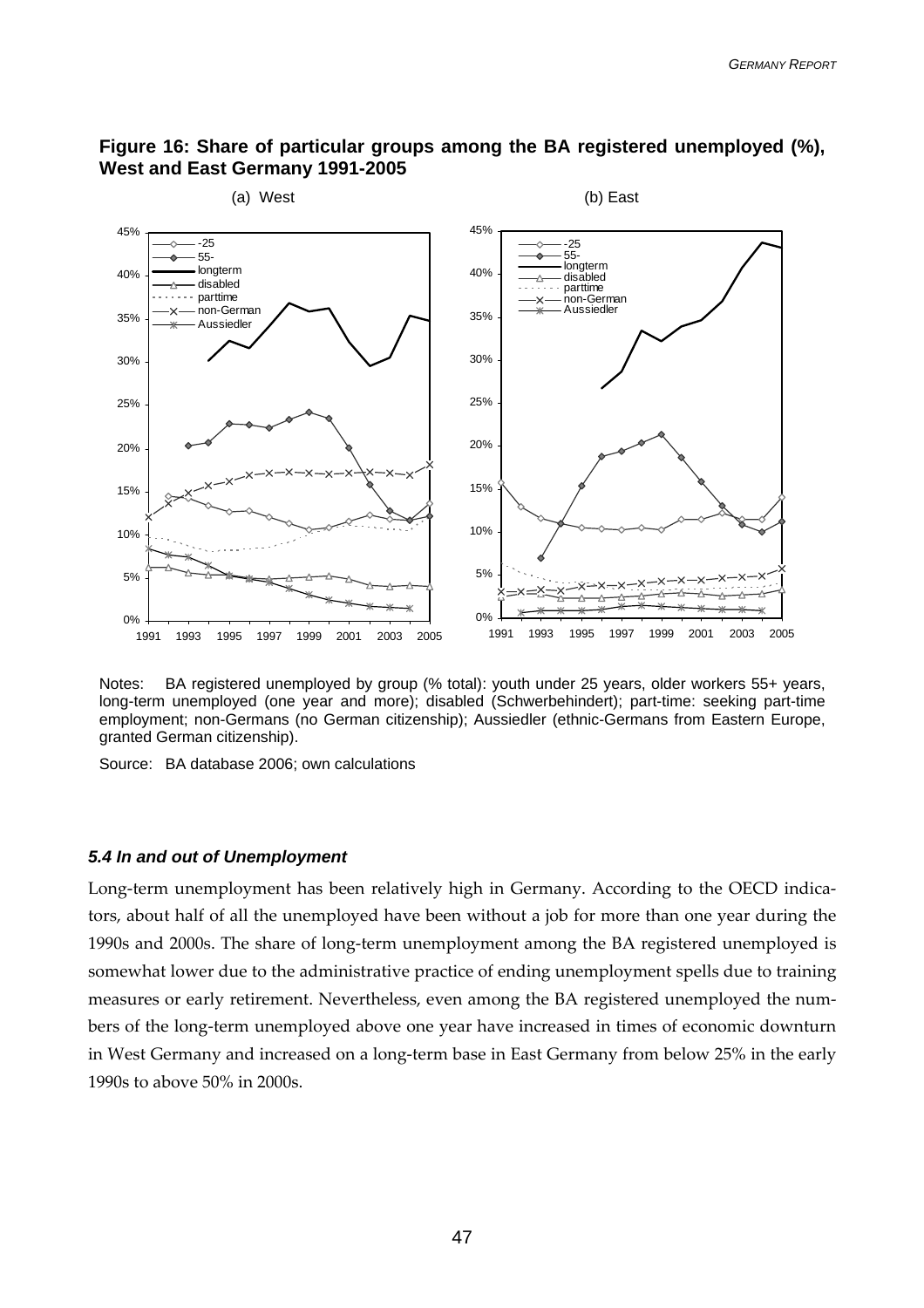

#### **Figure 17: Inflow into and outflow of unemployment, Germany 2004**

(a) inflows, outflows and unemployment (1000s) (b) inflows or outflows per unemployed

Notes: (a) Inflows and outflows of BA registered unemployment and (b) inflows or outflows divided by unemployment.

The increasing share of long-term unemployment (12 months and more) indicates the particular situation of jobseekers with persistent problems to find employment. However, a large share of jobseekers remains unemployed for a relatively short period. According to the self-reported length of job-seeking (including, besides the unemployed, job-seekers who are currently employed or inactive), there is an increasing share of unemployed in the bracket below 12 months, and a major drop in the share thereafter when most of the unemployed have to claim unemployment assistance (today ALG II). The pattern in East Germany differs from the West German one in the lower share of the unemployed with shorter unemployment spells than one year and in the share of very long unemployment (above two years). The survival curve in Figure 18.b also indicates that the West German unemployed do exit earlier than East Germans, and that the chances to exit early have decreased in East Germany over the eight years from 1996 to 2004.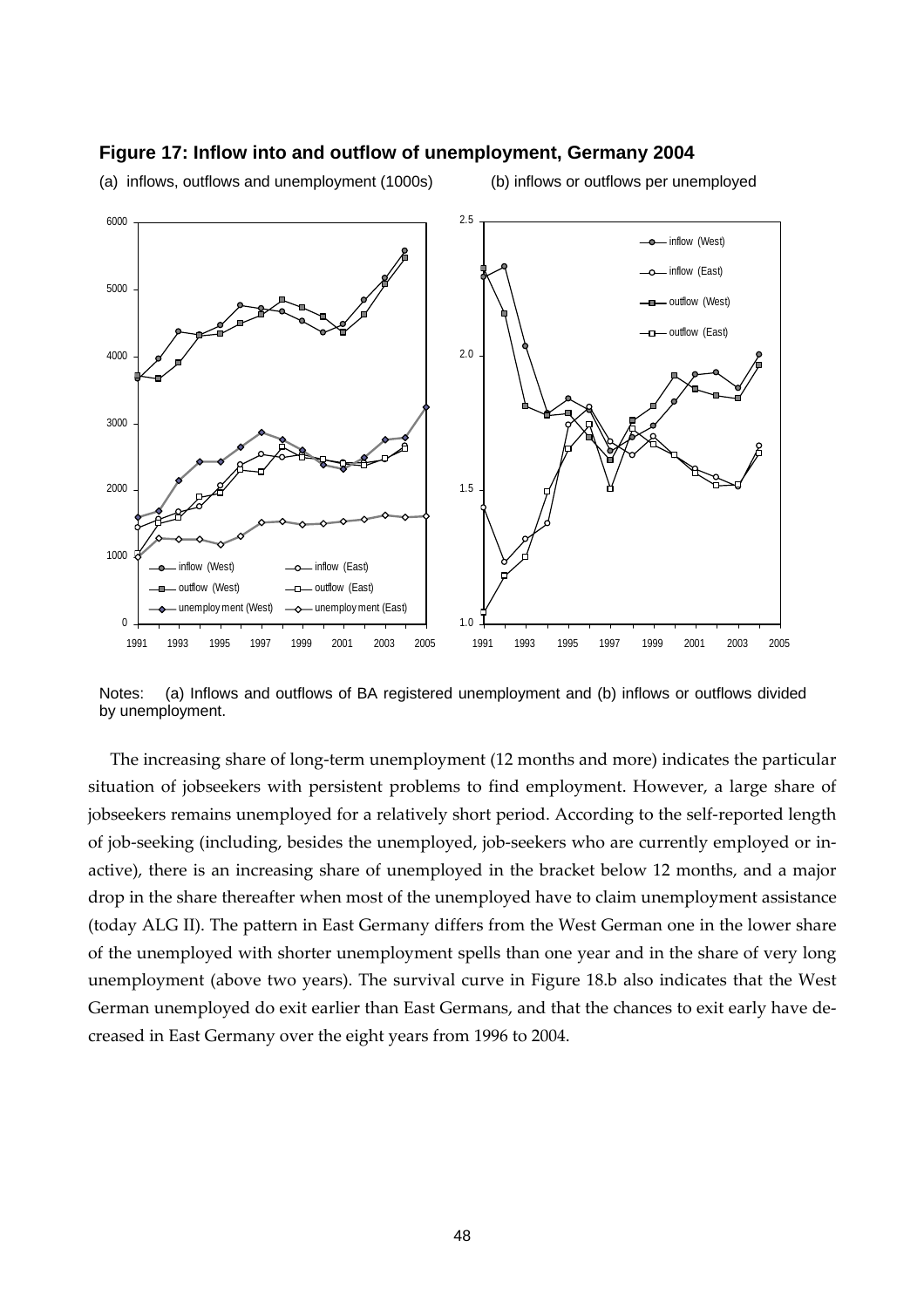# **Table 10: Inflows into unemployment 2004**

|                                        | Germany |       | West    | East  |         |       |
|----------------------------------------|---------|-------|---------|-------|---------|-------|
|                                        | (1000s) | %     | (1000s) | %     | (1000s) | %     |
| <b>Total inflows</b>                   | 8,179.3 | 100.0 | 5,535.6 | 100.0 | 2,643.7 | 100.0 |
| Employment (without training)          | 4,216.5 | 51.6  | 2,855.7 | 51.6  | 1,360.8 | 51.5  |
| Employment on first labor market       | 3,797.7 | 46.4  | 2,671.8 | 48.3  | 1,125.9 | 42.6  |
| Employment on second labor market      | 178.3   | 2.2   | 26.8    | 0.5   | 151.5   | 5.7   |
| Job creation / structural adjustment   | 174.7   | 2.1   | 26.7    | 0.5   | 148.0   | 5.6   |
| Job creation infra-structure measures  | 3.6     | 0.0   | 0.1     | 0.0   | 3.5     | 0.1   |
| Self-employed / Family Workers         | 146.5   | 1.8   | 104.2   | 1.9   | 42.3    | 1.6   |
| Other Employment (not specified)       | 94.1    | 1.2   | 52.9    | 1.0   | 41.2    | 1.6   |
| Education / Training                   | 1,116.9 | 13.7  | 688.1   | 12.4  | 428.8   | 16.2  |
| in-firm/external vocational training   | 392.2   | 4.8   | 266.4   | 4.8   | 125.8   | 4.8   |
| job-related training (FbW)             | 16.2    | 0.2   | 10.9    | 0.2   | 5.4     | 0.2   |
| Integration of disabled persons        | 3.2     | 0.0   | 2.5     | 0.0   | 0.7     | 0.0   |
| vocational preparation measures        | 0.3     | 0.0   | 0.1     | 0.0   | 0.2     | 0.0   |
| secondary or tertiary education        | 724.7   | 8.9   | 421.7   | 7.6   | 303.0   | 11.5  |
| job-related training (FbW)             | 123.0   | 1.5   | 67.5    | 1.2   | 55.5    | 2.1   |
| Integration of disabled persons        | 18.7    | 0.2   | 11.8    | 0.2   | 6.8     | 0.3   |
| vocational preparation measures        | 1.7     | 0.0   | 0.8     | 0.0   | 1.0     | 0.0   |
| Training (not specified)               | $\star$ |       | 0.0     | 0.0   | $\star$ |       |
| Non-employment (without training)      | 2,838.5 | 34.7  | 1,986.6 | 35.9  | 851.9   | 32.2  |
| disability                             | 1,041.6 | 12.7  | 647.7   | 11.7  | 394.0   | 14.9  |
| renewed after failed registration      | 260.5   | 3.2   | 190.5   | 3.4   | 70.0    | 2.6   |
| registered by social assistance office | 227.4   | 2.8   | 162.6   | 2.9   | 64.9    | 2.5   |
| others (once already employed)         | 1,041.9 | 12.7  | 785.9   | 14.2  | 256.1   | 9.7   |
| others (never employed before)         | 267.0   | 3.3   | 200.1   | 3.6   | 66.9    | 2.5   |
| inactivity (not specified)             | 5.0     | 0.1   | $\star$ |       | 3.0     | 0.1   |
| <b>Unknown</b>                         | 7.3     | 0.1   | 5.2     | 0.1   | 2.2     | 0.1   |

BA Arbeitsmarktstatistik 2004

# **Table 11: Outflows from unemployment 2004**

|                                      | Germany      |       | <b>West-Germany</b> |       | East-Germany |       |
|--------------------------------------|--------------|-------|---------------------|-------|--------------|-------|
|                                      | (1000s)<br>% |       | $\%$<br>(1000s)     |       | (1000s)      | $\%$  |
| <b>Total outflows</b>                | 8,030.1      | 100.0 | 5,425.6             | 100.0 | 2,604.5      | 100.0 |
| Employment                           | 3,106.4      | 38.7  | 2,044.9             | 37.7  | 1,061.5      | 40.8  |
| Dependent Employment                 | 2,709.5      | 33.7  | 1,772.7             | 32.7  | 936.8        | 36.0  |
| placement through BA                 | 496.5        | 6.2   | 261.0               | 4.8   | 235.5        | 9.0   |
| reemployment by same employer        | 557.6        | 6.9   | 357.5               | 6.6   | 200.1        | 7.7   |
| placement thru external agencies     | 70.3         | 0.9   | 30.6                | 0.6   | 39.7         | 1.5   |
| employer search in AIS               | 2.8          | 0.0   | 1.9                 | 0.0   | 0.9          | 0.0   |
| employees own job search             | 1,582.2      | 19.7  | 1,121.7             | 20.7  | 460.5        | 17.7  |
| Labor Market Integration             | 164.6        | 2.0   | 95.9                | 1.8   | 68.7         | 2.6   |
| Personnel Service Agencies           | 51.9         | 0.6   | 34.8                | 0.6   | 17.1         | 0.7   |
| Settling-in benefits                 | 91.5         | 1.1   | 48.5                | 0.9   | 43.0         | 1.7   |
| Start-up subsidies                   | 12.7         | 0.2   | 7.2                 | 0.1   | 5.5          | 0.2   |
| Second Labor Market                  | 123.6        | 1.5   | 26.6                | 0.5   | 97.0         | 3.7   |
| Job creation schemes (ABM)           | 120.5        | 1.5   | 26.6                | 0.5   | 93.9         | 3.6   |
| Employment                           | 396.9        | 4.9   | 272.3               | 5.0   | 124.7        | 4.8   |
| Self-Employed                        | 347.8        | 4.3   | 244.6               | 4.5   | 103.2        | 4.0   |
| with bridging allowances             | 122.9        | 1.5   | 91.6                | 1.7   | 31.4         | 1.2   |
| with self-emp. grants (start-up)     | 128.8        | 1.6   | 87.5                | 1.6   | 41.3         | 1.6   |
| Military-/Civilian Service           | 49.1         | 0.6   | 27.7                | 0.5   | 21.5         | 0.8   |
| Training / qualification             | 1,361.2      | 17.0  | 910.8               | 16.8  | 450.5        | 17.3  |
| secondary or tertiary education      | 167.7        | 2.1   | 116.9               | 2.2   | 50.8         | 2.0   |
| voccational or other training        | 46.2         | 0.6   | 31.4                | 0.6   | 14.7         | 0.6   |
| FbW / German language courses        | 189.3        | 2.4   | 128.6               | 2.4   | 60.7         | 2.3   |
| Training measures                    | 958.1        | 11.9  | 633.8               | 11.7  | 324.3        | 12.5  |
| Other non-employment                 | 2,868.8      | 35.7  | 2,017.1             | 37.2  | 851.7        | 32.7  |
| disability                           | 1,273.7      | 15.9  | 818.6               | 15.1  | 455.1        | 17.5  |
| moving to another BA-area            | 47.2         | 0.6   | 32.4                | 0.6   | 14.8         | 0.6   |
| retirement                           | 62.6         | 0.8   | 42.7                | 0.8   | 19.8         | 0.8   |
| special regulations (§ 428 SGB III)  | 178.7        | 2.2   | 123.3               | 2.3   | 55.3         | 2.1   |
| failure to renew registration*)      | 635.3        | 7.9   | 463.7               | 8.5   | 171.6        | 6.6   |
| failed availability/cooperation*     | 671.3        | 8.4   | 536.3               | 9.9   | 135.0        | 5.2   |
| Other reasons (without verification) | 693.7        | 8.6   | 452.8               | 8.3   | 240.9        | 9.2   |

Source: BA Arbeitsmarktstatistik 2004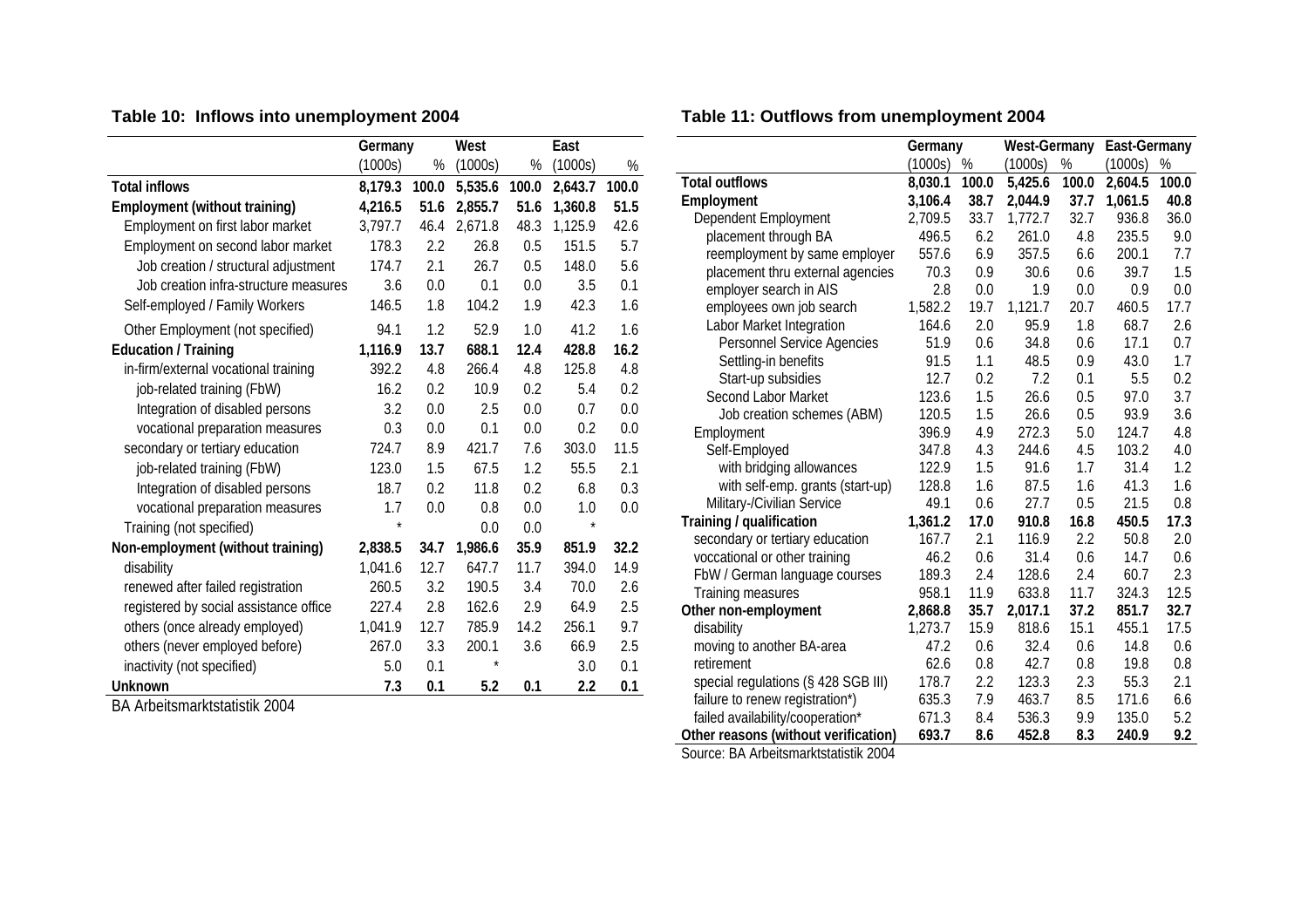#### **Figure 18: Duration of job search by months, Germany 1996, 2000, 2004**



(a) share of job-seekers (%) by duration (b) survival curve (% remaining) by duration

Notes: (a) jobseekers by duration (in months), (b) jobseekers remaining by duration (in months) calculated by cross-sectional analysis.

Source: Mikrozensus 1996, 2000, 2004; own analysis and calculations.

The institutional design of unemployment benefits also affects the duration of unemployment. The share of those seeking employment declines after the twelve-month-period when the transition from unemployment insurance to unemployment assistance benefits occurs (Figure 18.a). Among the unemployed, the groups under 12 months are relatively frequent, as are the groups over 48 months, where the unemployed in the West tend to have searched for a shorter time than those in the East. In particular, the group of the long—term unemployed over 24 months is much larger in East Germany, with an increasing tendency. The cross-sectional survival curve in Figure 18.b also shows some West-East differences: 20% of the unemployed in West Germany have been searching for less than 6 months, while less than 45% in the West are unemployed for over a year, but nearly 60% in the East are. Over time, the share of those with longer unemployment spells has increased in East Germany Thus, long-term employment has become an increasing trap for people in East Germany, while it remains less dominant in West Germany.

An analysis of the impact on income due to unemployment can be partly derived from Figure 19 on the distribution of monthly individual income of different transfer groups compared to the employed. The income distribution for the employed in West Germany is somewhat wider spread and shows two peaks, one at the medium level of income and one at a very low level congruent with that of unemployment benefits. In East Germany, the income distribution is more pointed at a peak around  $1000 \in \text{per month}$ . The unemployment insurance benefits are more widespread and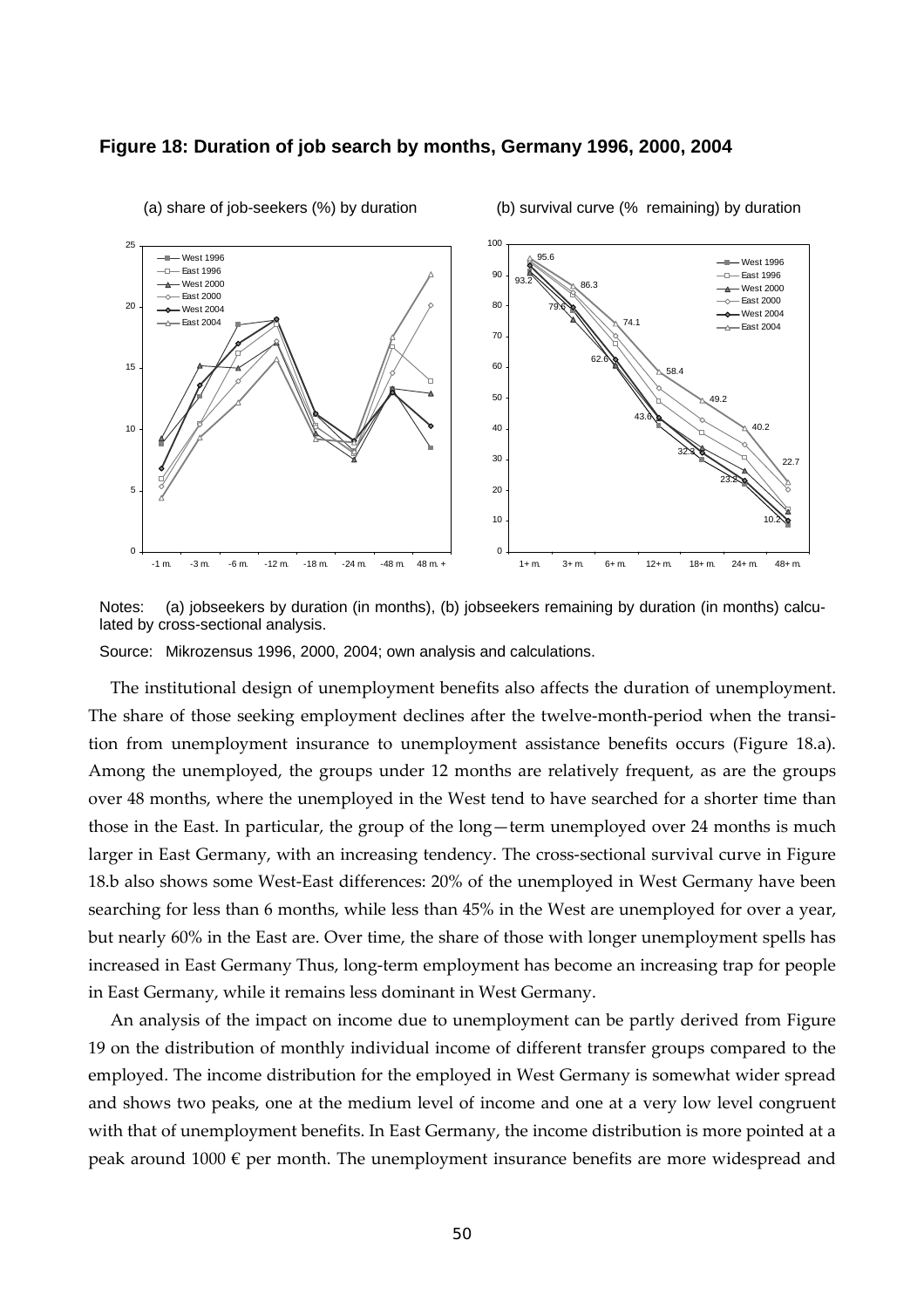## <span id="page-52-0"></span>**Figure 19: Distribution of individual net monthly income among the employed and transfer recipients (%), Germany 2004**



Notes: distribution of individual monthly income (in €) from all sources by main income source (%): employment (*Erwerbstätige*), transfer recipients: ALG (*Arbeitslosengeld*: unemployment insurance), ALH (*Arbeitslosenhilfe*: unemployment assistance), SH (*Sozialhilfe*: social assistance). Resident working population 15-64.

Source: Mikrozensus 2004; own calculations

higher than the other types of benefits, given the higher net replacement rate and the close relationship with former income. Unemployment assistance is often lower and more concentrated (ALH) given the lower replacement rate and the link to former income (before the Hartz reform). Social assistance transfers are concentrated at a much lower level, although they vary with family situation.

#### **6 CONCLUSION**

In general terms, the German system of protection against employment risks is a system with only a minor resemblance to an insurance market. This holds for both employment protection and unemployment benefits where the basic features are defined by law. In that sense, government and parliament are crucial for shaping the system, following more a political logic of office-seeking and vote maximization. Almost all employees are covered by legal employment protection: dismissal protection in case of open-ended contracts or relative stability of fixed-term employment. Simi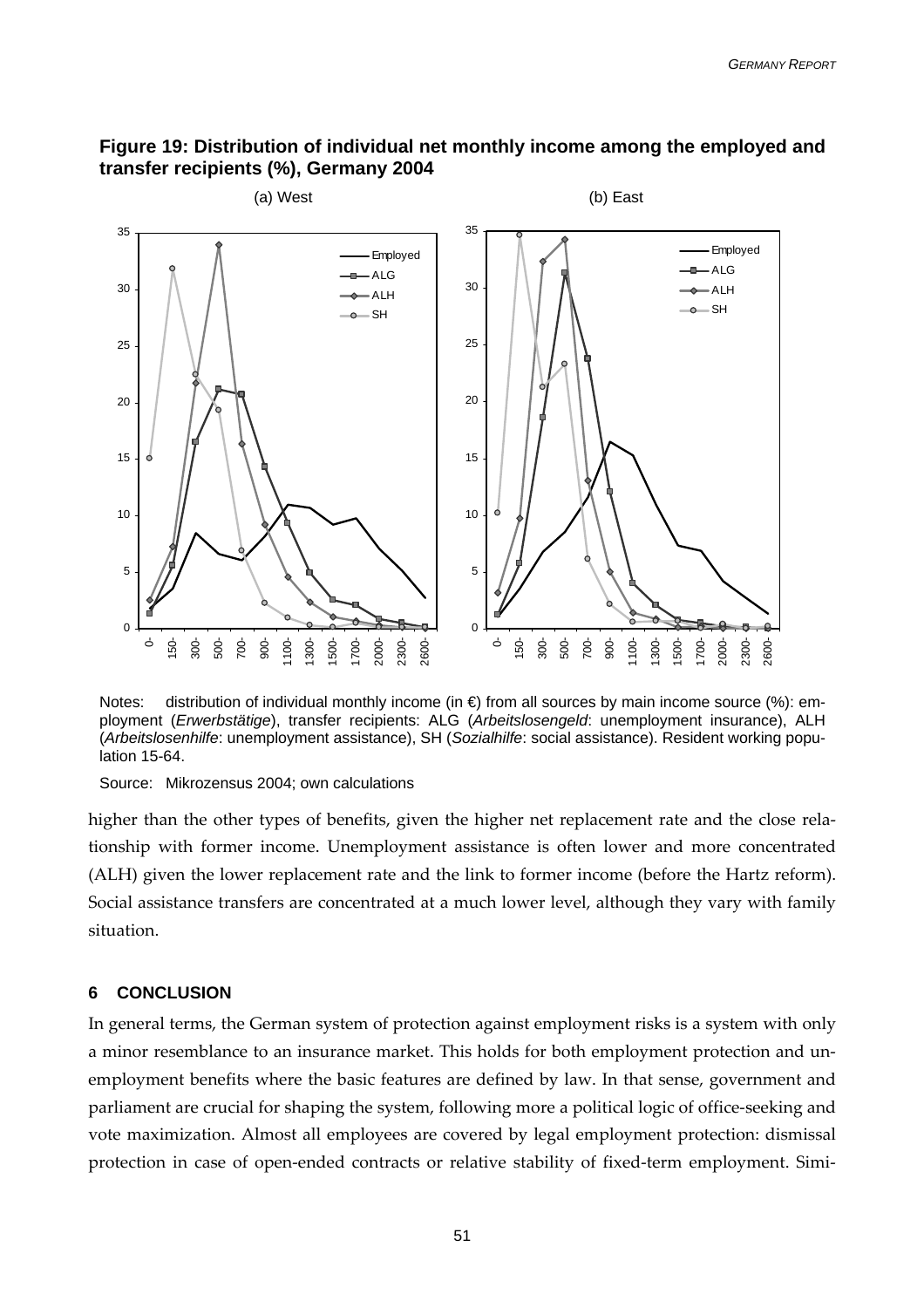larly, unemployment insurance and basic income schemes are regulated through general legislation. Unemployment insurance is funded through compulsory social insurance contributions, while unemployment assistance is funded by general taxes. There is no room for individual choice or voluntary insurance except for the recent opting-in option for the self-employed with prior employee status.

Market mechanisms, however, play a role to the extent that the use of different types of employment contracts, i.e. open-ended vs. fixed-term employment or regular part-time vs. marginal jobs, is influenced by employers' demands for flexibility and lower labor costs. The role of social partners is largely limited to bargaining. There are collective agreements on additional employment protection through sectoral or enterprise-level agreements, in particular regarding stronger dismissal protection in case of longer tenure and with respect to severance pay and reemployment aids in case of mass redundancies. Private actors have become more prominent as contracting-out of active labor market policy services has grown over the last decade, most significantly in the area of job placement and training. Vouchers distributed to the unemployed establish a quasi-market for placement and training services. The public employment service can also contract-out other services deemed necessary for accelerated reemployment.

The three mechanisms of protection against labor market risks – employment protection as well as the active and passive labor market policies in Germany are characterized by the following trends. First, a partial liberalization of rather restrictive employment protection at the margin; as a consequence, employment growth is concentrated in the flexible labor market segment; hence, the German labor market is highly segmented with persistent long-term unemployment and low labor market integration of more vulnerable groups. Second, a quite 'passive' orientation of traditional active labor market policies with steps towards activation in labor market policies being rather hesitant and inconsistent both in legislation and implementation (with regard to both "carrots" and to "sticks"). Both active and passive labor market policies in Germany still encourage inactivity and long-term benefit receipt.

In terms of governance, the state has assumed a stronger role in activation with some services contracted out to private providers. This meant smaller influence of the social partners on active and passive labor market policies. At the same time, a general trend towards more flexibility in sectoral collective bargaining leaves more regulatory weight to the role of firm level agreements. The basic structure of employment protection, unemployment insurance and unemployment assistance as well as activating labor market policies is defined by legislation so that there is no "market for insurance" with competing providers.

Despite the fact that the German system of employment protection has undergone marginal change, and both active and passive labor market policies have been reformed considerably in recent years, it seems plausible to expect future change. On the one hand, the current institutional arrangement of the labor market is not (yet) conducive to employment creation and overcoming persistent inactivity and labor market segmentation. In fact, the current system results in a growing segment of flexible or partially subsidized employment that tends to crowd out regular em-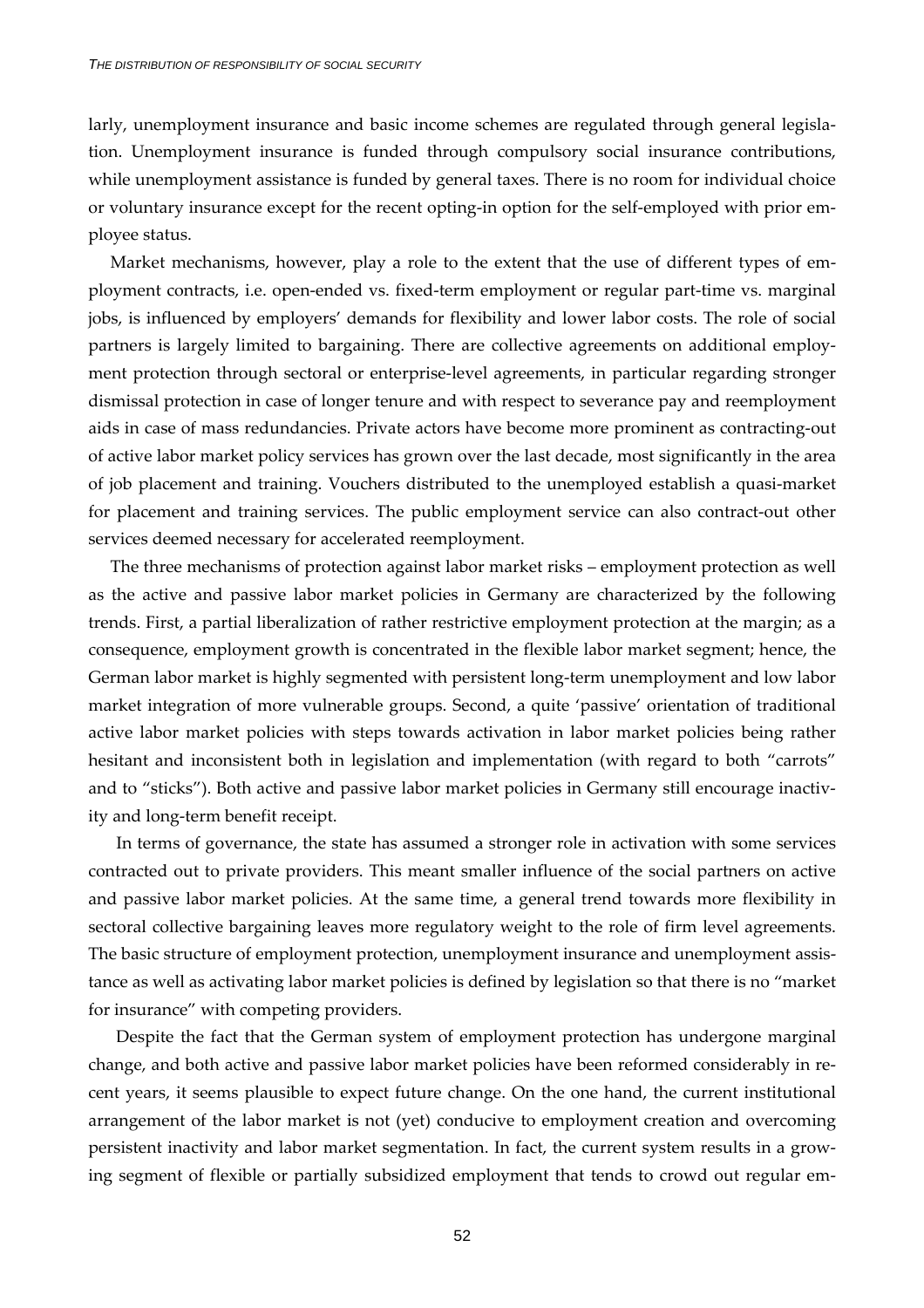ployment and may undermine the stability of both the institutional arrangement in terms of employment protection and the fiscal stability of social security. In this sense, the current arrangement may prove to be less stable than is often assumed. Hence, given the fact that nonemployment and benefit dependency are associated with high non-wage labor costs and taxes, the need for future reforms remains high. Therefore, we would expect further changes continuing the path of gradual reforms in employment protection, stronger activation of benefit recipients and a growing role of tax financed basic income protection as opposed to the contributory social insurance of earnings-related unemployment benefits. Regarding the governance of labor market policies, the current system that differentiates between active schemes for the short- and long-term unemployed, and the joint local administration of the Federal Employment Office and the municipalities to activate the long-term unemployed does not seem to be a stable arrangement with good governability.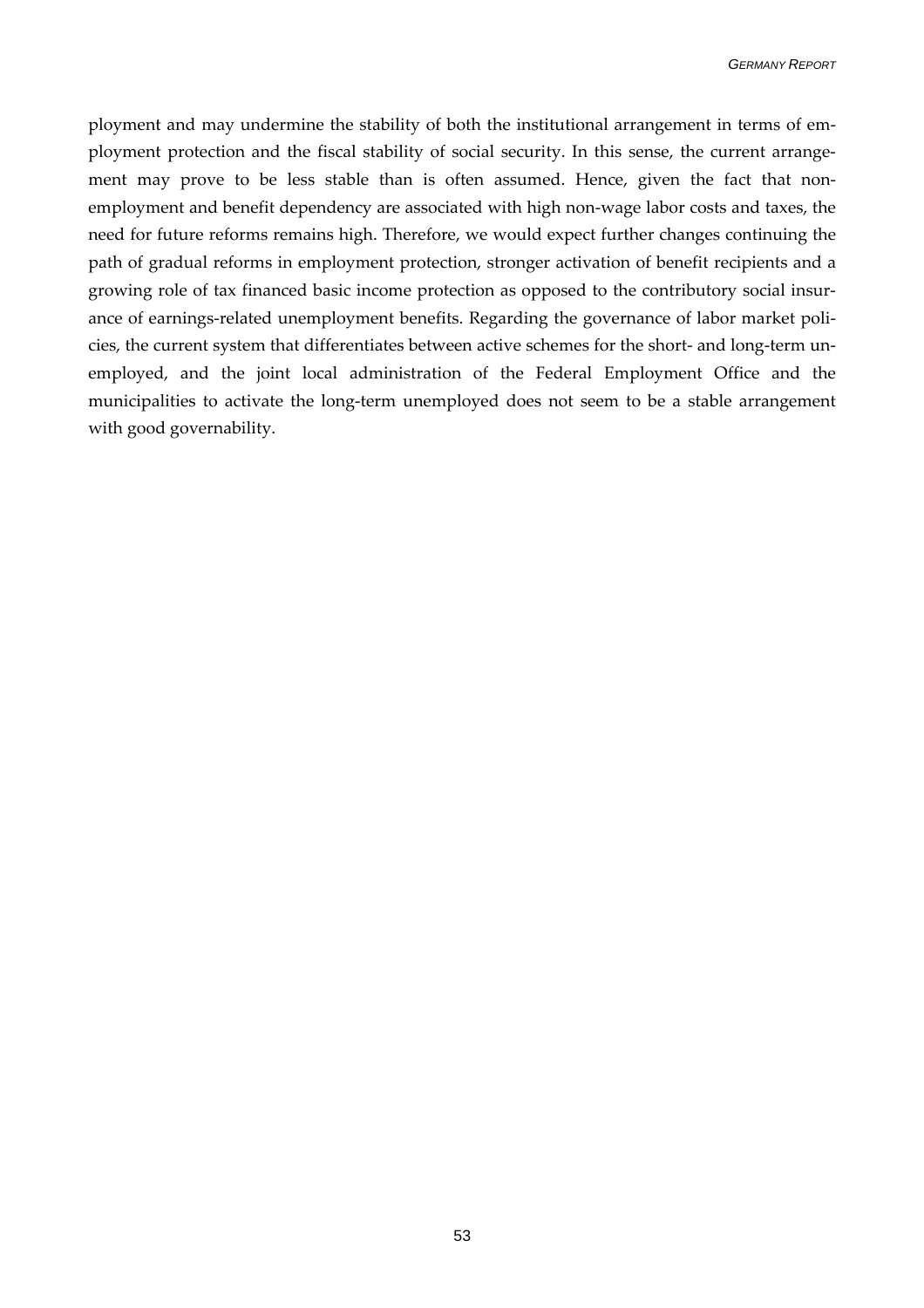## **Table 12: Chronology: Major Reforms in Unemployment Insurance, Unemployment Assistance and Active Labor Market Policy (1990-2006)**

| Year | Reform                               | Details/Background                                                                                                                                                   |
|------|--------------------------------------|----------------------------------------------------------------------------------------------------------------------------------------------------------------------|
| 1991 | <b>Contribution Rate</b>             | Increase of Contribution Rate to UI from 4.3% to 6.8% from April 1991; De-                                                                                           |
|      | Adjustment Act                       | crease of Contribution Rate from 6.8% to 6.3% from January 1992.                                                                                                     |
| 1991 | Amendment to the                     | From July, the age limit for receiving Transitory Benefit (Altersübergangsgeld) is                                                                                   |
|      | <b>Employment Promo-</b>             | reduced from the 57 to the 55 years. Duration of eligibility is increased corre-                                                                                     |
|      | tion Act                             | spondingly from 3 to 5 years.                                                                                                                                        |
| 1993 | Amendment to the                     | Intensification of quality assessment of ALMP training schemes; besides an                                                                                           |
|      | <b>Employment Promo-</b><br>tion Act | assessment of individuals' access to training, a general evaluation for appropri-<br>ateness of the measure for labor market policy is introduced; regarding further |
|      |                                      | training, the possibility for a second promotion are limited through additional                                                                                      |
|      |                                      | temporal requirements (waiting periods); A paragraph regarding employers'                                                                                            |
|      |                                      | compulsory refund of Unemployment Benefits (UB) to older benefit recipients is                                                                                       |
|      |                                      | re-established; sanctions (benefits suspended) due to (intended/grossly negli-                                                                                       |
|      |                                      | gent causation of unemployment) reduce the period of UB eligibility at least                                                                                         |
|      |                                      | about 25%; severance payments reduce the period of UB eligibility even more;                                                                                         |
|      |                                      | apart from failure to report, the claim for benefits are suspended if a jobcentre's                                                                                  |
|      |                                      | request to participate in a measure for work counseling is ignored; specific                                                                                         |
|      |                                      | ALMP schemes for former GDR region                                                                                                                                   |
| 1993 | Budget Law 1993                      | For 1993 the contribution rate into FEA is increased from 6.3% to 6.5%                                                                                               |
| 1993 | Federal Act on Budget                | "Short-Term Work Benefits" (SWB) is only granted for more than 6 months if                                                                                           |
|      | <b>Consolidation Pro-</b>            | the recipient of SWB is available for work and the employer agrees to another                                                                                        |
|      | gram or "Solidary<br>Pact"           | occupation; more intense assessment of recipients by PES; the previous bian-<br>nual adjustment of earnings-replacement benefits in the East is now annual;          |
|      |                                      | provision of subsistence can not only be claimed through work, but also through                                                                                      |
|      |                                      | work opportunities; Special work opportunities should be created especially for                                                                                      |
|      |                                      | assessment of willingness to work;                                                                                                                                   |
| 1994 | First Act to Realize                 | PES to co-operate closer with Municipalities' Social Assistance Agencies; BA                                                                                         |
|      | the Saving, Consoli-                 | can grant permission to run profit-oriented job agencies; From 1st April 1994 to                                                                                     |
|      | dation- and Growth                   | 31st March 1996, BA grants temporary permission for placement services in                                                                                            |
|      | Program                              | model regions; For executive employees, FEA is must grant permission for                                                                                             |
|      | $(1.$ SKWPG $)$                      | placement services for higher positions; previous claim for Maintenance Allow-                                                                                       |
|      |                                      | ance (MA) during participation in training schemes is now at PES discretion;                                                                                         |
|      |                                      | Rate of MA is reduced from 73%/65% to 67%/60% of net earnings; Reduction<br>of SWB from 68%/63% to 67%/60%; ALMP subsidies for employers' costs for                  |
|      |                                      | pension contributions to short-time workers are abolished; Bad Weather Benefit                                                                                       |
|      |                                      | (BWB) reduced from 68%/63% to 67%/60%; period for which BWB can be                                                                                                   |
|      |                                      | granted is cut down; participants of direct job creation schemes (JCS) can even                                                                                      |
|      |                                      | be placed into temporary jobs, rejection without important reasons leads to                                                                                          |
|      |                                      | benefit suspension when becoming unemployed; Reduction of UB (Arbeit-                                                                                                |
|      |                                      | slosengeld) from 68%/63% to 67%/60% of net earnings; duration of sanctions                                                                                           |
|      |                                      | that occur before end of 1995 are extended; Obligation to report is strength-                                                                                        |
|      |                                      | ened; Reduction of "Unemployment Assistance" (UA) from 58%/56% to                                                                                                    |
|      |                                      | 57%/53%; "genuine" UA is limited to 1 year                                                                                                                           |
| 1994 | <b>Employment Promo-</b>             | General permission to run private, profit-oriented job agencies; BA wage sub-                                                                                        |
|      | tion Act 1994                        | sidy to JCSs is determined by 90% of agreed standard wage rate; wage subsi-                                                                                          |
|      | (BeschfG 1994)                       | dies (JCS) for older employees; Until end of 2000 unemployed persons can                                                                                             |
|      |                                      | take part in short-term training programs without losing UB/UA claim; Rule ac-<br>cording to which unemployed persons above 58 do not have to be available for       |
|      |                                      | job placement under certain circumstances is extended by 5 years; employed                                                                                           |
|      |                                      | persons reducing their work time to below 80% of agreed standard work time                                                                                           |
|      |                                      | (part-time) and become unemployed within 3 years after part time entry are                                                                                           |
|      |                                      | treated (UB/UA) as if they became unemployed from previous full time occupa-                                                                                         |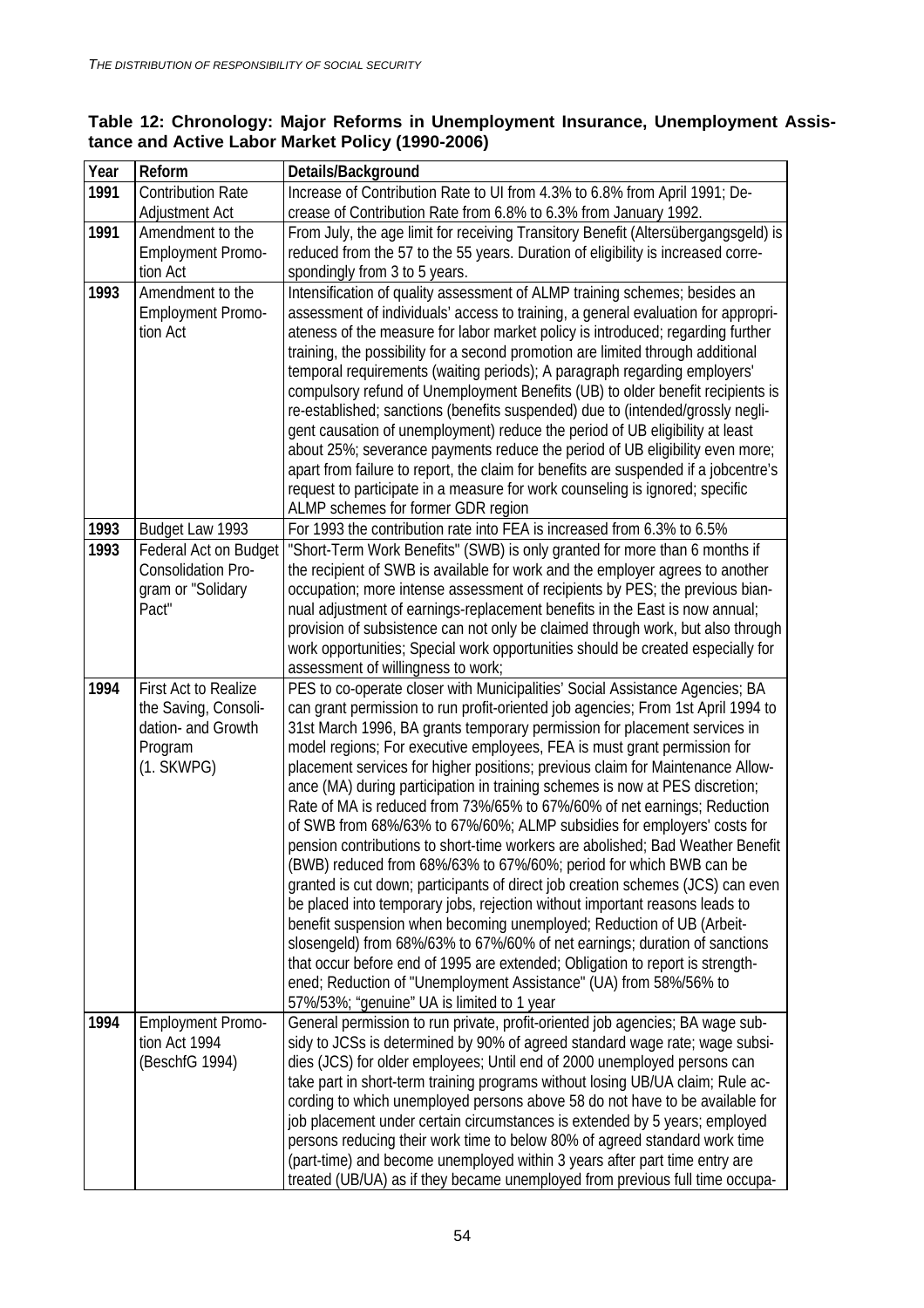|                 |                                                                                                                | tion; extension of sanctions remains in force until end of 2000; recipients of UA<br>performing voluntary community work, do not lose eligibility for UA; "Productive<br>Employment Promotion" (PEP) is extended by the fields "Breitensport" and<br>"Free Cultural Work"; Until end of 1997, activities of hard-to-place unemployed<br>in the areas Environment, Social Services and Youth Aid is incorporated into<br>PEP;                                                                                                                                                                                                                                                                                                                                                                                                                 |
|-----------------|----------------------------------------------------------------------------------------------------------------|----------------------------------------------------------------------------------------------------------------------------------------------------------------------------------------------------------------------------------------------------------------------------------------------------------------------------------------------------------------------------------------------------------------------------------------------------------------------------------------------------------------------------------------------------------------------------------------------------------------------------------------------------------------------------------------------------------------------------------------------------------------------------------------------------------------------------------------------|
| 1994            | Act on the Adjustment<br>of the Employment<br>Promotion Act in the<br>Area of Construction                     | Contrary to the rule of 1st SKWPG, BWB is regranted for the months March<br>and November. BWB will ultimately be abolished with the end of the year 1995<br>(previously: end of February 1996)                                                                                                                                                                                                                                                                                                                                                                                                                                                                                                                                                                                                                                               |
| 1994            | Second Law to Real-<br>ize the Saving, Con-<br>solidation and Growth<br>Program                                | "Wage Gap Principle" is restricted to households with up to 5 persons (previ-<br>ously 4 or more);                                                                                                                                                                                                                                                                                                                                                                                                                                                                                                                                                                                                                                                                                                                                           |
| 1996            | Second Law for the<br>Adjustment of the<br><b>Employment Promo-</b><br>tion Law in the Area of<br>Construction | Instead of abolished BWB, BA pays "Winter Loss Benefits" amounting to usual<br>BWB (67%/60%); Winter Benefits amounting to 2 DM per hour are also granted<br>to top-up Winter Loss Benefits                                                                                                                                                                                                                                                                                                                                                                                                                                                                                                                                                                                                                                                  |
| 1996<br>(April) | Unemployment Assis-<br>tance Reform Act                                                                        | Only the long-term unemployed can be placed into JCSs; Claim for Anschluss-<br>UA remains valid for 3 years (previously 1 year) if during this time an UA pay-<br>ment has not been executed due to lack of need; Claim for UA is suspended if<br>older unemployed being eligible for old-age pension without reduction do not<br>submit a pension application within a month; Training measures for recipients of<br>UA are introduced, e.g. for assessment of willingness to work; recipients of UA<br>can be placed into seasonal occupations in low-wage jobs; individual market<br>value rating of the long-term unemployed is replaced by minus-adaptation of<br>3%                                                                                                                                                                    |
| 1996<br>(Aug.)  | Act on Old-Age Part-<br>Time Work/Gradual<br><b>Retirement Revised</b>                                         | Employers' compensation for lower earnings and pension reductions due to<br>employees over 55 working part-time are refunded by BA if an unemployed<br>person or trainee (after completion of vocational training) is hired to replace<br>part-time worker                                                                                                                                                                                                                                                                                                                                                                                                                                                                                                                                                                                   |
| 1996<br>(Aug.)  | Act to Reform Social<br>Assistance                                                                             | Social Assistance Agencies can facilitate employment of assistance recipients<br>by allowances to the corresponding employer or other suitable measures; if a<br>recipient takes up a job on the general labor market, the agencies can grant<br>him or her monthly allowances for a maximum of 6 months; wage gap Principle<br>is intensified further;                                                                                                                                                                                                                                                                                                                                                                                                                                                                                      |
| 1997            | Growth And Employ-<br>ment Promotion Act                                                                       | No adjustment of reference values of benefits in 1997                                                                                                                                                                                                                                                                                                                                                                                                                                                                                                                                                                                                                                                                                                                                                                                        |
| 1997            | <b>Annual Tax Act</b>                                                                                          | Within the scope of means-testing (UA), BA is allowed to request information on<br>unemployed person's assets from financial institutions                                                                                                                                                                                                                                                                                                                                                                                                                                                                                                                                                                                                                                                                                                    |
| 1997<br>(April) | Act on the Reform of<br><b>Employment Promo-</b><br>tion                                                       | New training measures for improvement of job market integration prospects and<br>assessment of willingness to work are introduced; Integration Contracts are<br>introduced as a new instrument for employment promotion; PES can grant<br>wage subsidies for start-up employers to facilitate employment of previously<br>unemployed persons for unlimited period; Structural SWB is extended to end of<br>2002; Promotion of JCSs in commercial sector is only granted, if the measure is<br>given to a business company; subsidization of JCS is reduced to 80% of com-<br>parable non-promoted occupations; criteria regarding "suitable" jobs are tight-<br>ened and are directly regulated in the law; period of claim for UB is reduced;<br>Redundancy Payments, compensations or similar benefits are credited against<br>half of UB; |
| 1998            | Act on the Reform of<br><b>Employment Promo-</b>                                                               | Employment Promotion is codified and integrated into the 3rd Book of the Social<br>Code as SGB III; Benefits to employees, employers and to institutions respon-                                                                                                                                                                                                                                                                                                                                                                                                                                                                                                                                                                                                                                                                             |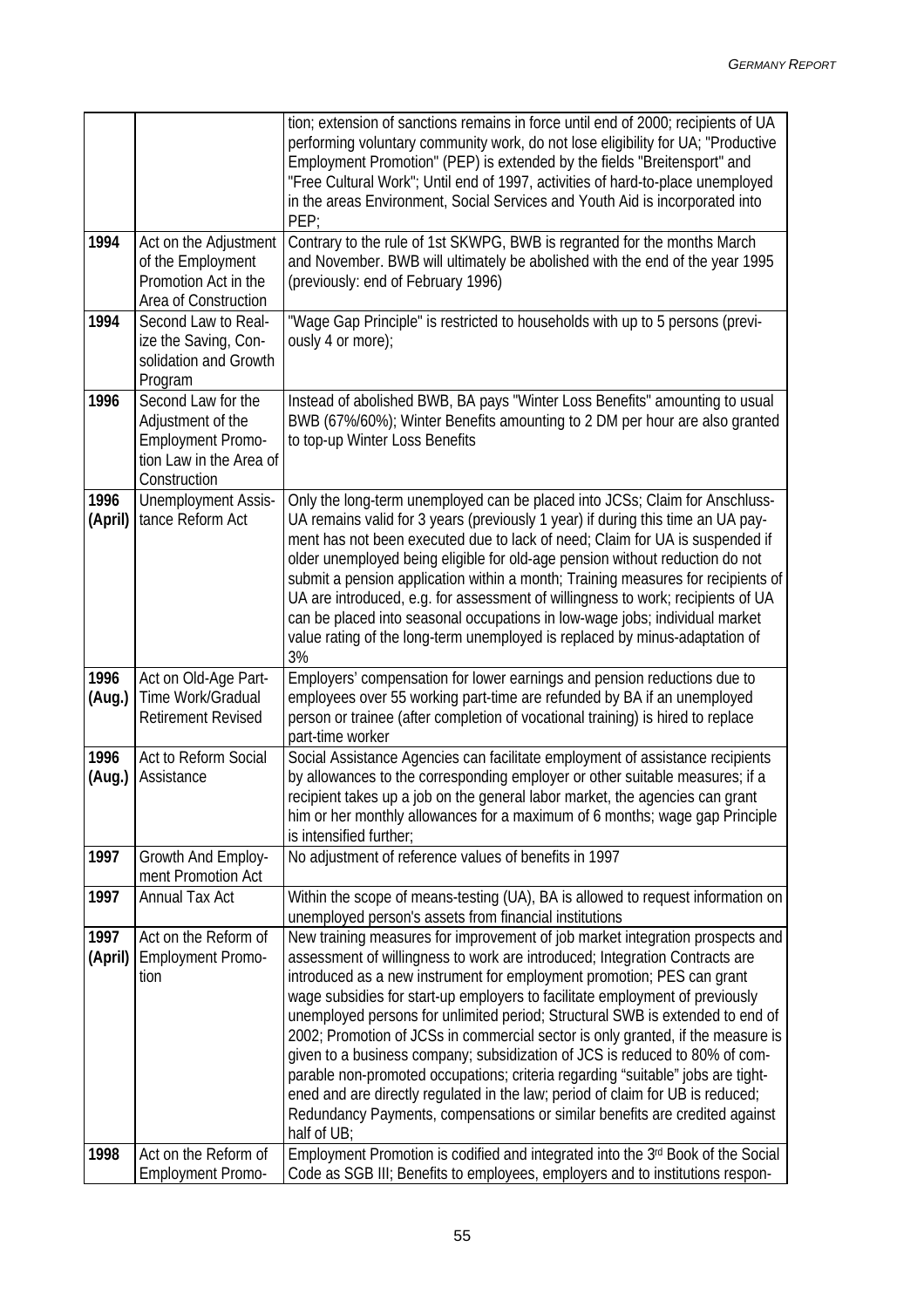|                 | tion                                                                                               | sible for employment promotion measures are partially changed or comple-<br>mented; UB claim can only be gained through contribution periods. Assessment<br>periods for determination of UB amount is extended to 12 months (previously 6)<br>and includes all those periods in which obligation to insure existed; claim-<br>depreciating effect of sanctions is intensified; "Partial UB" are introduced; For<br>integration of needy employees, the employer can apply for "Settling-In Allow-<br>ance" as a subsidy for wage; the corridor for wage subsidies to JCS providers is<br>increase from 50 - 75% to 30 - 75% of relevant wage; |
|-----------------|----------------------------------------------------------------------------------------------------|-----------------------------------------------------------------------------------------------------------------------------------------------------------------------------------------------------------------------------------------------------------------------------------------------------------------------------------------------------------------------------------------------------------------------------------------------------------------------------------------------------------------------------------------------------------------------------------------------------------------------------------------------|
| 1998            | First SGB III (Social<br>Code Book 3) Adjust-<br>ment Act                                          | Also benefit recipients who have only been unemployed for 6 months, can be<br>placed in JCS; Temporary special JCS regulations for a 100% allowance (East)<br>combined with reduced working hours is extended until end of 2000;                                                                                                                                                                                                                                                                                                                                                                                                              |
| 1998            | Act on the Protection<br>of Flexible Working<br>Time                                               | Some aspects of old-age part-time are changed, such as: Eligible are those<br>persons who move to old-age part-time before 31st July 2004; In case of<br>blocked old-age part-time work, the "Tarifvorbehalt" is restricted to periods of<br>more than 3 years (previously 1 year)                                                                                                                                                                                                                                                                                                                                                            |
| 1998<br>(Aug.)  | 1st Act to Adjust the<br>Medical Product Act                                                       | If a recipient takes up employment covered by Social Security or Self-<br>Employment, social assistance agencies can grant the recipient monthly allow-<br>ances for a maximum of 12 months (previously 6 months); An experimental<br>clause, which is valid until 31st December 2002, allows to deviate from this<br>regulation;                                                                                                                                                                                                                                                                                                             |
| 1999            | Act on Social Insur-<br>ance Correction and<br>Protection of Em-<br>ployee Rights                  | Expenditures for government program for reduction of youth unemployment are<br>not covered by government, but by BA                                                                                                                                                                                                                                                                                                                                                                                                                                                                                                                           |
| 1999<br>(April) | Dismissal Compensa-<br>tion Reform Act                                                             | Intensified accreditation of dismissal compensations for UA is abolished                                                                                                                                                                                                                                                                                                                                                                                                                                                                                                                                                                      |
| 1999<br>(April) | Act to Reform Minor<br>Jobs                                                                        | The wage limit for minor permanent occupation is fixed at 630 DM per month                                                                                                                                                                                                                                                                                                                                                                                                                                                                                                                                                                    |
| 1999<br>(Aug.)  | 2nd SGB III Adjust-<br>ment Act                                                                    | Benefit to support start of self-employment is uniformly granted for 6 months;<br>Reasonable daily commutes are re-established at former level of 2,5 or 2 hours<br>respectively; The obligation of unemployed persons to refresh their personal<br>unemployment registration every 3 months is abolished; The regulation for 3-<br>year protection of level of UB/UA in case of low-wage employment is intro-<br>duced; For placement of unemployed persons in JCSs an unemployment of at<br>least 6 months within the last 12 months is sufficient;                                                                                         |
| 2000            | 3rd SGB III Adjust-<br>ment Act                                                                    | Genuine UA is abolished. Only unemployed persons who were eligible for UB<br>are eligible for UA thereafter (Anschluss UA)                                                                                                                                                                                                                                                                                                                                                                                                                                                                                                                    |
| 2000            | Act on Further Devel-<br>opment of Old-Age<br>Part-Time                                            | part-time employees get access to old-age part-time; Replacement requirement<br>for BA-subsidized old-age part-time is eased;                                                                                                                                                                                                                                                                                                                                                                                                                                                                                                                 |
| 2000<br>(July)  | 2nd Act on Further<br>Development of Old-<br>Age Part-Time                                         | Law for Old-age part-time is changed regarding (amongst others) period of va-<br>lidity (extended) and maximum period of claim (prolonged); Regulation accord-<br>ing to which unemployed persons above 58 have possibility to receive UB with-<br>out being "available" is extended by 5 years;                                                                                                                                                                                                                                                                                                                                              |
| 2000<br>(Dec.)  | Act on the Improve-<br>ment of Co-operation<br>Between BA and So-<br>cial Assistance Agen-<br>cies | The improvement of co-operation becomes an explicit task of the local respon-<br>sible employment agencies and the responsible bodies of social assistance;<br>new clause on experiments facilitates regional pilot projects                                                                                                                                                                                                                                                                                                                                                                                                                  |
| 2002            | JobAqtiv Act                                                                                       | Compulsory unemployment insurance also comprises: Periods of receipt of<br>pension due to full reduction in earning capacity as well as periods of receipt of<br>Maternity Benefits and of care and education of a child below 3 if through one<br>of these cases an insured employment was interrupted; Recipients of UB/UA<br>can take up voluntary community work without losing UB/UA claim; Unem-                                                                                                                                                                                                                                        |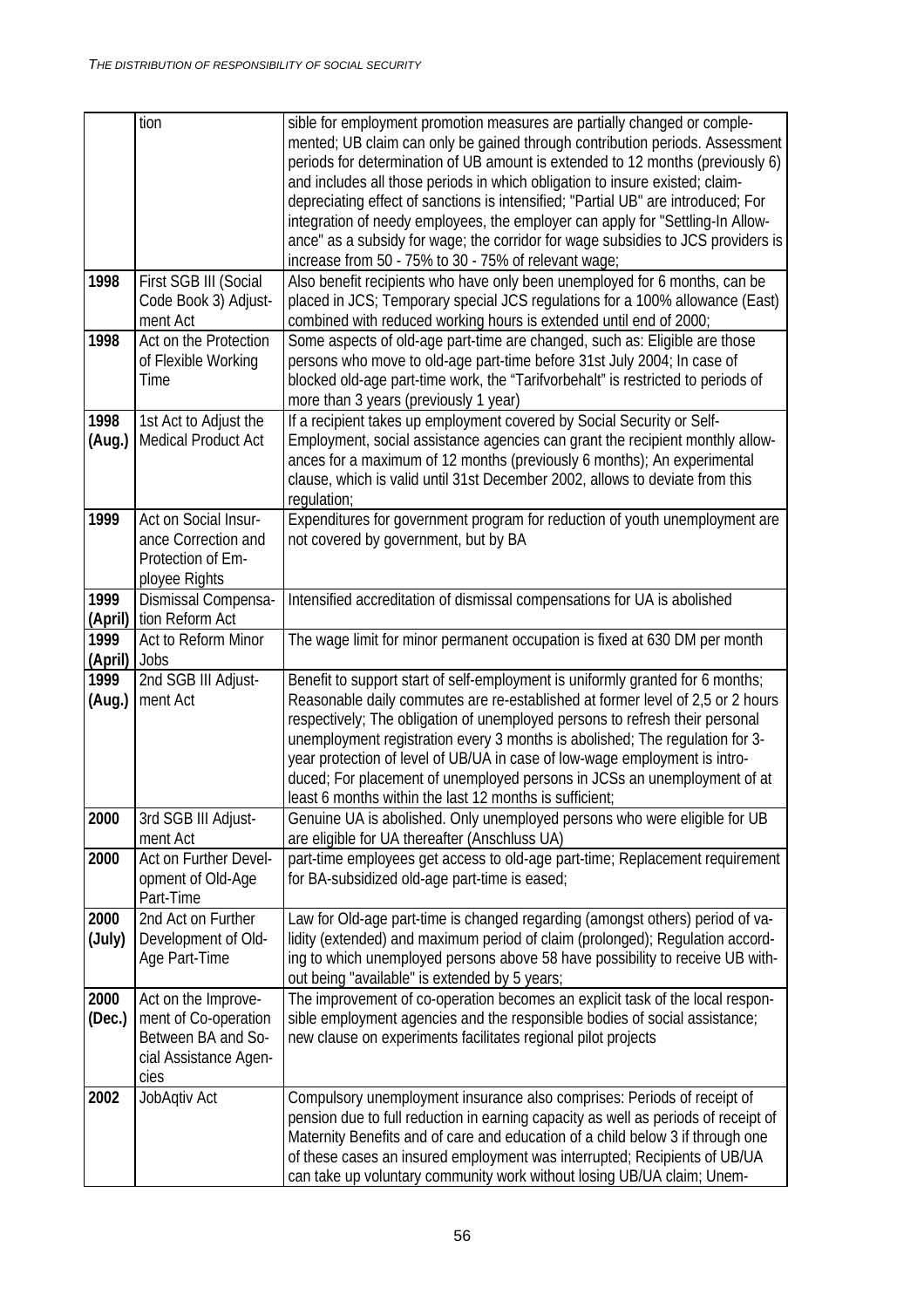|                 |                                                                                           | ployed persons who, upon job offer by BA, do not arrange an interview immedi-<br>ately, miss an interview or prevent interview success through their behavior are<br>sanctioned; "Market value rating" (Marktwerttaxierung) is modified; Upon regis-<br>tration as "unemployed" a profiling of the unemployed is carried out and result-<br>ing further steps are fixed in integration agreement/contract; EOs have to en-<br>sure third-party for difficult to place unemployed persons; Application of all<br>instruments of labor market policy is possible without waiting periods; JCS<br>placement is possible without waiting time; a lump-sum wage subsidy is intro-<br>duced;                                                                                                                                                                                                                                                                                                                                                                                                                                                                                                                                                                                                          |
|-----------------|-------------------------------------------------------------------------------------------|-------------------------------------------------------------------------------------------------------------------------------------------------------------------------------------------------------------------------------------------------------------------------------------------------------------------------------------------------------------------------------------------------------------------------------------------------------------------------------------------------------------------------------------------------------------------------------------------------------------------------------------------------------------------------------------------------------------------------------------------------------------------------------------------------------------------------------------------------------------------------------------------------------------------------------------------------------------------------------------------------------------------------------------------------------------------------------------------------------------------------------------------------------------------------------------------------------------------------------------------------------------------------------------------------|
| 2002            | Unemployment Assis-<br>tance Regulation                                                   | Maximum level of assets not taken into account in means-testing when unem-<br>ployment assistance is fixed                                                                                                                                                                                                                                                                                                                                                                                                                                                                                                                                                                                                                                                                                                                                                                                                                                                                                                                                                                                                                                                                                                                                                                                      |
| 2002<br>(April) | Act to Facilitate Elec-<br>tion of "Employee<br>Representative" into<br>Supervisory Board | Conditions for permission for private training places and job centers are abol-<br>ished; private job agencies may charge placement fee (in case of success) of<br>up to 2.500 €. Unemployed on UB/UA are granted placement vouchers after 3<br>months of unemployment;                                                                                                                                                                                                                                                                                                                                                                                                                                                                                                                                                                                                                                                                                                                                                                                                                                                                                                                                                                                                                         |
| 2003            | First and Second Act<br>on Modern Labor<br><b>Market Services</b><br>(Hartz I and II)     | Employees must register "unemployed" with BA immediately; EOs have to es-<br>tablish at least one "Personnel Service Agency" (PSA); For new contracts new<br>rules apply including equal treatment of agency workers and regular workers;<br>"Education Vouchers" are introduced; Anschluss UA is abolished; benefit for<br>UA recipients during training is cut down to last received UA payment; For un-<br>employed without familiar commitments a move to another place is "reason-<br>able" for employment search; Burden of proof for job exit or rejection is redis-<br>tributed; sanctions due to job exit still 12 weeks, sanctions due to job rejection<br>are scaled; UB and other benefits are no longer adjusted to wage level; As-<br>sessment of neediness of UA is tightened; Unemployed above 50 terminating<br>unemployment by taking up a standard waged occupation can claim wage se-<br>curity benefits; Employers occupying older unemployed for the first time are<br>freed from contribution to UI; Age limit from which temporary work contracts<br>without time limit can be concluded with older employees is reduced from 58 to<br>52; "Business Start-Up Allowance" (Me Inc.) is introduced; Regulations for "Mi-<br>nor Occupations" are eased (400 € per month). |
| 2003            | <b>Basic Maintenance</b><br>Act (GSiG)                                                    | For assurance of subsistence in the age of 65 and above and in case of per-<br>manent reduction in earning capacity persons regularly living in Germany can<br>receive means-tested benefits according to new Basic Maintenance Law<br>(Grundsicherung)                                                                                                                                                                                                                                                                                                                                                                                                                                                                                                                                                                                                                                                                                                                                                                                                                                                                                                                                                                                                                                         |
| 2004            | Act on Labor Market<br>Reforms                                                            | Maximum period of UB claim is shortened to 12 months and to 18 months for<br>persons above 55 (effective in 2006); Until this new regulation comes into force,<br>the refund duty of employers to FEA regarding dismissals of long-time em-<br>ployed older employees is tightened;                                                                                                                                                                                                                                                                                                                                                                                                                                                                                                                                                                                                                                                                                                                                                                                                                                                                                                                                                                                                             |
| 2004            | 3rd Act on for Modern<br>Labor Market Services<br>(Hartz III)                             | UB and benefit during ALMP training are combined to a single benefit from<br>2005; For UB claim a standard previous insurance period of 12 months (to be<br>fulfilled within 2 instead of 3 years) applies; From February 2006, Military or<br>Civil Servants are insured in unemployment insurance; JCS and "Structural<br>Adjustment Measures (SAM) are combined to a single instrument. Promotion in<br>SAMs are abolished. In JCS employed persons do not underlie obligation to<br>insure with BA and can therefore no longer claim UB; Criteria for self-exerted<br>effort of unemployed person is sharpened; Besides usual sanctions, additional<br>reasons are established from 2005 (e.g. insufficient effort); Old-Age Part-Time<br>Law is partly changed from July 2004; organizational changes within BA                                                                                                                                                                                                                                                                                                                                                                                                                                                                            |
| 2005            | 4th SGB III (and other<br>laws) Adjustment Act                                            | Testing period for "Placement Voucher" is extended until end of 2006 (previ-<br>ously 2004)                                                                                                                                                                                                                                                                                                                                                                                                                                                                                                                                                                                                                                                                                                                                                                                                                                                                                                                                                                                                                                                                                                                                                                                                     |
| 2005            | 4th Modern Labor<br>Markets Services Law                                                  | Old UA is abolished and combined together with MA for employable persons to<br>a single benefit called "Arbeitslosengeld II" (new UA) amounting to Social Assis-<br>tance level; Eligible for new UA are employable needy persons and persons                                                                                                                                                                                                                                                                                                                                                                                                                                                                                                                                                                                                                                                                                                                                                                                                                                                                                                                                                                                                                                                   |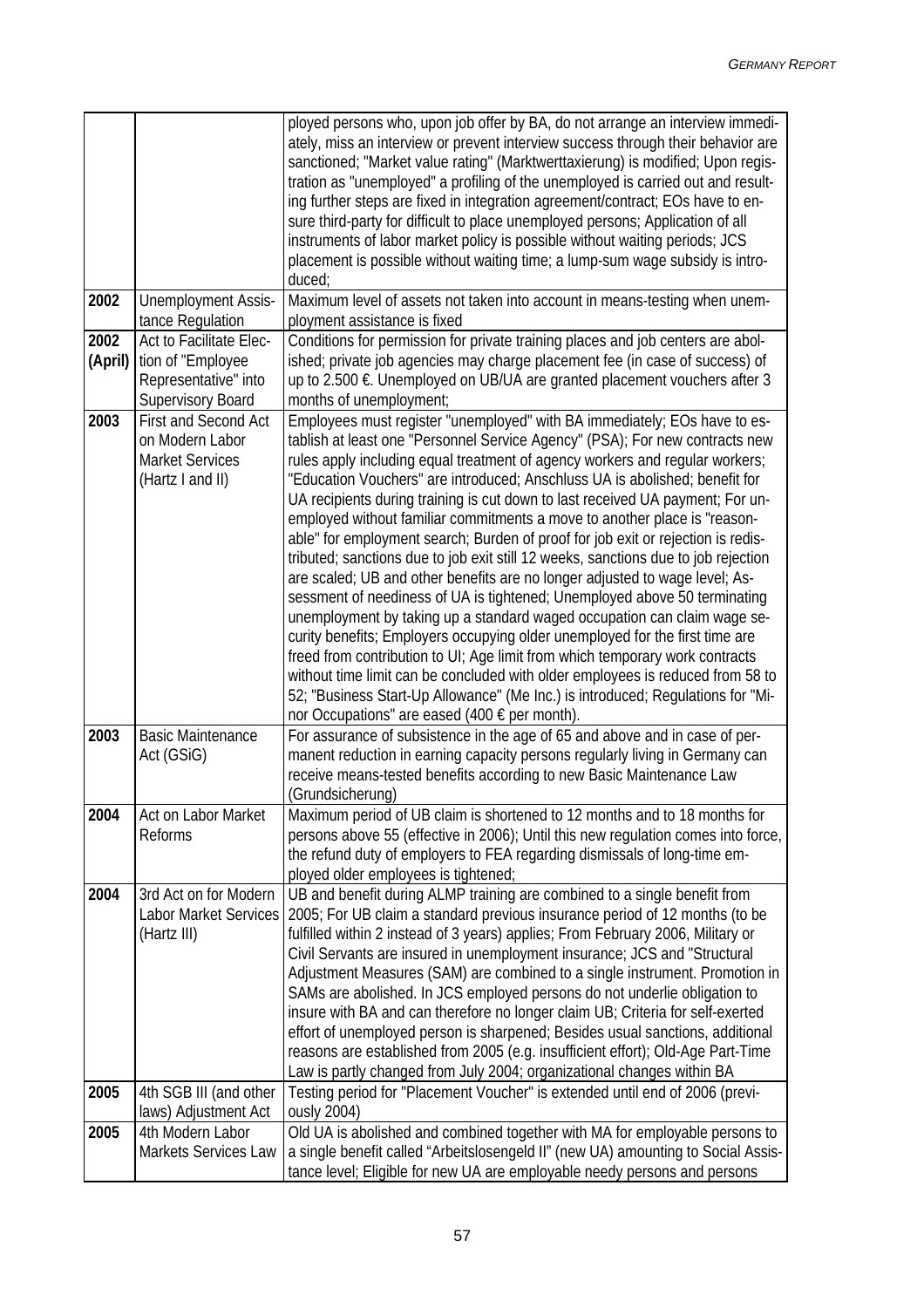|      |                       | living together with them forming a needy community; Only persons between 16<br>and 65 years are eligible for new UA; Regular rate amounts to 345 $\epsilon$ (west) and<br>331 € (east) for singles, for adult partners 90% each, for children below 14<br>years 60%, for children aged 14 and for other members of the needy commu-<br>nity 80% of the regular rate; Costs for accommodation and heating are partially<br>funded by the municipalities, the rest by federal government provided they are<br>adequate. In case of UA receipt within 24 months after end of UB receipt, a<br>monthly extra allowance on top of UA can be claimed; Employable needy per-<br>son has to participate actively in all measures for his/her own integration, espe-<br>cially he/she has to conclude an integration contract; Every possible work (even<br>below commonly agreed hourly wage) and every measure conducive to his/her<br>integration into a job is reasonable; "Job Entry Benefits" as financial incentive to<br>take up employment is introduced; Regular rate of UA is cut down by 30% for<br>those who, in spite of instructions about legal consequences, refuse to con-<br>clude an integration contract or ignore the duties in the same without important |
|------|-----------------------|--------------------------------------------------------------------------------------------------------------------------------------------------------------------------------------------------------------------------------------------------------------------------------------------------------------------------------------------------------------------------------------------------------------------------------------------------------------------------------------------------------------------------------------------------------------------------------------------------------------------------------------------------------------------------------------------------------------------------------------------------------------------------------------------------------------------------------------------------------------------------------------------------------------------------------------------------------------------------------------------------------------------------------------------------------------------------------------------------------------------------------------------------------------------------------------------------------------------------------------------------------------------------|
| 2006 | 5th Act to Adjust SGB | reasons; UA rate is cut down by 10% for those who ignore certain requests;<br>The possibility for receipt of unemployment insurance benefit and unemploy-                                                                                                                                                                                                                                                                                                                                                                                                                                                                                                                                                                                                                                                                                                                                                                                                                                                                                                                                                                                                                                                                                                                |
|      | III and Other Laws    | ment assistance under easier conditions for needy persons from 58 years and                                                                                                                                                                                                                                                                                                                                                                                                                                                                                                                                                                                                                                                                                                                                                                                                                                                                                                                                                                                                                                                                                                                                                                                              |
|      |                       | above is extended until end of 2007; For early unemployment registration a                                                                                                                                                                                                                                                                                                                                                                                                                                                                                                                                                                                                                                                                                                                                                                                                                                                                                                                                                                                                                                                                                                                                                                                               |
|      |                       | standard registration term of at least 3 months prior to job termination applies                                                                                                                                                                                                                                                                                                                                                                                                                                                                                                                                                                                                                                                                                                                                                                                                                                                                                                                                                                                                                                                                                                                                                                                         |
|      |                       | independently of individual "Terms of Notice"; BA obligation to establish at least                                                                                                                                                                                                                                                                                                                                                                                                                                                                                                                                                                                                                                                                                                                                                                                                                                                                                                                                                                                                                                                                                                                                                                                       |
|      |                       | one PSA is abolished; Following measures/instruments are extended: 1) Busi-                                                                                                                                                                                                                                                                                                                                                                                                                                                                                                                                                                                                                                                                                                                                                                                                                                                                                                                                                                                                                                                                                                                                                                                              |
|      |                       | ness Start-Up Allowance, Me Inc. (June 2006); 2) Promotion possibilities re-<br>garding Further Training of older persons (end 2006); 3) Commissioning of re-                                                                                                                                                                                                                                                                                                                                                                                                                                                                                                                                                                                                                                                                                                                                                                                                                                                                                                                                                                                                                                                                                                            |
|      |                       | sponsible bodies for integration measures (until end 2007); 4) "Earnings                                                                                                                                                                                                                                                                                                                                                                                                                                                                                                                                                                                                                                                                                                                                                                                                                                                                                                                                                                                                                                                                                                                                                                                                 |
|      |                       | Protection" for older employees (until end 2007); 5) Exemption of employers                                                                                                                                                                                                                                                                                                                                                                                                                                                                                                                                                                                                                                                                                                                                                                                                                                                                                                                                                                                                                                                                                                                                                                                              |
|      |                       | from FEA contribution when employing person above 55 for the first time (until                                                                                                                                                                                                                                                                                                                                                                                                                                                                                                                                                                                                                                                                                                                                                                                                                                                                                                                                                                                                                                                                                                                                                                                           |
|      |                       | end 2007); 6) UB for unemployed persons above 58 under easier conditions;                                                                                                                                                                                                                                                                                                                                                                                                                                                                                                                                                                                                                                                                                                                                                                                                                                                                                                                                                                                                                                                                                                                                                                                                |
| 2006 | 1st Act to Amend SGB  | Persons coming to Germany to receive ALG II are excluded from benefits;                                                                                                                                                                                                                                                                                                                                                                                                                                                                                                                                                                                                                                                                                                                                                                                                                                                                                                                                                                                                                                                                                                                                                                                                  |
|      | II and other laws     | young adults are redefined as part of their parents' needy household; setting up                                                                                                                                                                                                                                                                                                                                                                                                                                                                                                                                                                                                                                                                                                                                                                                                                                                                                                                                                                                                                                                                                                                                                                                         |
|      |                       | a single household by young adults is to be approved by the administration;                                                                                                                                                                                                                                                                                                                                                                                                                                                                                                                                                                                                                                                                                                                                                                                                                                                                                                                                                                                                                                                                                                                                                                                              |
|      |                       | ALG II is increased to 345 € in Eastern Germany as of 1st July 2006.                                                                                                                                                                                                                                                                                                                                                                                                                                                                                                                                                                                                                                                                                                                                                                                                                                                                                                                                                                                                                                                                                                                                                                                                     |
| 2006 | <b>Budget Act</b>     | Employers' contributions for mini-jobs raised from 25% to 30%; reduction of<br>contribution rate to unemployment insurance reduced from 6.5% to 4.5% as of                                                                                                                                                                                                                                                                                                                                                                                                                                                                                                                                                                                                                                                                                                                                                                                                                                                                                                                                                                                                                                                                                                               |
|      |                       | January 2007; new arrangement on Federal government's BA deficit coverage                                                                                                                                                                                                                                                                                                                                                                                                                                                                                                                                                                                                                                                                                                                                                                                                                                                                                                                                                                                                                                                                                                                                                                                                |
| 2006 | Act to Develop SGB II | Reassignment of burden of proof regarding adults living together; no benefits                                                                                                                                                                                                                                                                                                                                                                                                                                                                                                                                                                                                                                                                                                                                                                                                                                                                                                                                                                                                                                                                                                                                                                                            |
|      |                       | for persons not available due to absence from place of residence without per-                                                                                                                                                                                                                                                                                                                                                                                                                                                                                                                                                                                                                                                                                                                                                                                                                                                                                                                                                                                                                                                                                                                                                                                            |
|      |                       | mission; more generous exemption of old-age savings from means-test; imme-                                                                                                                                                                                                                                                                                                                                                                                                                                                                                                                                                                                                                                                                                                                                                                                                                                                                                                                                                                                                                                                                                                                                                                                               |
|      |                       | diate job or training offer when benefits are claimed; stricter sanctioning provi-                                                                                                                                                                                                                                                                                                                                                                                                                                                                                                                                                                                                                                                                                                                                                                                                                                                                                                                                                                                                                                                                                                                                                                                       |
|      |                       | sions affecting total benefit, not only regular costs of living allowance                                                                                                                                                                                                                                                                                                                                                                                                                                                                                                                                                                                                                                                                                                                                                                                                                                                                                                                                                                                                                                                                                                                                                                                                |
|      |                       | (Regelleistung), stronger sanctions in case of repeated misconduct within one                                                                                                                                                                                                                                                                                                                                                                                                                                                                                                                                                                                                                                                                                                                                                                                                                                                                                                                                                                                                                                                                                                                                                                                            |
|      |                       | year: cut by 60% or total suspension of benefits, particularly strict provisions                                                                                                                                                                                                                                                                                                                                                                                                                                                                                                                                                                                                                                                                                                                                                                                                                                                                                                                                                                                                                                                                                                                                                                                         |
|      |                       | apply to young recipients; replacement of Me Inc. and bridging allowance by                                                                                                                                                                                                                                                                                                                                                                                                                                                                                                                                                                                                                                                                                                                                                                                                                                                                                                                                                                                                                                                                                                                                                                                              |
|      |                       | new enterprise start-up grant (nine months of ALG I plus 300 €, possible exten-<br>sion by six months with 300 $\epsilon$ )                                                                                                                                                                                                                                                                                                                                                                                                                                                                                                                                                                                                                                                                                                                                                                                                                                                                                                                                                                                                                                                                                                                                              |
|      |                       |                                                                                                                                                                                                                                                                                                                                                                                                                                                                                                                                                                                                                                                                                                                                                                                                                                                                                                                                                                                                                                                                                                                                                                                                                                                                          |

Source: authors' compiliation.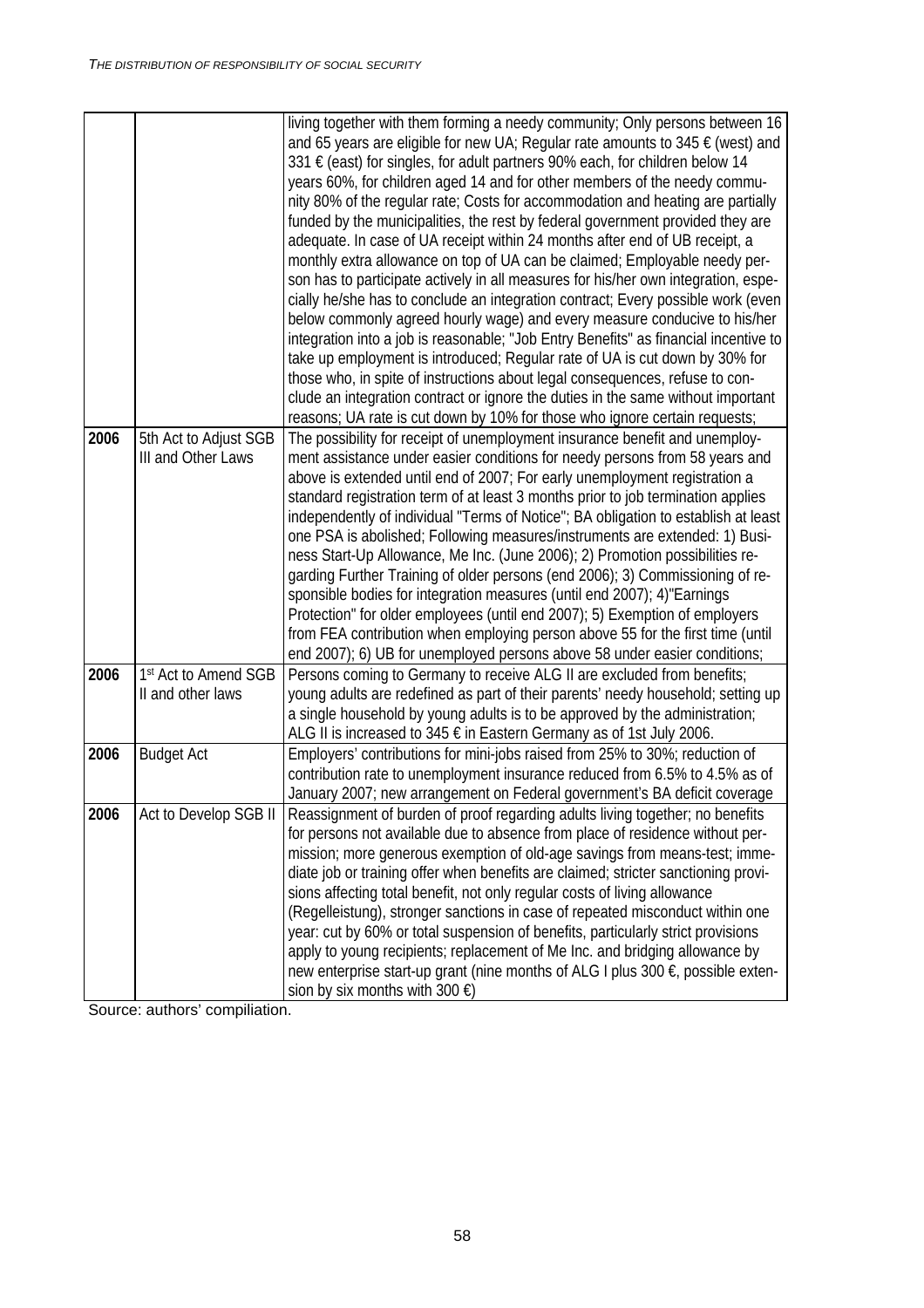#### <span id="page-60-0"></span>**7 REFERENCES**

- Ammermüller, Andreas/Boockmann, Bernhard/Maier, Michael/Zwick, Thomas (2006): Eingliederungszuschüsse und Entgeltsicherung für Ältere – Analysen auf Basis natürlicher Experimente. In: DIW Vierteiljahrsheft zur Wirtschaftsforschung 75 (3), 49-66.
- Antoni, Manfred; Jahn, Elke J. (2006): Do changes in regulation affect employment duration in temporary work agencies? IAB Discussion Paper 18, Nürnberg: IAB [\(www.iab.de](http://www.iab.de/)).
- Baumgartner, Hans J./Caliendo, Marco/Steiner, Viktor (2006): Existenzgründungsförderung für Arbeitslose Erste Evaluationsergebnisse für Deutschland. In: DIW Vierteiljahrsheft zur Wirtschaftsforschung 75 (3), 32-48.
- Bernhard, Sarah/Jaenichen, Ursula/Stephan, Gesine (2006): Eingliederungszuschüsse bei Einarbeitung und erschwerter Vermittlung: Matching-Analysen auf der Basis von Prozessdaten In: DIW Vierteiljahrsheft zur Wirtschaftsforschung 75 (3), 67-84.
- Bieber, Daniel/Hielscher, Volker/Ochs, Peter/Schwarz, Christine/Vaut, Simon (2005). *Organisatiorischer Umbau der Bundesagentur für Arbeit: Evaluation der Maßnahmen zur Umsetzung der Vorschläge der Hartz-Kommission*. Berlin: Institut für Sozialforschung und Sozialwirtschaft (iso).
- Bispinck, Reinhard (2005): Altersbezogene Regelungen in Tarifverträgen Bedingungen betrieblicher Personalpolitik, WSI Mitteilungen 2005 (10), 582-588.
- Brandt, Nicola/Burniaux, Jean-Marc/Duval, Romain (2005): Assessing the OECD Jobs Strategy: Past developments and reforms. OECD Economics Department Working Paper 429. Paris: OECD.
- BA: Statistik, Bundesagentur für Arbeit, Nürmberg [\(http://www.arbeitsagentur.de\)](http://www.arbeitsagentur.de/).
- Bundesregierung (2006): Die Wirksamkeit moderner Dienstleistungen am Arbeitsmarkt. Bericht der Bundesregierung zur Wirkung der Umsetzung der Vorschläge der Kommission Moderne Dienstleistungen am Arbeitsmarkt. Berlin.
- Caliendo, Marco/Steiner, Viktor (2005): Aktive Arbeitsmarktpolitik in Deutschland: Bestandsaufnahme und Bewertung der mikroökonomischen Evaluationsergebnisse. In: Zeitschrift für Arbeitsmarktforschung (2- 3), 396-418.
- Caliendo, Marco/Steiner, Viktor (Eds.) (2006): Evaluation aktiver Arbeitsmarktpolitik Deutschland nach der Hartz-Reform im internationalen Vergleich. DIW Vierteiljahrsheft zur Wirtschaftsforschung 75 (3).
- DRV (2006): Statistiken der Deutschen Rentenversicherung, online access 2006 (forschung.deutscherentenversicherung.de ).
- Dyson, Kenneth(2005): Autoritative and Reflexive Strategies for Binding Hands: Europeanization, Government by Commission, and Economic Reform. In: German Politics 14 (2), 224-247.
- Ebbinghaus, Bernhard (2006): Reforming Early Retirement in Europe, Japan and the USA, Oxford: Oxford University Press.
- Ebbinghaus, Bernhard/Hassel, Anke (2000): Striking Deals: The Role of Concertation in the Reform of the Welfare State. In: Journal of European Public Policy 7 (1) 2000, 44-62.
- Eichhorst, Werner/Kaiser, Lutz C. (2006): The German Labour Market: Still Adjusting Badly? IZA Discussion Paper 2215. Bonn: IZA.
- Eichhorst, Werner/Thode, Eric/Winter, Frank (2004): Benchmarking Deutschland 2004 Arbeitsmarkt und Beschäftigung. Berlin: Springer.
- Estevez-Abe, Margarita/Iversen, Torben/Soskice, David (2001): Social Protection and the Formation of Skills. In: Hall, Peter A./Soskice, David (Eds.): Varieties of Capitalism: The Institutional Foundations of Comparative Advantage. Oxford: Oxford University Press, 145-183.
- Fertig, Michael/Kluve, Jochen (2006): Alternative Beschäftigungsformen in Deutschland: Effekte der Neuregelung von Zeitarbeit, Minijobs und Midijobs. In: DIW Vierteiljahrsheft zur Wirtschaftsforschung 75 (3), 97-117.
- Hess, Doris/Kaps, Petra/Mosley, Hugh (2006): Implementations- und Wirkungsanalyse der Personal-Service-Agenturen. In: DIW Vierteiljahrsheft zur Wirtschaftsforschung 75 (3), 9-31.